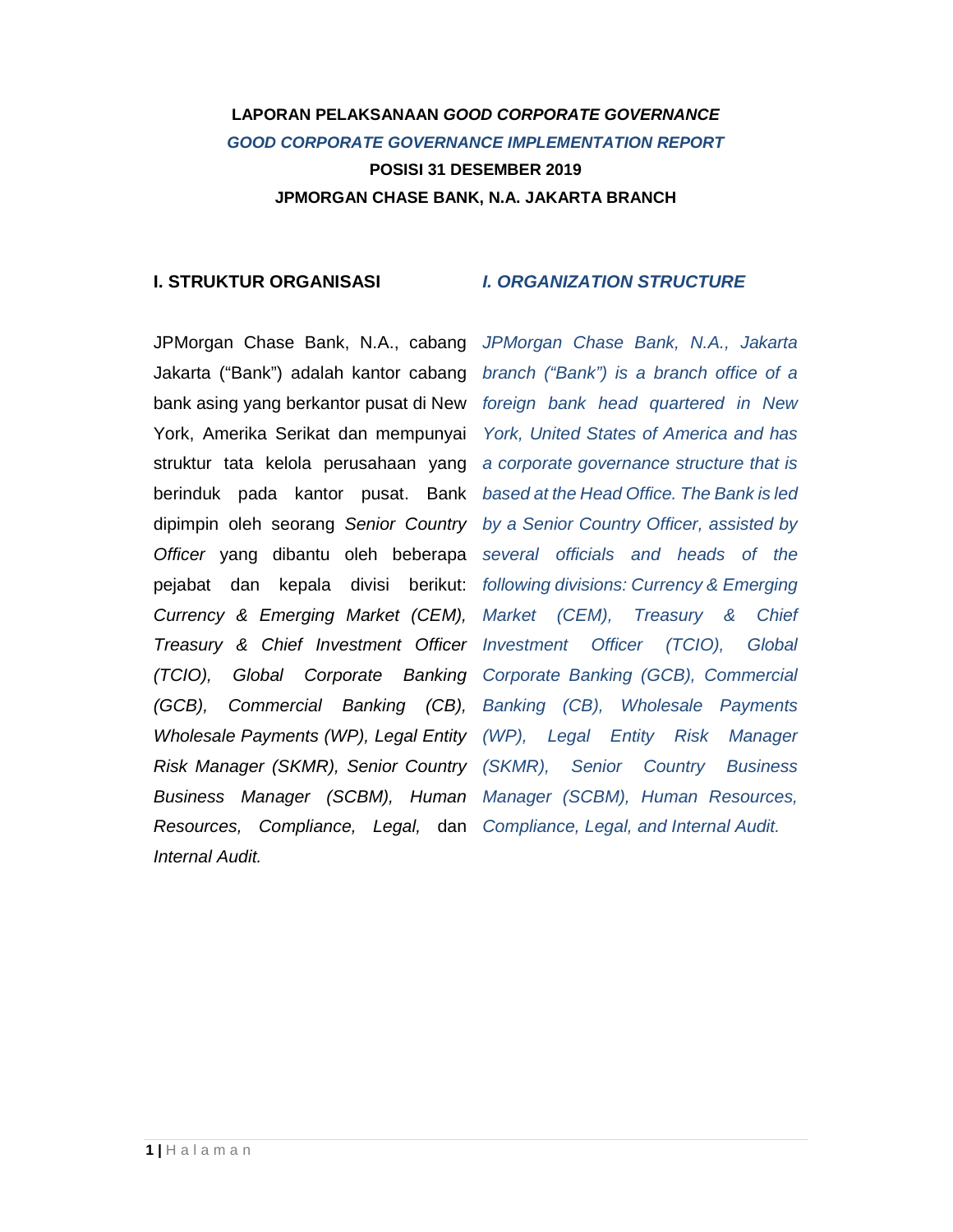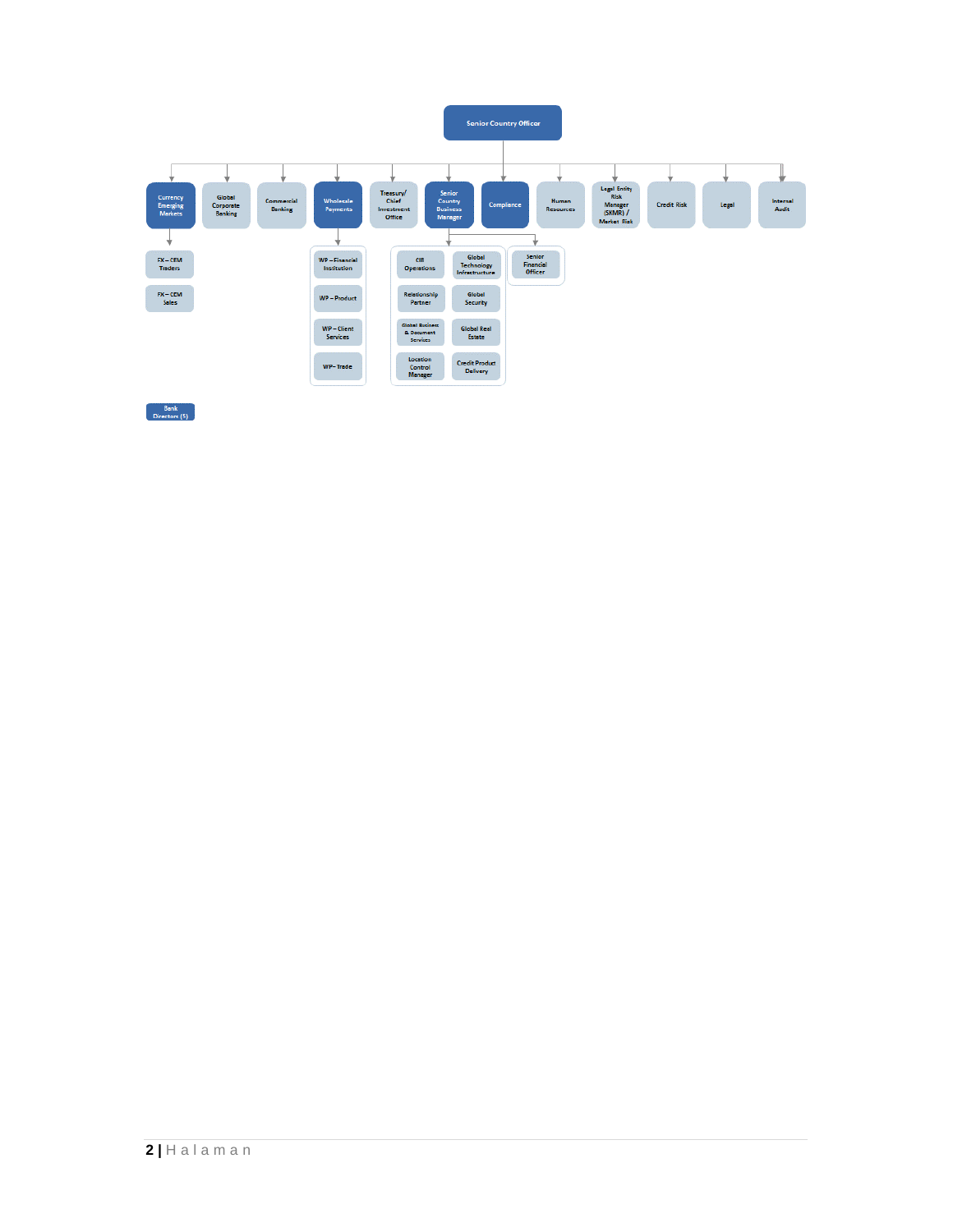### **II. PELAKSANAAN TUGAS TANGGUNG JAWAB KOMISARIS & KOMITE-KOMITE THE BOARD OF COMMISSIONER & PELAKSANA FUNGSI PENGAWASAN OVERSIGHT COMMITTEE FUNCTION**  DAN II. THE IMPLEMENTATION OF THE **DEWAN DUTIES AND RESPONSIBILITIES OF**

Pasal 70 Peraturan Otoritas Jasa (3) in conjunction with Article 70 of Keuangan No. 55/POJK.03/2016 Otoritas Jasa Keuangan Regulation No. tentang Penerapan Tata Kelola (GCG) 55/POJK.03/2016 concerning the Bagi Bank Umum, disebutkan bahwa *implementation of Good Corporate* pelaksana fungsi Dewan Komisaris dan pembentukan komite pada kantor cabang bank asing disesuaikan dengan struktur organisasi yang berlaku di bank dan wajib memenuhi seluruh fungsi yang diperlukan dalam pelaksanaan GCG sebagaimana diatur dalam Peratuan Otoritas Jasa Keuangan tentang GCG. functions required in the implementation Selanjutnya disebutkan pula bahwa Otoritas Jasa Keuangan berwenang meminta penyesuaian organisasi kantor cabang bank asing untuk memastikan terlaksananya GCG sesuai dengan peraturan Otoritas Jasa Keuangan.

Pelaksanaan fungsi Dewan Komisaris secara keseluruhan telah memenuhi the Board of Commissioners as a whole fungsi sebagaimana diatur Peraturan Otoritas Jasa Keuangan Otoritas Jasa Keuangan Regulation on tentang Pelaksanaan GCG yaitu dengan the Implementation of GCG is the

Berdasarkan Pasal 69 ayat (2) dan (3) jo Pursuant to Article 69 sub article (2) and Governance (GCG) for Commercial Bank, stated that the implementation function of the Board of Commissioners and the formation of committees at the branch office of a foreign bank adapted to the organizational structure prevailing in the bank and shall meet all the of GCG as a set in the Otoritas Jasa Keuangan's GCG regulation. struktur Furthermore, Otoritas Jasa Keuangan also mentioned the authority to request for organizational structure adjustment of foreign bank branches to ensure effective corporate governance in accordance with Otoritas Jasa Keuangan regulations.

> The implementation of the functions of dalam has met the functions as stipulated in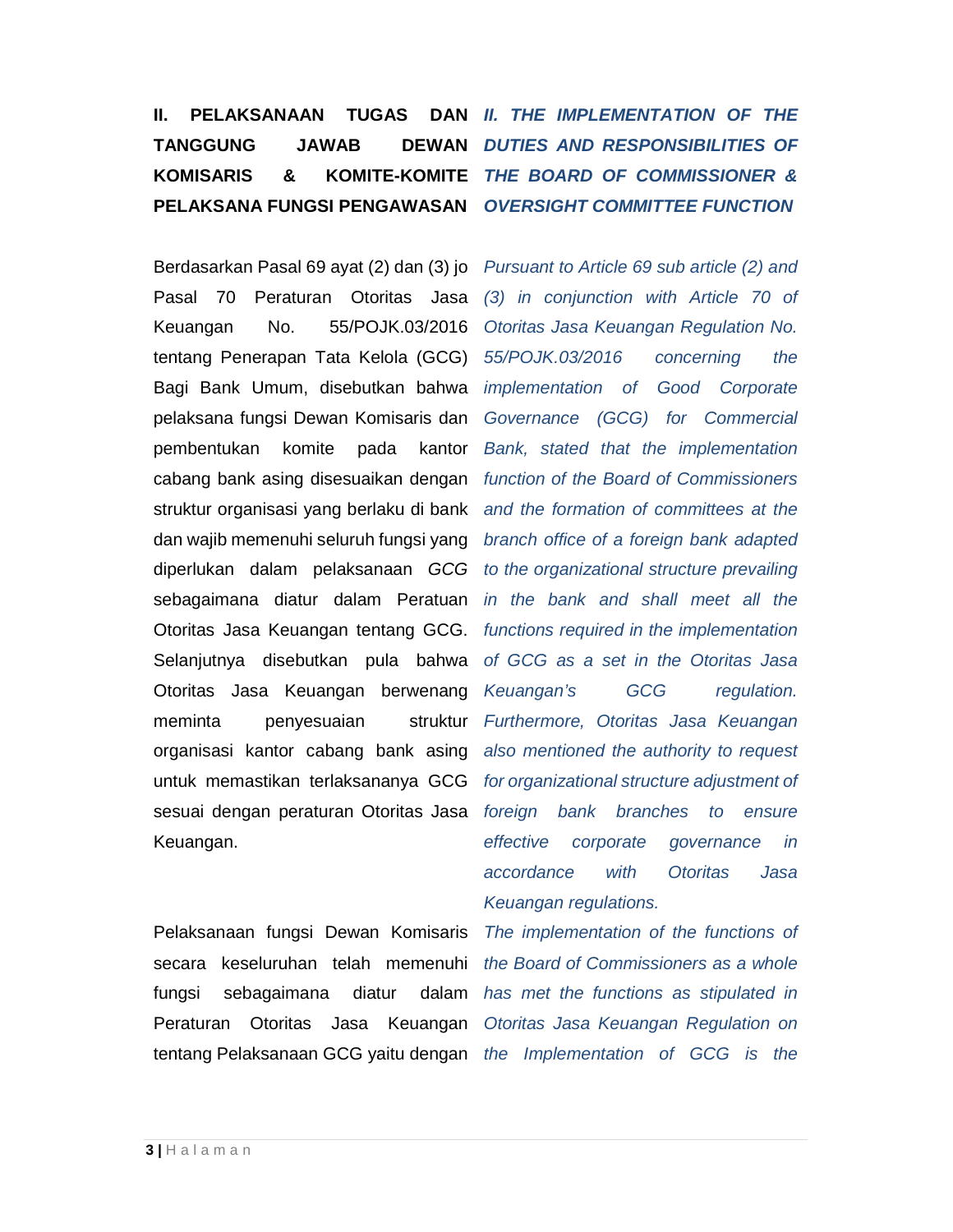yang kami uraikan di bawah ini.

### **a. Oversight Committee**

Pelaksanaan fungsi Dewan Komisaris di kantor cabang Jakarta dilakukan oleh Oversight Committee yang terdiri dari branch conducted by the Oversight tiga orang pejabat senior yang secara Committee consisting of three senior khusus mengawasi kinerja cabang Jakarta. Ketiga anggota performance of the Jakarta branch office. Oversight Committee tersebut adalah pegawai Kantor Regional. Oversight Committee is an employee of the Committee melaksanakan fungsi Dewan regional office. Oversight Committee for Komisaris melalui hal-hal berikut:

- 1. Memastikan terselenggaranya pelaksanaan GCG dalam setiap kegiatan usaha Bank pada seluruh tingkatan organisasi Bank.
- 2. Melaksanakan pengawasan terhadap pelaksanaan tugas dan tanggung jawab Pimpinan Kantor Cabang dan memberikan nasehat kepada Pimpinan Kantor Cabang dengan mengarahkan, memantau dan mengevaluasi pelaksanaan kebijakan strategis Bank.
- 3. Memastikan bahwa Pimpinan Kantor Cabang telah menindaklanjuti temuan audit dan rekomendasi dari SKAI, auditor eksternal, hasil pengawasan Bank

diterapkannya struktur pengawasan *implementation* of control structures that we describe below.

### **a. Oversight Committee**

The implementation of the functions of the Board of Commissioners in Jakarta kantor officers who specifically oversees the The three members of the Oversight sebagai carrying out the functions of the Board of Commissioners through the following matters:

- 1. To ensure the implementation of GCG in every business activities of the Bank at all levels of the organization of the Bank.
- 2. To implement monitoring of the implementation of the tasks and responsibilities of the Branch Leadership and gives advice to the Leadership of the Branch to instruct, monitor and evaluate the implementation of the strategic policy of the Bank.
- 3. To ensure that Branch Leadership have to follow up audit findings and recommendations from SKAI, external auditors, the results of supervision of Bank Indonesia,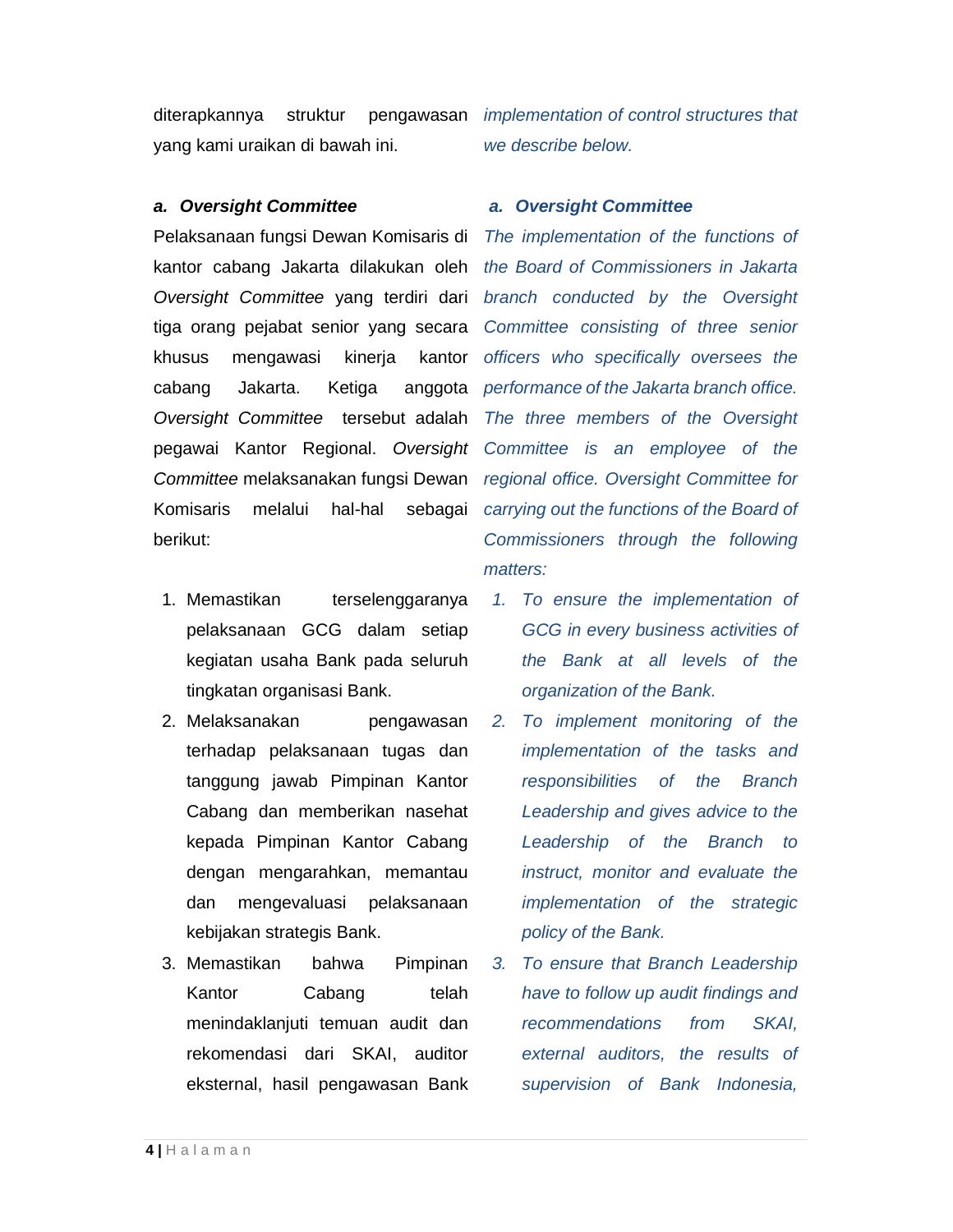Indonesia, Otoritas Jasa Keuangan dan/ atau hasil pengawasan otoritas lain.

- 4. Melalui satuan kerja Kepatuhan, memberitahukan kepada Bank Indonesia atau Otoritas Jasa Keuangan secepatnya sejak ditemukannya:
	- a. pelanggaran **peraturan** perundang-undangan di bidang keuangan dan perbankan; dan
	- b. keadaan atau perkiraan keadaan yang dapat membahayakan kelangsungan Bank.
- 5. Melalui satuan kerja Kepatuhan, memberitahukan kepada Pusat Pelaporan dan Analisis Transaksi Keuangan (PPATK) secepatnya sejak diputuskannya adanya indikasi transaksi mencurigakan.

Oversight Committee mengadakan rapat Oversight Committee performs meetings minimum setiap kwartal. Selama tahun at minimum every quarter. During the 2019 rapat Oversight Committee year 2019, the oversight committee diadakan sebanyak 4 (empat) kali meetings have been held 4 (four) times dimana semua telah memenuhi in which-they-all-have-met-minimum persyaratan quorum.

### **b. Audit Committee**

Komite Audit JPMorgan Chase & Co The JPMorgan Chase & Co Holding Holding Company bertanggung-jawab Company Audit Committee is untuk membantu Dewan

Otoritas Jasa Keuangan and / or the results of other surveillance authority.

- 4. Through Compliance division, to inform Bank Indonesia or Otoritas Jasa Keuangan as soon as the followings have been identified:
	- a. violations of laws and regulations in the field of finance and banking; and
	- b. conditions or arrangements that can endanger the going concern of the Bank.
- 5. Through the Compliance division, to inform the Center for Financial Transaction Reports and Analysis Center (INTRAC) as soon as possible since indications of suspicious transactions have been determined.

quorum requirements.

### **b. Audit Committee**

Direksi responsible to assist the JPMorgan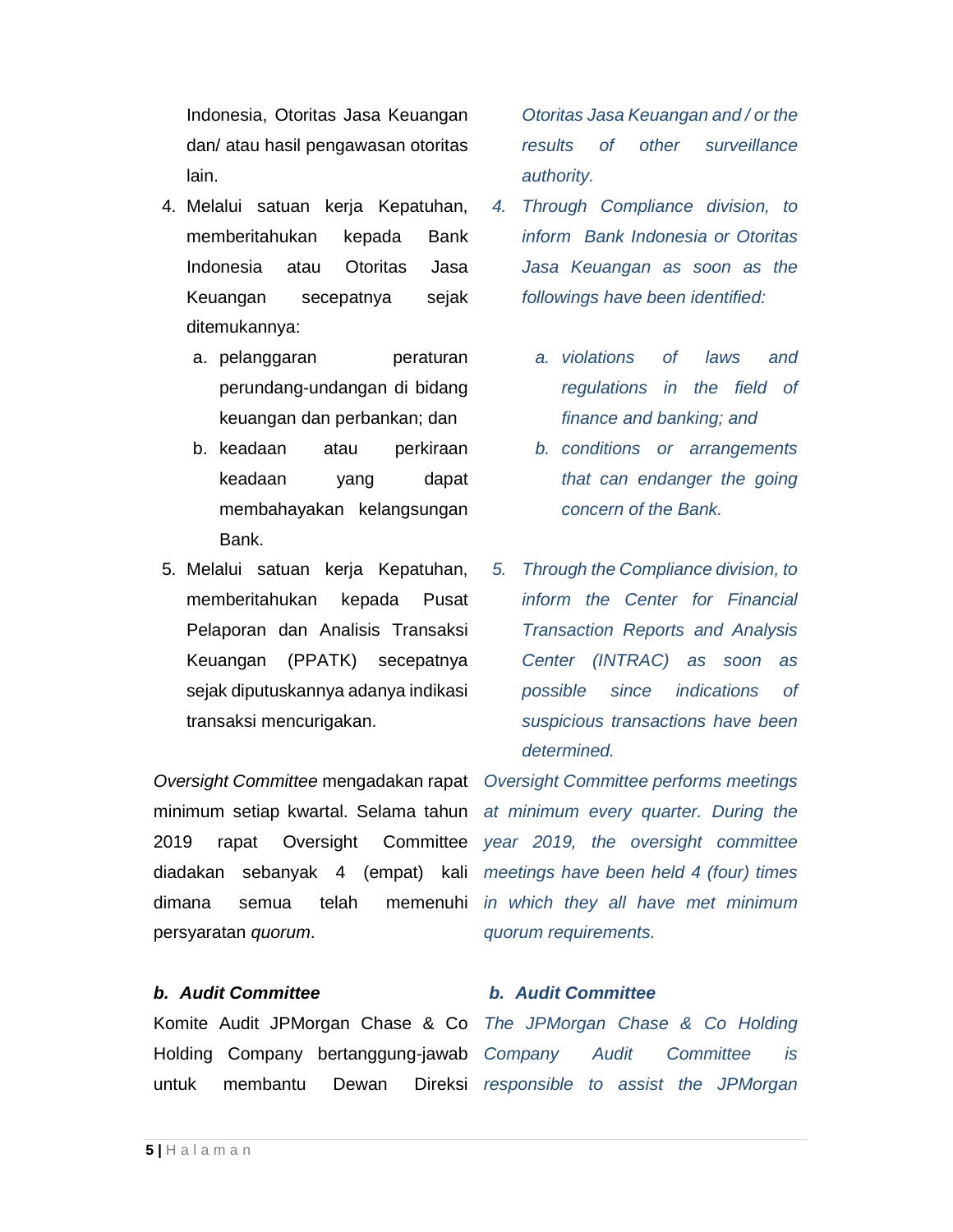JPMorgan Chase & Co Company untuk melakukan pengawasan Directors oversight of: terhadap: Holding Chase & Co Holding Company Board of

- Kualifikasi dan independensi dari kantor akuntan publik yang teregisterasi dan independen;
- Performa dari fungsi internal audit perusahaan dan kantor akuntan publik teregistrasi dan independen;
- Tanggung-jawab Manajemen untuk memastikan adanya sistem kontrol yang efektif secara desain untuk:
	- Menjaga aset dan pendapatan perusahaan,
	- Memastikan integritas laporan keuangan perusahaan, dan
	- Menjaga kepatuhan dengan standar etika perusahaan, kebijakan, rencana dan prosedur, serta terhadap undang-undang dan peraturan yang ada.

### **c. Risk Policy Committee**

Sesuai struktur organisasi pelaksanaan fungsi Komite Pemantauan Bank, the implementation of the Risk Risiko dilaksanakan oleh Risk Policy Oversight Committee yang berada di Kantor Pusat performed by the Risk Policy Committee Bank dengan tujuan melakukan fungsi in the Bank's Head Office in order to pengawasan atas tanggung-jawab Chief perform oversight functions on the Executive Committee dan manajemen responsibility of the Chief Executive

- The independent registered public accounting firm's qualifications and independence;
- The performance of the corporation's internal audit function and independent registered public accounting firm;
- Management's responsibilities to assure that there is in place an effective system of controls reasonably designed to:
	- Safeguard the assets and income of the corporation,
	- Assure the integrity of the corporation's financial statements, and
	- Maintain compliance with corporation's ethical standards, policies, plans and procedures, and with laws and regulations.

### **c. Risk Policy Committee**

Bank, As per organizational structure of the Committee functions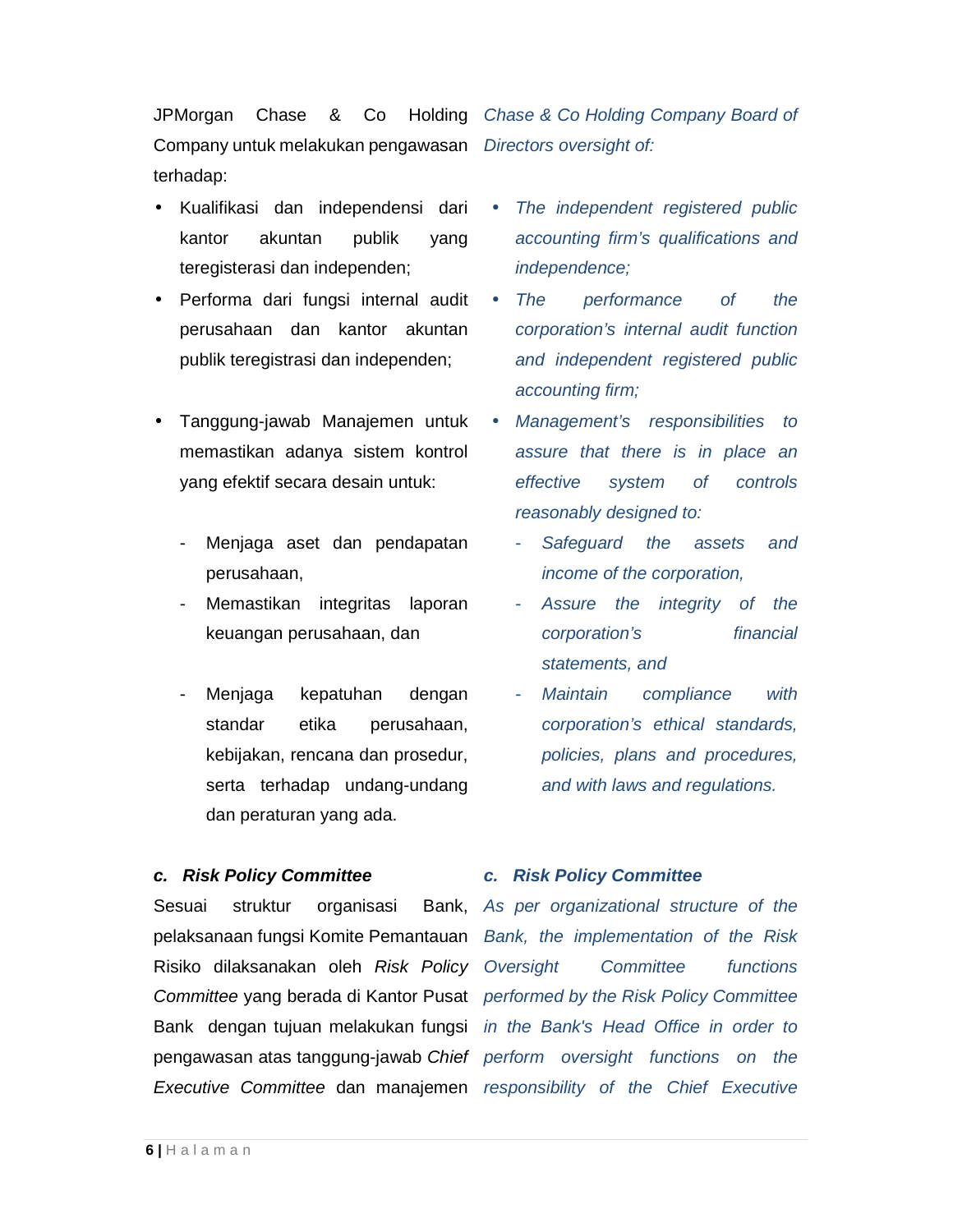senior perusahaan, perusahaan dan juga mengkaji-ulang aktivitas fiducia dan manajemen aset.

manajemen risiko kredit, pasar, suku- the company, to measure credit, market, bunga, investasi, likuiditas, dan reputasi interest, investment, liquidity, and mengukur Committee and senior management of reputation risks of the company and also reviewing fiducia and asset management activities.

## **d. Komite Kompensasi & Pengembangan Manajemen, Komite Tata Kelola Perusahaan dan Nominasi**

Sesuai struktur organisasi pelaksanaan fungsi Komite Remunerasi Bank, dan Nominasi dilaksanakan oleh Komite Remuneration and Nomination Kompensasi & Pengembangan Committee functions are carried out by Manajemen dan Komite Tata Kelola the Compensation & Management Perusahaan dan Nominasi. komite ini berada di Kantor Pusat Bank, Corporate Governance and Nominating tanggung jawab mereka adalah:

## **Compensation & Management Development Committee, Corporate Governance & Nominating Committee**

Bank, As per organizational structure of the the implementation of the Kedua Development Committee and the Committee. Both these committees are in the Bank's Head Office, their key responsibilities are:

#### **Komite Kompensasi & Pengembangan Manajemen Compensation & Management Development Committee**

Membantu Dewan dalam pengawasan Assists the Board in its oversight of: untuk hal-hal berikut:

- Pengembangan dan perencanaan Development of and succession for suksesi untuk para eksekutif kunci.
- Prinsip-prinsip dan praktek-praktek kompensasi
- Program-program kompensasi dan Compensation and benefit programs manfaat

- key executives
- Compensation principles and practices
-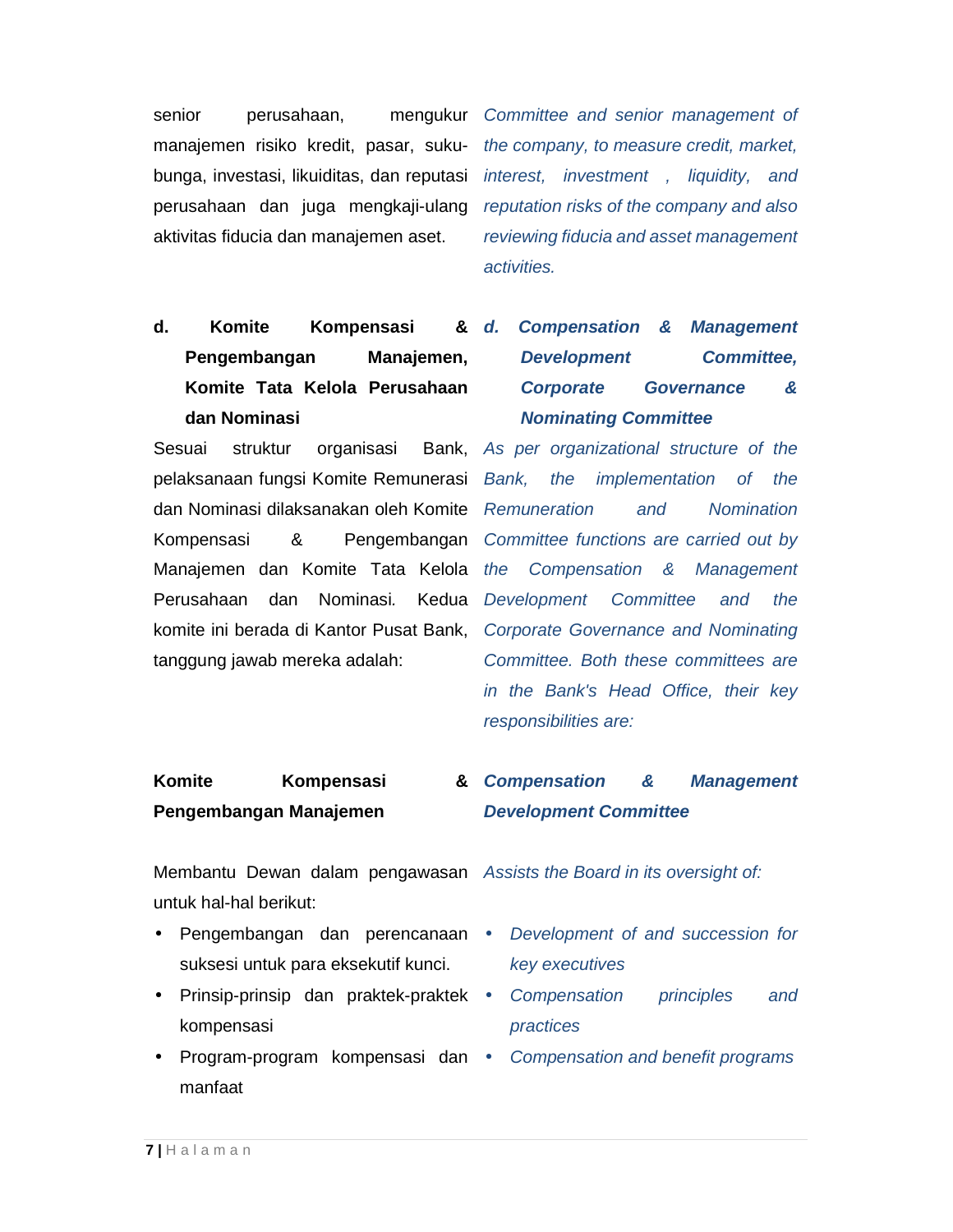- Prinsip-prinsip Bisnis Perusahaan, budaya dan masalah perilaku karyawan yang signifikan dan tindakan-tindakan terkait
- Risiko-risiko reputasi dan risiko-risiko perilaku dalam lingkup tanggung jawabnya

## **Corporate Governance & Nominating Committee**

Melakukan pengawasan umum terhadap Exercises general oversight with respect tata kelola Dewan, termasuk:

- Mengkaji dan memberi rekomendasi terhadap kandidat yang diajukan untuk pemilihan Dewan.
- Mengevaluasi dan memberi rekomendasi kepada Dewan tentang praktek-praktek tata kelola perusahaan yang berlaku di Perusahaan.
- Memberikan penilaian terhadap kerangka kerja untuk menilai kinerja Dewan dan evaluasi diri Dewan.
- Firm's Business Principles, culture and significant employee conduct issues and any related actions
- Reputational risks and conduct risks within its scope of responsibility

## **Corporate Governance & Nominating Committee**

to the governance of the Board, including:

- The review and recommendation of proposed nominees for election to the Board.
- The evaluation and recommendation to the Board of corporate governance practices applicable to the Firm.
- The appraisal of the framework for assessing the Board's performance and the Board's self-evaluation.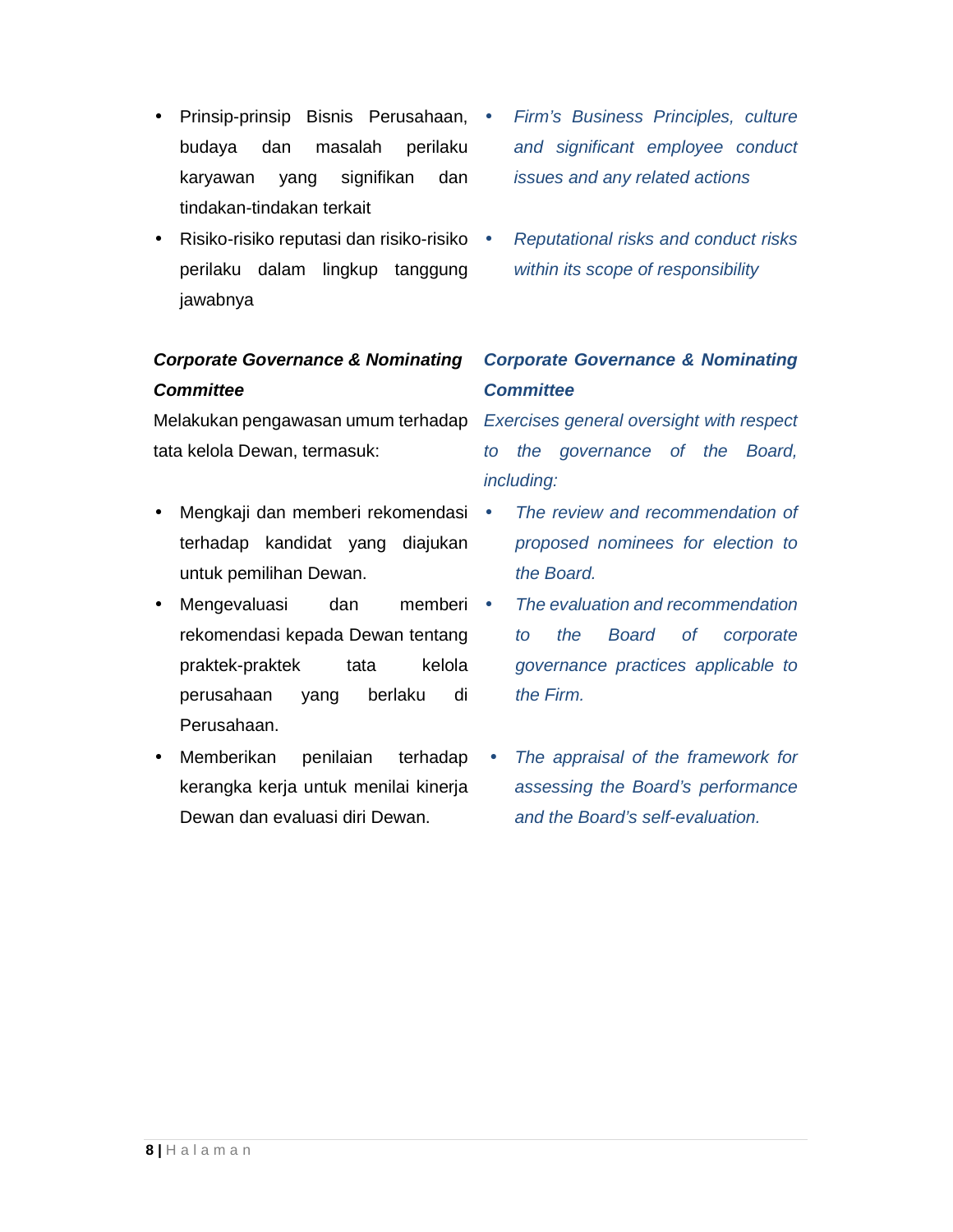## **TANGGUNG JAWAB KANTOR CABANG**

Berdasarkan pasal 1 butir 3.d Peraturan Under article 1, point 3.d Otoritas Jasa Otoritas Jasa Keuangan 55/POJK.03/2016 tanggal 7 Desember 2016 dan Surat Keputusan 2016 and the Decree of the Board of Direksi Bank Indonesia No. Directors 32/37/KEP/DIR tanggal 12 Mei 1999 32/37/KEP/DIR dated May 12, 1999 on tentang Persyaratan dan Tata Cara the Requirements and Procedures for Pembukaan Kantor Cabang, Kantor Opening of Branch Offices and Cabang Pembantu, dan Perwakilan Dari Bank Berkedudukan di Luar Negeri, Dewan Directors for a branch office of a foreign Direksi bagi kantor cabang bank asing bank is Branch Leadership comprising adalah Pimpinan Kantor Cabang Bank Head of the Branch Office and officials Asing yang terdiri dari Pemimpin Kantor one level below the Head of the Branch Cabang dan pejabat satu tingkat di Office. To carry out the duties and bawah Pemimpin Kantor Cabang. Untuk responsibilities the Head of the Branch melaksanakan tugas dan tanggung Office is assisted by a number of jawabnya Pimpinan Kantor Cabang committees which also became part of dibantu oleh sejumlah komite yang the sekaligus menjadi bagian dari tata-kelola governance) as we can see in the Bank (local governance) seperti dapat following structure. dilihat dalam struktur dibawah ini.

## **III. PELAKSANAAN TUGAS DAN III. THE IMPLEMENTATION OF THE PIMPINAN DUTIES AND RESPONSIBILITIES OF THE BRANCH LEADERSHIP**

No. Keuangan Regulation No. 55/POJK.03/2016 dated December 7, of Bank Indonesia. Kantor Representative Offices of the Bank vang Domiciled in Abroad, the Board of Bank's governance (local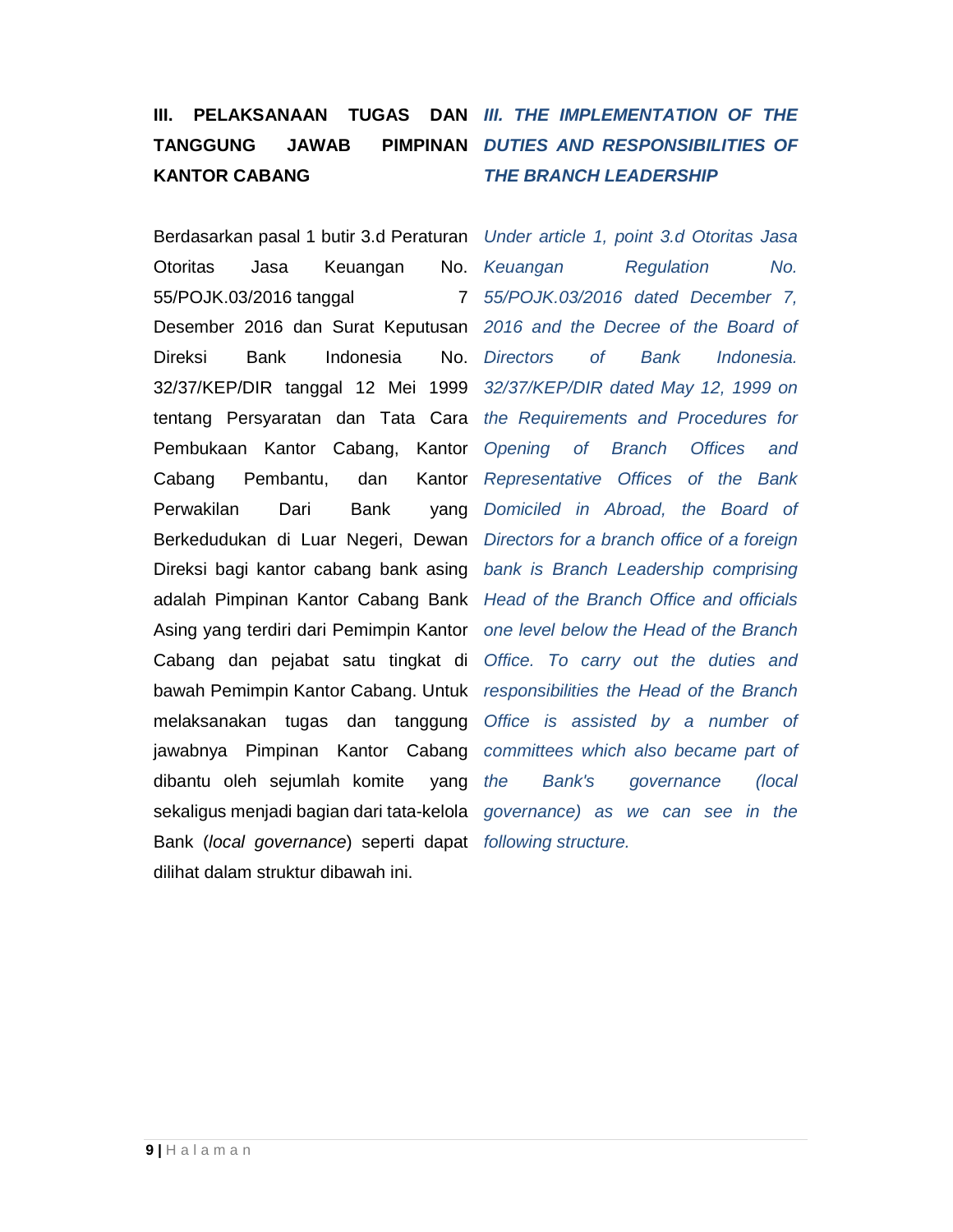

Anggota Pimpinan Kantor Cabang di Members of the Branch Leadership are angkat oleh kantor pusat berdasarkan Surat Penunjukan. Susunan Pimpinan od designation. The composition of the Kantor Cabang pada akhir Desember Branch Leadership as end of December 2019 terdiri dari:

appointed by the Head Office by vurtue 2019 is as follow:

|     | Pemimpin Kantor Cabang / Head of<br><b>Branch Office</b>               | Haryanto Tiara Budiman        |
|-----|------------------------------------------------------------------------|-------------------------------|
| 2.1 | Direktur Kepatuhan / Compliance<br><b>Director</b>                     | I Putu Widya Margha Putra     |
| 3.  | Anggota Pimpinan Kantor Cabang /<br>Member of Branch Office Leadership | Sony Muhammad Hassan          |
| 4.  | Anggota Pimpinan Kantor Cabang /<br>Member of Branch Office Leadership | <b>Charles Dickens Gultom</b> |
| 5.  | Anggota Pimpinan Kantor Cabang /<br>Member of Branch Office Leadership | Halim Tjie Kian               |

Kelima Pimpinan Kantor Cabang berdomisili di Indonesia serta berasal dari pihak yang independen terhadap pemegang saham pengendali. The five members of the Branch Leadership domiciled in Indonesia and are independent from the controlling shareholders.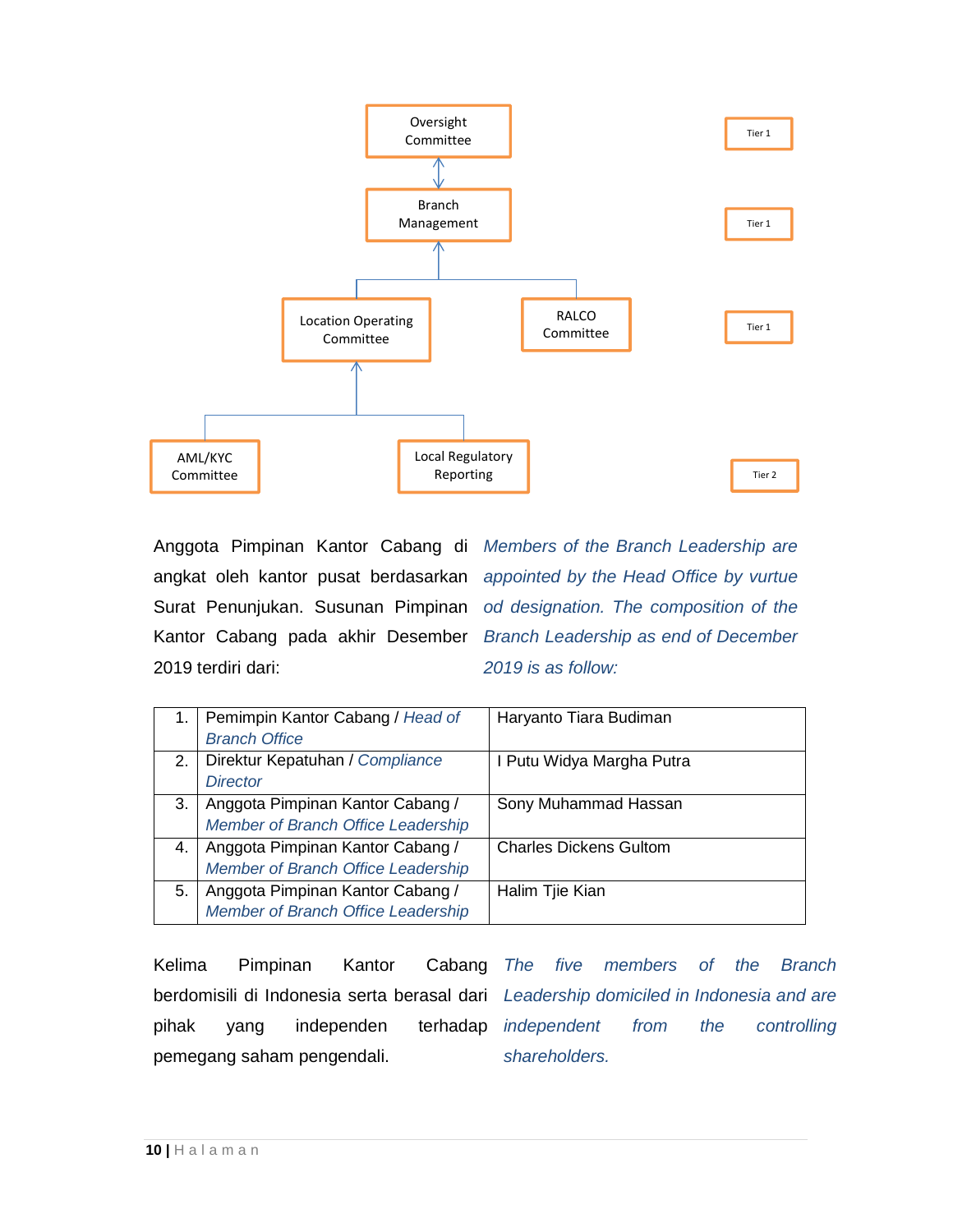## **a. Branch Management (BMC)**

dan seluruh kepala Divisi yang dibentuk dalam rangka menjalankan fungsi-fungsi sebagai berikut:

- 1. Mengevaluasi strategi bisnis yang dijalankan oleh masing-masing Divisi;
- 2. Mengevaluasi sistem kontrol yang dijalankan oleh Bank dan memastikan serta memantau pelaksanaanya;
- 3. Mengevaluasi kinerja keuangan Bank secara umum yang dihasilkan oleh masing-masing Divisi;
- 4. Mengevaluasi risiko-risiko yang kemungkinan akan timbul terkait dengan kegiatan bisnis yang dilakukan oleh masing-masing Divisi;
- 5. Menetapkan kebijakan dan prosedur untuk memastikan pemenuhan atas ketentuan-ketentuan hukum yang berlaku;
- 6. Memastikan adanya pengawasan terhadap setiap pegawai yang berwenang di Bank;
- 7. Memastikan kepatuhan atas kebijakan dan prosedur yang berlaku baik internal maupun eksternal; dan
- 8. Mengevaluasi dan memantau pengelolaan gedung dan strategi jangka panjang.
- BMC mengadakan rapat sebulan sekali.

## **Committee a. Branch Management Committee (BMC)**

Anggota BMC terdiri dari anggota Pimpinan BMC members consist of members from the Branch Leadership and the entire head of the division that was formed in order to carry out the following functions:

- 1. Evaluating business strategies implemented by each Division;
- 2. Evaluating control system operated by the Bank as well as ensure and monitor implementation;
- 3. Evaluating the Bank's financial performance is generally generated by each Division;
- 4. Evaluating the risks that may be incurred related to business activities conducted by each Division;
- 5. Establishing policies and procedures to ensure compliance with the provisions of applicable laws;
- 6. Ensuring supervision of any employee authorized in the Bank;
- 7. Ensuring compliance with applicable policies and procedures both internally and externally; and
- 8. Evaluating and monitoring building management and long-term strategy.

BMC meetings held on a monthly basis.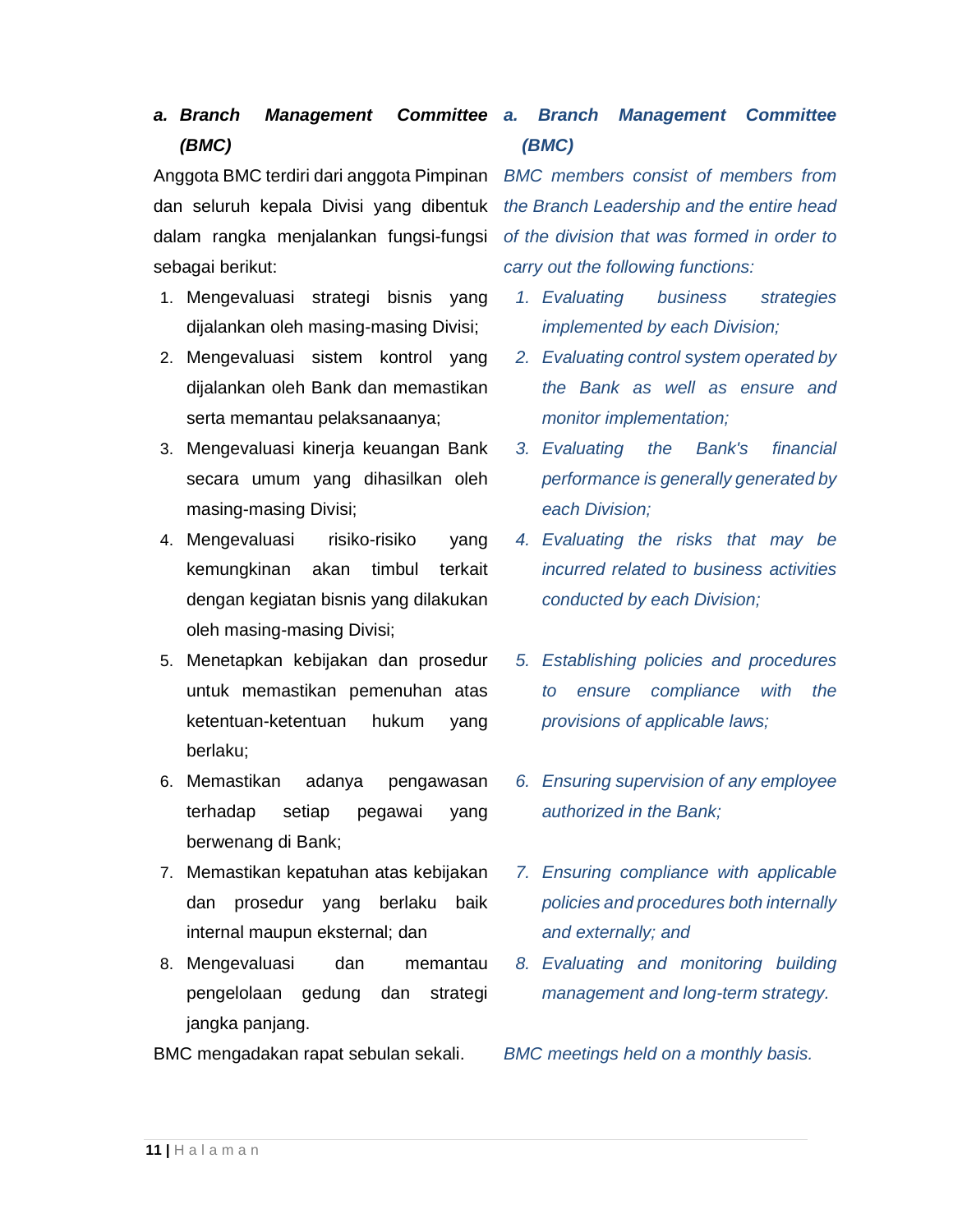#### **b. Location Operating (LOC) b. Location Operating Committee (LOC)**

Anggota LOC terdiri dari kepala-kepala divisi yang terkait dengan kegiatan opersional Bank, termasuk dari divisi SCBM Office, Compliance, Wholesale Payment, Finance, CIB Operations, Global Technology and Infrastructure, Human Resources, Global Real Estate, Legal, Internal Audit, Location Control Office, SKMR (Satuan Kerja Manajemen Risiko), Credit Product Delivery, Global Security and Investigation, Documentation Management Operations, dan Resiliency. LOC dibentuk dan diselenggarakan minimal dalam 3 (tiga) bulan sekali, dalam rangka menjalankan fungsi-fungsi sebagai berikut, termasuk fungsi lain yang sebelumnya dijalankan oleh Forum AML/ KYC dan Forum Local Regulatory Report (LRR), dan Forum Alih Daya (Outsourcing)

- 1. Fungsi utama:
	- a. Mengevaluasi dan membahas permasalahan-permasalahan yang mengenai sistem kontrol operasional terkait dengan divisidivisi yang telah disinggung diatas (dari Kepatuhan, Operation, Sumber Daya Manusia sampai dengan Hukum dan Teknologi), termasuk hal-hal terkait alih daya (outsourcing) serta dapat juga mengkonsultasikannya dengan tim

LOC members consist of the heads of divisions related to operational activities of the Bank, including from SCBM Office, Compliance, Wholesale Payment, Finance, CIB Operations, Global Technology and Infrastructure, Human Resources, Global Real Estate, Legal, Internal Audit, Location Control Office, SKMR (Satuan Kerja Manajemen Risiko), Credit Product Delivery, Global Security and Investigation, Documentation Management Operations, and Resiliency. LOC was formed and held minimum in quarterly basis, in order to carry out the following functions, including other functions which were previously carried-out separately in AML/ KYC Forum and Local Regulatory Report (LRR) Forum and Outsourcing Forum

- 1. Main function:
	- a. Evaluate and discuss issues on the operational control system related to divisions mentioned above (from Compliance, Operations, HR, to Legal and Technology), including updates related to outsourcing, and may also consult further with the regional team to ensure the maintenance of good control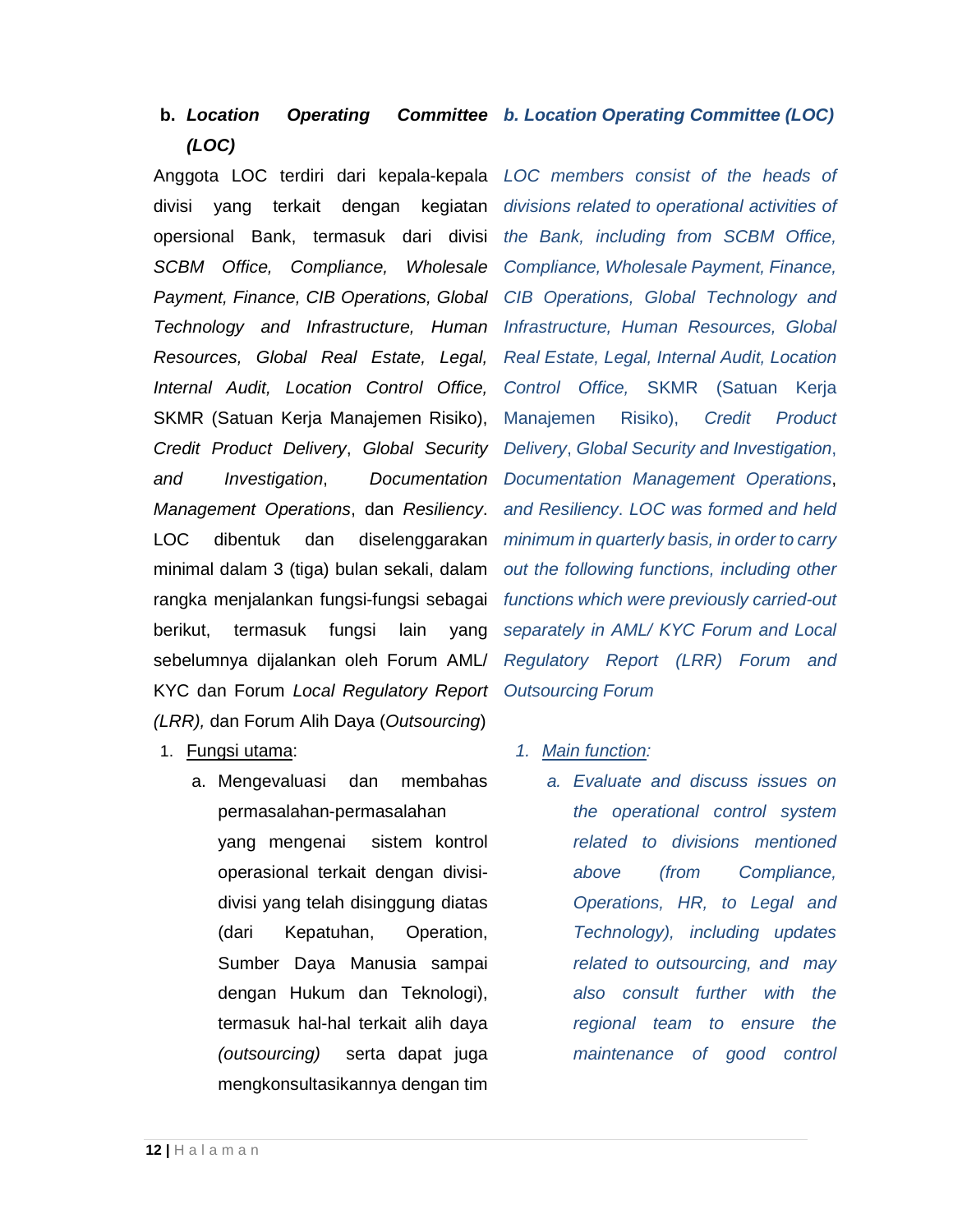regional untuk memastikan terpeliharannya sistem kontrol yang baik dalam kegiatan bisnis terkait.

- b. Menampung dan memonitor penyelesaian masalah yang terkait dengan hasil audit yang dilakukan oleh Bank Indonesia, tim pengawas Otoritas Jasa Keuangan, Auditor (internal dan eksternal), Hukum dan Kepatuhan.
- c. Memastikan terpenuhinya kebutuhan infrastruktur untuk setiap divisi di kantor cabang Jakarta.
- d. Mendiskusikan dan mengkomunikasikan semua ide atau inisiatif untuk pengembangan sistem operasional yang terbaik untuk diterapkan di Bank.

### 2. Fungsi lain terkait AML/ KYC:

- a. Memonitor perkembangan pengkinian profil dan transaksi nasabah, dan bilamana relevan, untuk mengeskalasikan suatu exception ke tim regional;
- b. Memastikan risk rating Nasabah telah sesuai dengan ketentuan;
- c. Memastikan kecukupan identifikasi dan monitoring Nasabah-nasabah yang high risk;

system in business-related activities.

- b. Accommodating and monitor for problems associated with the results of the audit conducted by Bank Indonesia, Otoritas Jasa Keuangan supervisory Team, auditors (internal and external), Legal and Compliance.
- c. Ensuring the infrastructure requirements for each division at the Jakarta branch office.
- d. To discuss and communicate all ideas or initiatives for the development of best operational system to be applied in the Bank.
- 2. Other functions related to AML/ KYC:
	- a. To monitor the timely update of client profiles and transaction profiles, and where relevant, to escalate to relevant regional team of any exception;
	- b. To ensure that client risk rating is align with relevant regulation;
	- c. To ensure proper identification and monitoring of high risk clients;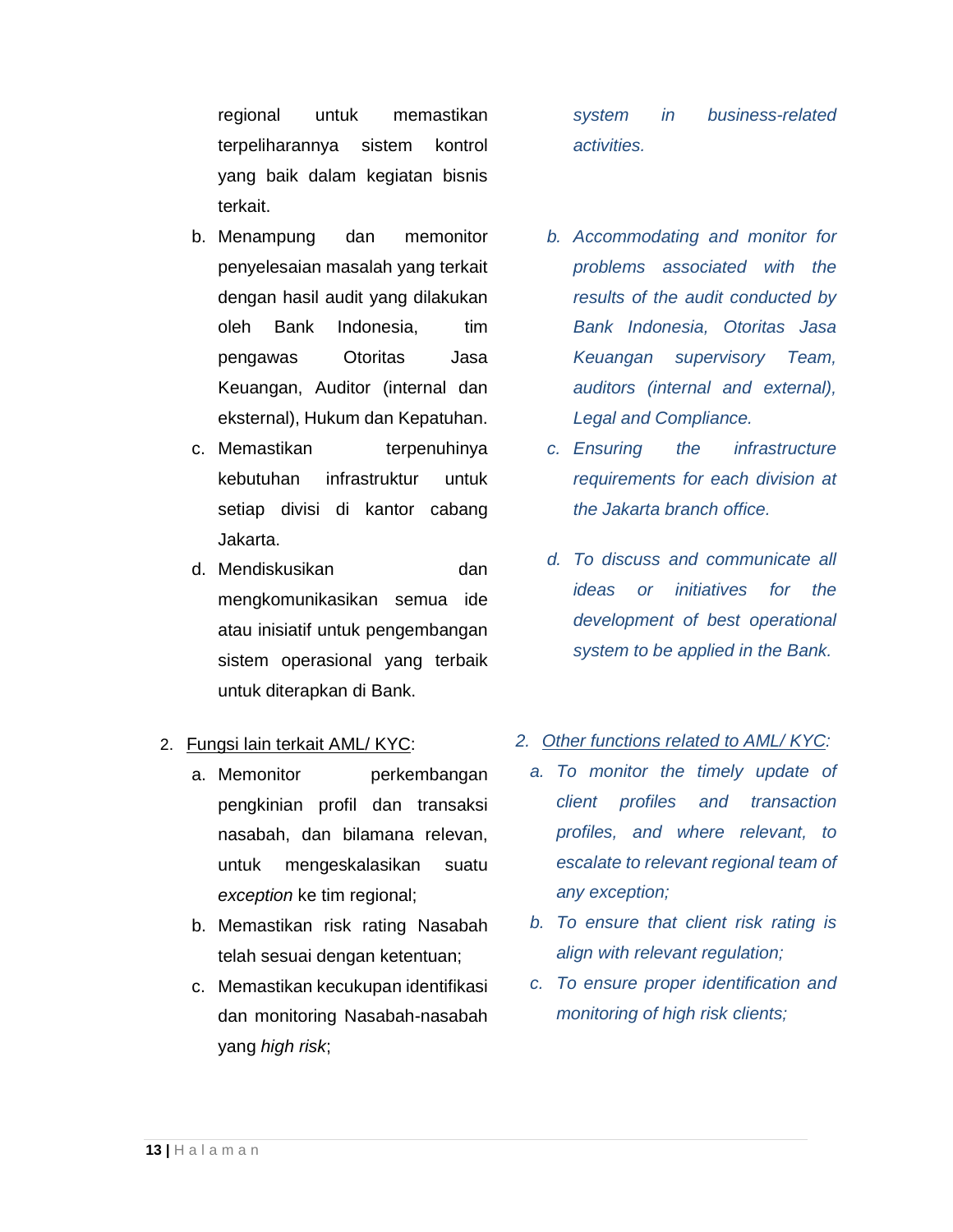- d. Memastikan kebijakan lokal yang relevan dikinikan sesuai dengan perkembangan ketentuan lokal dan kebijakan regional/global terkait dengan AML/KYC;
- e. Mempromosikan pemahaman terhadap perkembangan dari ketentuan lokal dan programprogram di tingkat regional/global yang terkait dengan program AML/KYC;
- f. Mempromosikan pemahaman untuk mengidentifikasi unusual pattern atas transaksi Nasabah yang dapat menimbulkan potensi transaksi mencurigakan; dan
- g. Memastikan pengkinian Sanction list lokal dan KPK black list; dan memastikan telah dimasukkan ke dalam list internal bank untuk screening dan monitoring.

## 3. Fungsi lain terkait Local Regulatory Report (LRR):

a. Mengevaluasi semua kebijakan dan ketentuan-ketentuan hukum yang berlaku khususnya di bidang perbankan serta mendiskusikan dampak yang akan timbul yang dapat mempengaruhi kegiatan usaha Bank.

- d. To ensure that relevant local policy is updated with the most recent development in local regulations and regional/global policies in regards to AML/KYC;
- e. To promote awareness of any development in the relevant local regulatory requirements and regional/global projects relevant to AML/KYC program;
- f. To promote awareness in identifying unusual pattern in client's transaction that could lead to potential suspicious transaction; and
- g. To keep abreast of any update/development in the establishment of the local Sanction list and in the KPK black list; and ensure that it is incorporated into the bank internal list for proper screening and monitoring.
- 3. Other function related to Local Regulatory Report (LRR):
	- a. Evaluating all policies and applicable legal, especially in banking and discussed the effects that would arise which could affect the Bank's business activities.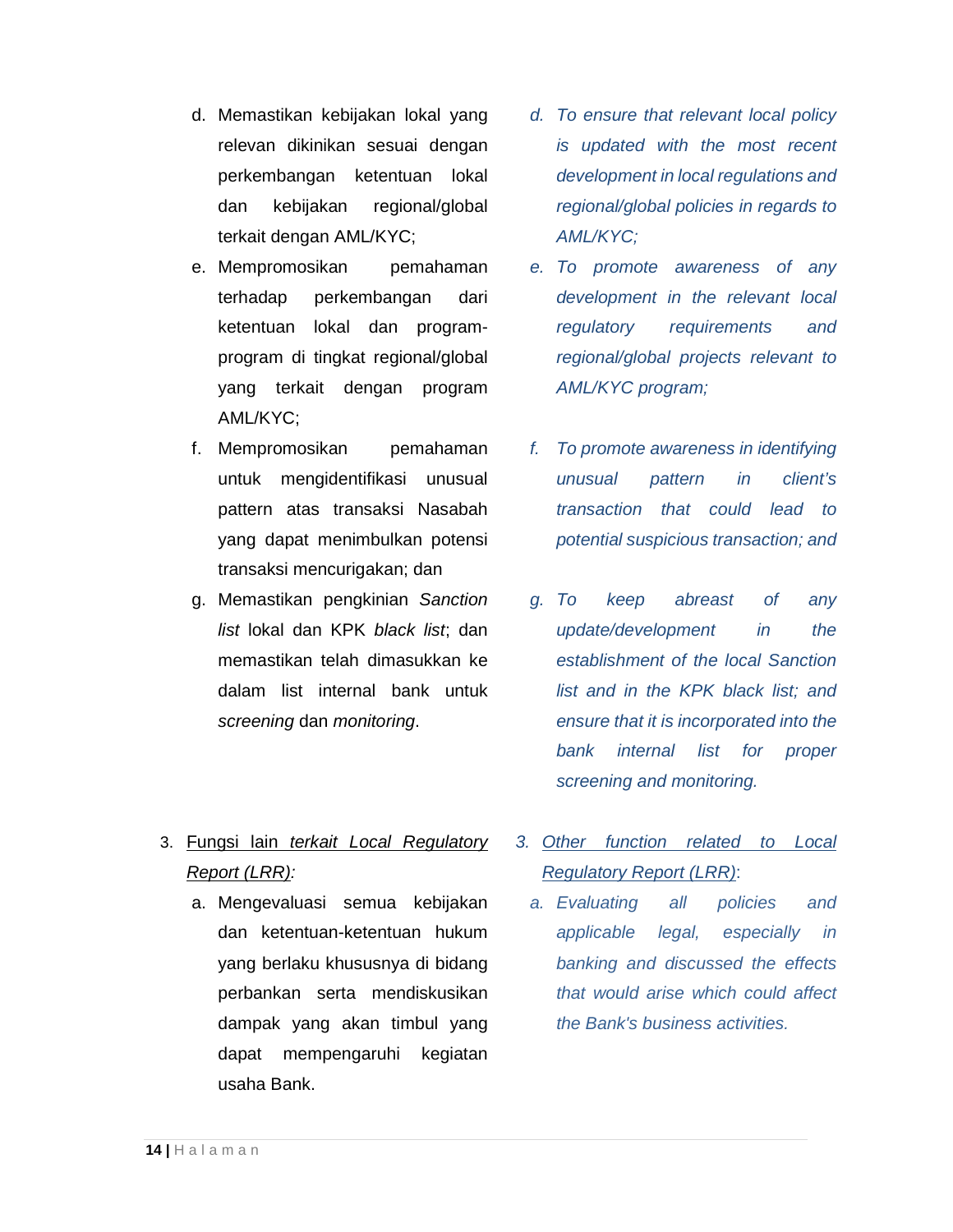- b. Memastikan tindak lanjut temuan audit dan rekomendasi dari Satuan Kerja Audit Intern Bank, auditor eksternal, Bank Indonesia, hasil pengawasan Otoritas Jasa Keuangan dan/ atau hasil pengawasan otoritas lain.
- c. Melalui satuan kerja Kepatuhan, memberitahukan kepada Bank Indonesia secepatnya sejak ditemukannya: pelanggaran peraturan perundang-undangan di bidang keuangan dan perbankan dan keadaan atau perkiraan keadaan yang dapat membahayakan kelangsungan Bank.
- 4. Fungsi lain terkait Alih Daya (Outsourcing):
	- a. Memastikan Bank memiliki kebijakan yang baik terkait Alih Daya, serta prosedur (pengidentifikasian risiko, pengukuran, pengawasan, control, dan pengelolaan manajemen risiko berbasis sistem informasi).
	- b. Melakukan pengawasan secara teratur terhadap kegiatan alih daya yang ada untuk memastikan masih sesuai dengan kebutuhan yang ada.
- b. Ensuring follow-up on audit findings and recommendations from Internal Audit, the external auditors, Bank Indonesia, results of the supervision of Otoritas Jasa Keuangan and / or the results of other authorities.
- c. Through Compliance unit, informed Bank Indonesia or Otoritas Jasa Keuangan as soon as possible since the identification of: violations of the laws and regulations in finance and banking and a condition or condition that may be assumed to jeopardize the Bank.
- 4. Other function related to (Outsourcing)::
- a. Ensure the Bank has adequate Outsourcing policy and procedure and Outsourcing Company selection process (risk identification, measurement, monitoring, controlling and risk management information system).
- b. Perform periodic review/ monitoring and evaluation of existing Outsourcing to ensure compliance with the requirements.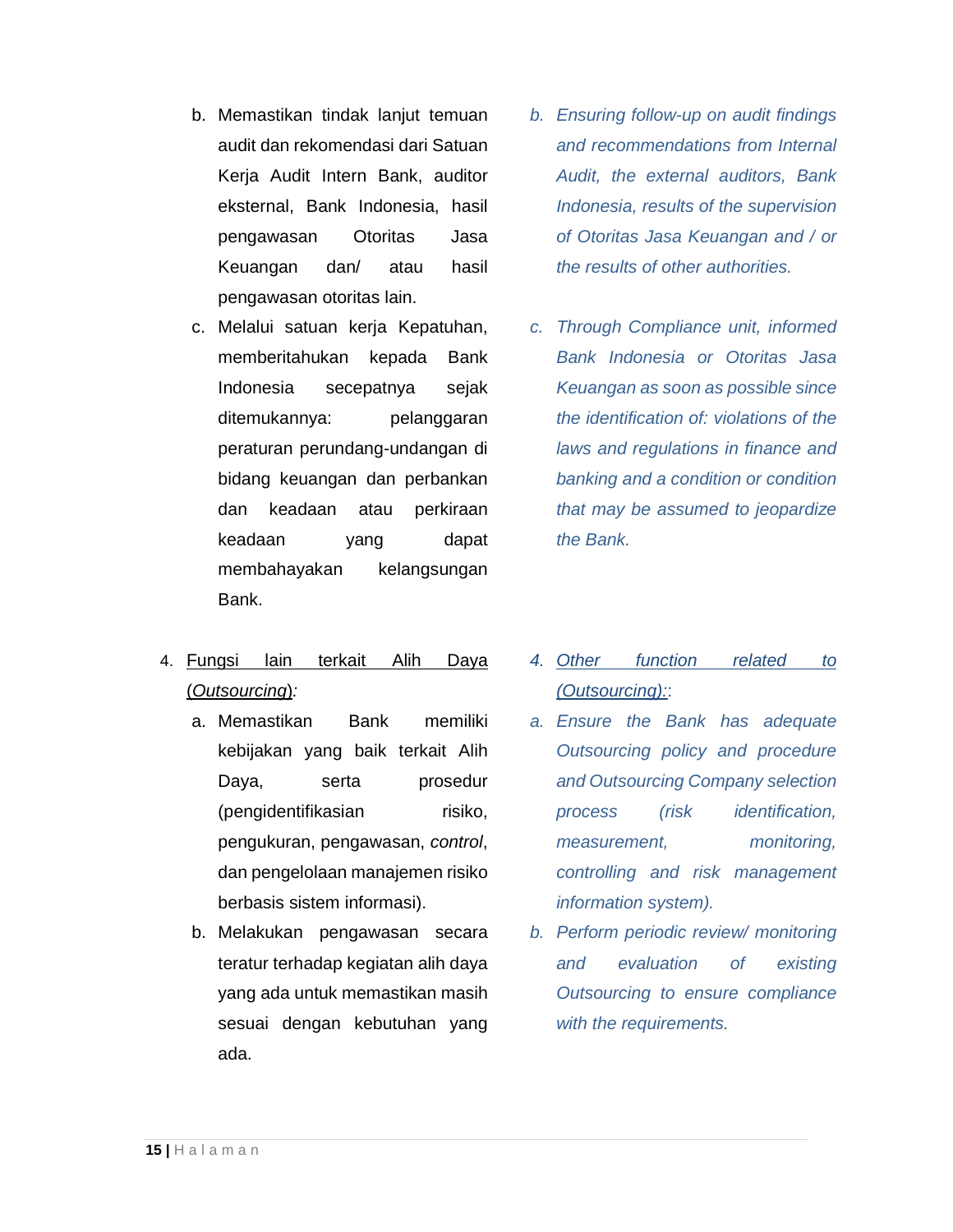# **(RALCO)**

Anggota RALCO terdiri dari Senior Country RALCO members consist of Senior Officer, Senior Country Business Manager, Country Officer, Senior Country Business Senior Financial Officer, LOB and CTC Manager, Senior Financial Officer, LOB Heads, Chief Compliance Officer, Head of and CTC Heads, Chief Compliance Officer, Internal Audit, Head of Legal, dan Legal Head of Internal Audit, Head of Legal and Entity Risk Manager yang merupakan Legal Entity Risk Manager who is the Risk pejabat Satuan Kerja Manajemen Risiko Management Unit (SKMR) officer. RALCO (SKMR). RALCO dibentuk untuk memberikan pengawasan atas risiko-risiko inheren dari bisnis di Indonesia, termasuk *including but not limited to:* tapi tidak terbatas pada:

Risiko: pengawasan risiko likuiditas, kerangka kerja risiko operasional, hukum, kepatuhan, pasar, kredit, reputasi, stratejik dan risiko suku bunga pada banking book. ALCO: pendanaan, permodalan, pengelolaan likuiditas, dan pencatatan keuangan.

sebulan sekali.

### **f. Fungsi Kepatuhan**

Dalam rangka membantu pelaksanaan In order to facilitate the implementation of fungsi Direktur Kepatuhan, Bank telah membentuk Satuan Kerja Compliance (kepatuhan) yang independen terhadap satuan kerja operasional. Compliance of bertanggung-jawab langsung kepada Pemimpin Kantor Cabang.

Tugas dan tanggung jawab Compliance antara lain:

## **c. Risk & Asset & Liability Committee c. Risk & Asset & Liability Committee (RALCO)**

was formed to provide oversight of the risks inherent in the firm's business in Indonesia,

Risk: liquidity risk oversight, operational risk framework, legal, compliance, market, credit, reputational, strategic risk. and interest rate risk in the banking book. ALCO: funding, capital, liquidity management, and financial statements.

RALCO mengadakan rapat minimum RALCO meetings are conducted on a monthly basis.

### **f. Compliance Function**

the functions of the Director of Compliance, the Bank has established a Compliance working unit (Compliance) is independent the operational working units. Compliance is responsible directly to the Head of the Branch Office.

The duties and responsibilities of Compliance among others: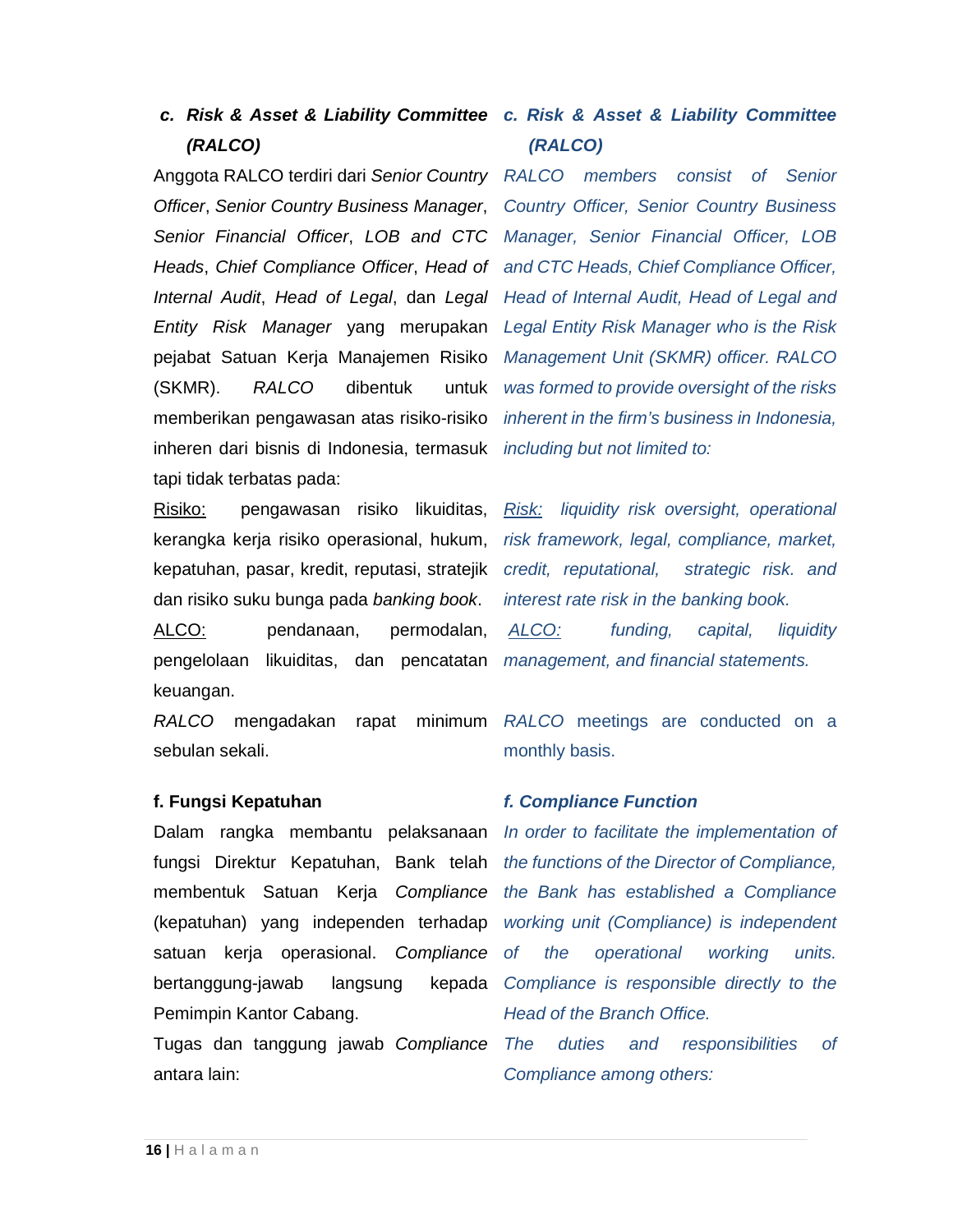- 1. Menetapkan langkah-langkah yang diperlukan untuk memastikan Bank telah memenuhi seluruh peraturan Bank Indonesia, Otoritas Jasa Keuangan dan peraturan perundangundangan lain yang berlaku dalam rangka pelaksanaan prinsip kehatihatian.
- 2. Memantau dan menjaga agar kegiatan usaha Bank tidak menyimpang dari ketentuan yang berlaku.
- 3. Memantau dan menjaga kepatuhan Bank terhadap seluruh perjanjian dan komitmen yang dibuat oleh Bank kepada Bank Indonesia atau Otoritas Jasa Keuangan.

### **g. Fungsi Audit Intern**

Internal Audit adalah fungsi yang independen yang memberikan jaminan tujuan dipandu oleh filosofi penambahan nilai untuk meningkatkan operasional organisasi. Hal ini membantu organisasi dalam mencapai tujuannya dengan membawa pendekatan yang sistematis dan disiplin untuk mengevaluasi dan meningkatkan efektivitas tata kelola organisasi, manajemen risiko, dan proses pengendalian internal.

Ruang lingkup Audit Internal meliputi, tetapi evaluasi kecukupan dan efektivitas desain examination

- 1. Setting the necessary steps to ensure that the Bank has met all the regulations of Bank Indonesia, Otoritas Jasa Keuangan and other laws and regulations that apply within the framework of the implementation of the prudential principle.
- 2. To monitor and keep the Bank's business activities do not deviate from the applicable rules and regulations.
- 3. To monitor and maintain compliance with the Bank's entire agreement and commitments made by the Bank to Bank Indonesia or Otoritas Jasa Keuangan.

### **g. Internal Audit Function**

Internal Audit is an independent function that provides objective assurance guided by a philosophy of adding value to improve the operations of the organization. It assists the organization in accomplishing its objectives by bringing a systematic and disciplined approach to evaluate and improve the effectiveness of the organization's governance, risk management, and internal control processes.

tidak terbatas pada, pemeriksaan dan encompasses, but is not limited to, the The scope of Internal Auditing and evaluation of the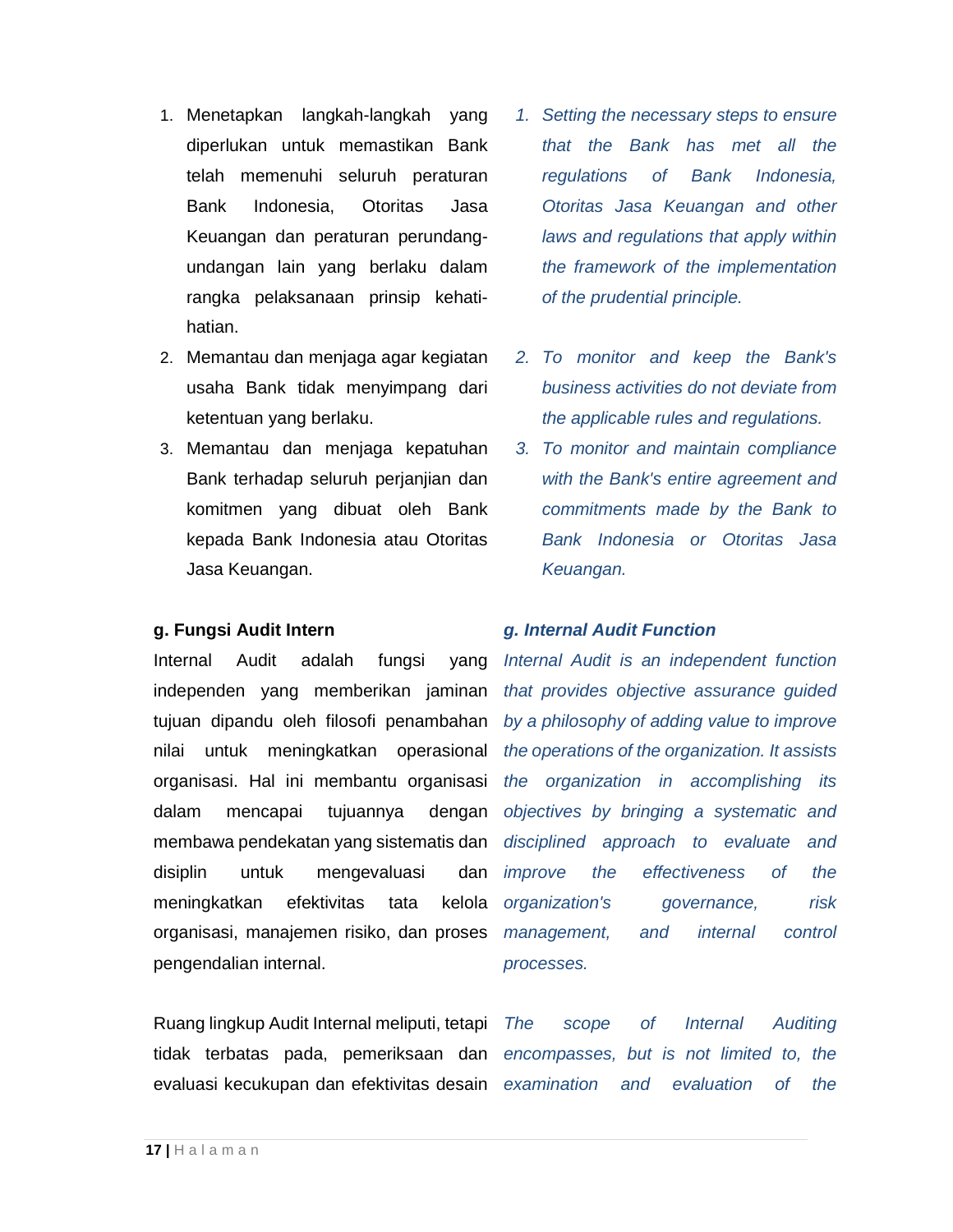tata kelola organisasi, manajemen risiko, adequacy and effectiveness of the design dan proses pengendalian internal serta of the organization's governance, risk kualitas kinerja dalam melaksanakan tanggung jawab yang ditugaskan untuk mencapai tujuan dan sasaran yang dinyatakan organisasi.

management, and internal control processes as well as the quality of performance in carrying out assigned responsibilities to achieve the organization's stated goals and objectives.

### **h. Fungsi Audit Ekstern**

Dalam rangka pelaksanaan fungsi Audit In the implementation of External Audit Ekstern, Bank telah menujuk Kantor Akuntan Publik Price Waterhouse Coopers dalam pelaksanaan audit keuangan Bank. Penunjukan Akuntan Publik ditentukan oleh kantor regional dan dilakukan dengan berpedoman pada ketentuan yang terdapat Bank Indonesia Regulation on Bank dalam Peraturan Bank Indonesia tentang Financial Transparency. Transparansi Keuangan Bank.

### **h. External Audit Function**

function, the Bank has appointed Price Waterhouse Coopers public accounting laporan firm to audit the financial statements of the Kantor Bank. Public Accountant designation is determined by the regional office and be guided by the provisions contained in the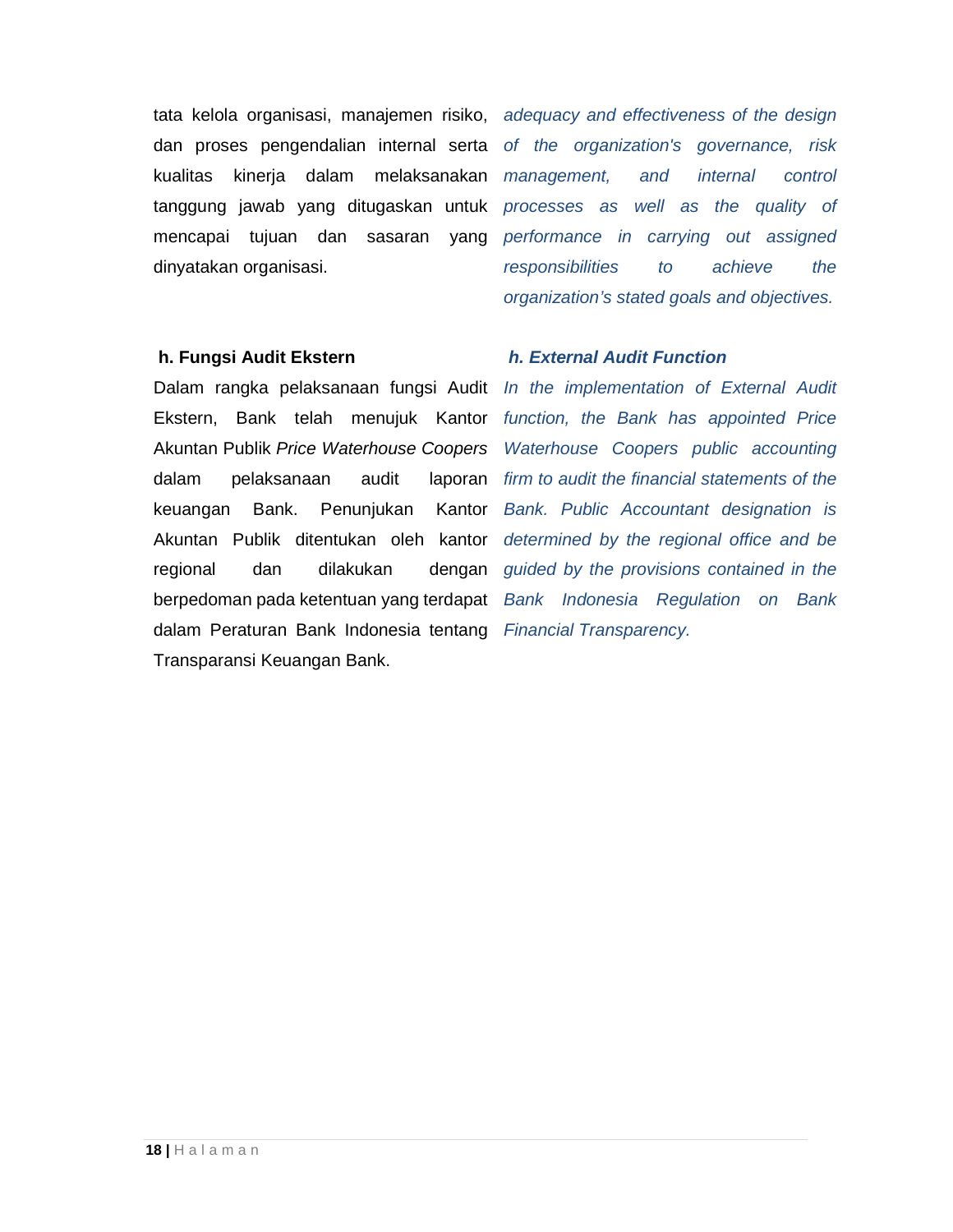### **IV. PENERAPAN MANAJEMEN RISIKO**

### **a. Faktor-faktor Risiko**

Dalam kegiatannya bank memiliki eksposur terhadap beberapa risiko yang terdiri dari risiko kredit, risiko pasar, risiko operasional, risiko likuiditas disamping risiko lainnya seperti risiko reputasi, hukum, kepatuhan dan strategik. Penerapan manajemen risiko bank telah dilakukan secara memadai dengan menggunakan prinsip kehati-hatian serta mengikuti kebijakan internal dan peraturan Bank Indonesia dan Otoritas Jasa Keuangan. Dalam implementasinya, setiap lini organisasi bank kami telah memahami tentang perlunya kesadaran atas adanya risiko inheren yang harus dikelola secara seksama dan menyeluruh. Bank kami telah memiliki metodologi pengukuran dan in accordance with the Bank's business pemantauan manajemen risiko yang diterapkan sesuai dengan model bisnis bank yang merupakan kantor cabang bank asing.

## **IV. RISK MANAGEMENT IMPLEMENTATION**

### **a. Risk Factors**

In its activities the bank has exposure to several risks which consists of credit, market, operational, liquidity risks in addition to other risks such as reputational, legal, compliance and strategic risks. The application of the bank's risk management has been done adequately by using the prudential principle and follow internal policies and regulations of Bank Indonesia and Otoritas Jasa Keuangan. In the implementation, each line of the bank organization have understood about the need for awareness of the inherent risks that must be managed carefully and thoroughly. Our bank has applied risk measurement and monitoring methodology model which is a branch office of a foreign bank.

### **b. Pelaksanaan Manajemen Risiko**

### **Risiko Kredit**

Bank telah mengembangkan kebijakan dan tata cara yang dipersiapkan untuk melindungi independensi & integritas persetujuan & pengambilan keputusan dan

### **b. Risk Management Implementation**

### **Credit Risk**

The Firm has developed policies and practices designed to preserve the independence & integrity of approval & decision-making and also to ensure credit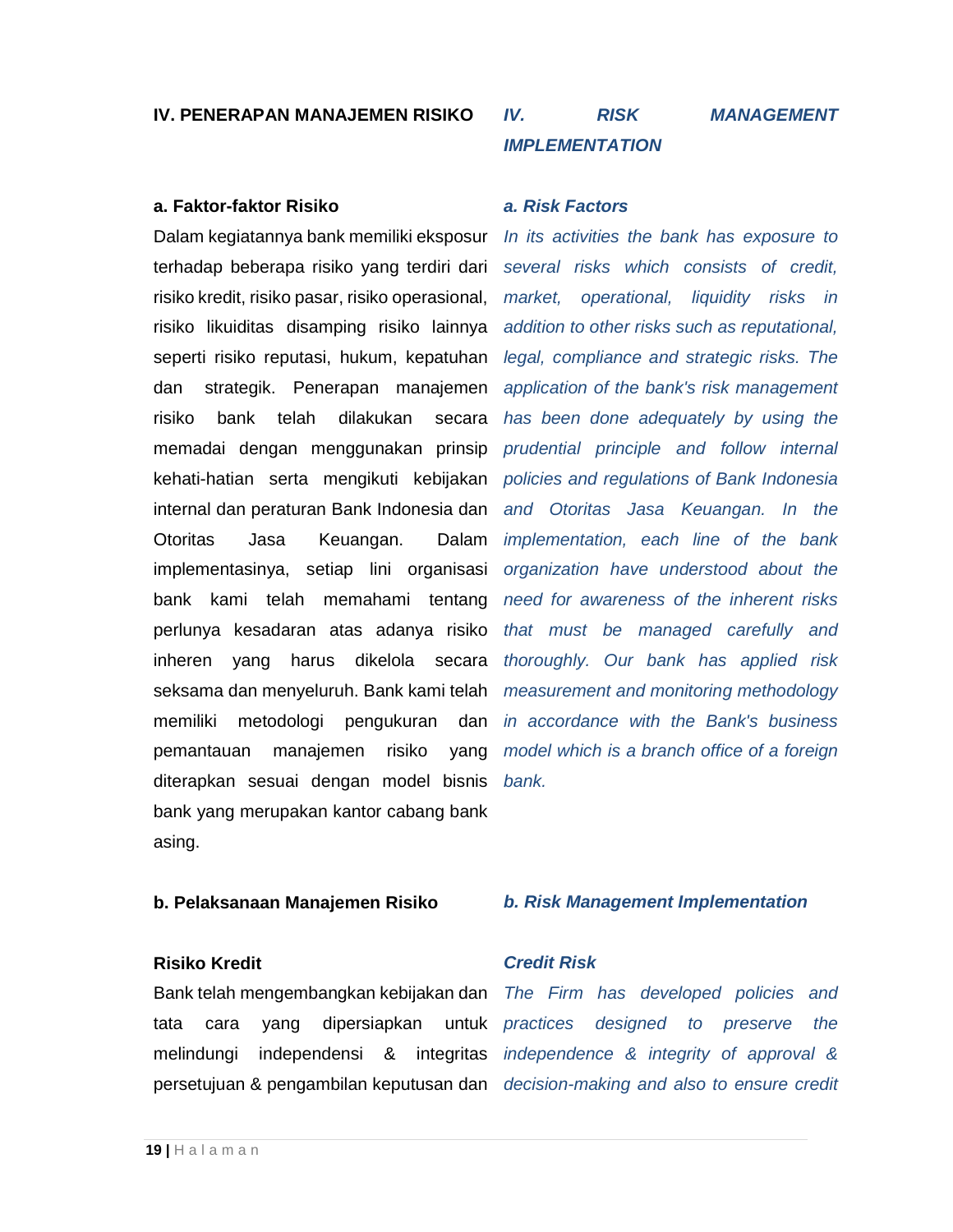juga untuk memastikan risiko kredit dinilai akurat, disetujui, dimonitor secara berkala dan dikelola secara aktif di tingkat transaksi dan portofolio. Merujuk kepada Jakarta Branch Credit Risk Management Manual (yang telah disetujui oleh Branch Management Committee ('BMC'), seluruh eksposur kredit harus mendapatkan persetujuan terlebih dahulu dari Credit Officer (CO), sesuai dengan kewenangan yang tercantum di dalam Credit Authority Grid. Pemantauan risiko kredit juga ditingkatkan dengan adanya ringkasan risiko kredit yang di laporkan di RALCO bulanan dan Oversight Committee triwulanan.

Peringkat-peringkat risiko adalah sebuah elemen kritis dalam penyetujuan, penilaian dan pemantauan risiko kredit. Metodologi untuk pemeringkatan risiko atas eksposur kredit harus konsisten diseluruh Bank dan harus menggolongkan peringkat semua fasilitas kredit menurut perkiraan kerugiannya, yang akan ditentukan, berdasarkan probability of default dan loss given default (LGD). Setelah terdapat eksposur kredit, pemantauan yang tepat diperlukan melalui kaji ulang kredit secara berkala. Kaji ulang kredit merupakan media utama untuk menentuan peringkat risiko dan persentase LGD, peninjauan dan persetujuan kembali eksposur kredit bagi nasabah dan penilaian appetite Bank untuk credit exposure to a client. Reviews

risks are assessed accurately, approved properly, monitored regularly and managed actively at both the transaction and portfolio levels. As per Jakarta Branch Credit Risk Management Manual (approved by Branch Management Committee, 'BMC'), all credit exposure must be approved in advance by a Credit Officer(s) (CO) with the level of credit authority required by the Credit Authority Grid. Monitoring of credit risk is also enhanced by presentation of key credit highlights/updates during monthly RALCO (Risk Asset &Liability Committee) and quarterly Oversight Committee (OC) meetings.

Risk grades are a critical element of approving, assessing, and monitoring credit risk. The methodology for risk grading credit exposures shall be consistent across the Bank. All credit facilities are to be graded according to their expected loss, which shall be determined, based on the obligor's probability of default and severity of loss if an obligor defaults, i.e. Loss Given Default (LGD). Once an exposure is incurred, proper monitoring is required through periodic credit reviews. Credit reviews are the primary vehicles for determining risk grades and LGDs, reviewing, and reapproving credit exposure to a client and assessing the firm's appetite for additional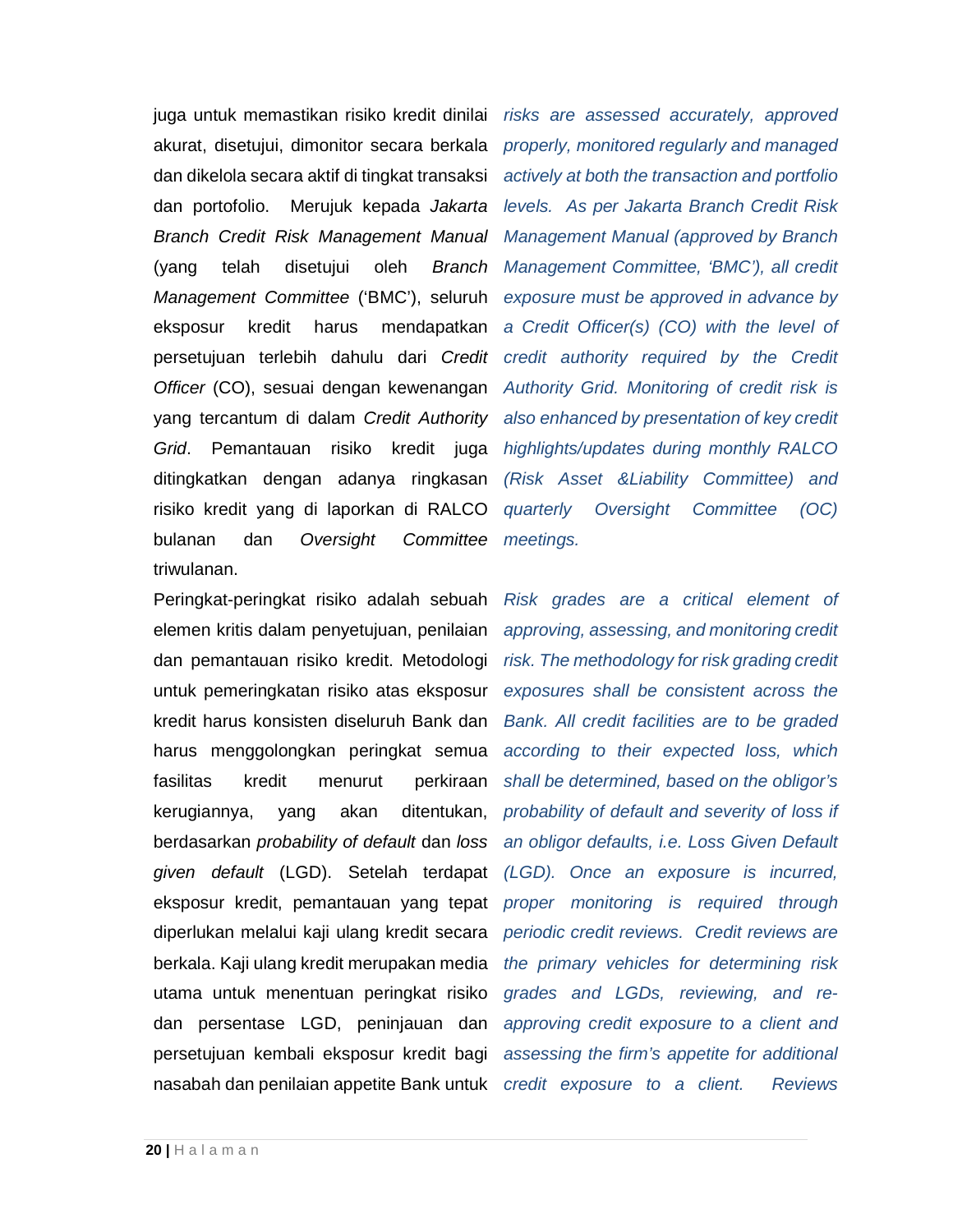Kaji Ulang tahunan merupakan kaji ulang berkala dari kondisi keuangan klien dan memonitor kinerja mereka saat ini, profil risiko, dan prospek kinerja.

Strategi Manajemen Risiko untuk Cabang Jakarta memuat secara jelas arah penyediaan dana untuk tipe utama dari nasabah yang akan menjadi target dari Bank sebagai berikut: korporasi dari perusahaan multinasional, perusahaan lokal papan atas (blue chip companies), dan lembaga keuangan. Sebagian besar pinjaman kepada perusahaan multinational dijamin dengan corporate guarantee dan ownership support dari perusahaan induk multinasional yang bersangkutan. Portofolio tersebar pada sektor-sektor industri seperti perusahaan perdagangan, lembaga keuangan, media komunikasi / telekomunikasi, manufaktur dan industri lainnya.

eksposur kredit tambahan bagi nasabah. constitute the periodic annual review of a client's financial condition and address their current performance, risk profile, and performance outlook.

> Strategy for Jakarta Branch includes a clear direction of fund provisions to the following key types of clients that will be targeted by the Bank:, i.e. top tier Indonesian Corporates / financial institutions and subsidiaries of multinational companies in Indonesia. Exposures to multi national companies are largely backed by corporate guarantee / ownership support from its respective parent companies. The portfolio is diversified across various sectors, i.e. trading, financial services, telecommunication / media related, manufacturing, and various others.

### **Risiko Pasar**

Dalam pengelolaan risiko pasar atas mengunakan metode Value-at-Risk (VaR) yang memperhitungkan batas kerugian maksimum yang dapat diterima oleh bank dengan tingkat kepercayaan atau confidence level 99%. Bank telah

### **Market Risk**

eksposur aktivitas perdagangan surat of securities trading activities and exchange berharga dan nilai tukar, bank kami telah rate, our bank has applied Value-at-Risk menentukan batasan limit berdasarkan (VaR), Basis Point Value (BPV) and Net In the management of market risk exposure (VaR) methodology which takes into account the maximum loss limit that is acceptable to the bank with the level of trust or confidence level of 99 %. Bank has set limits based on the values of Value-at-Risk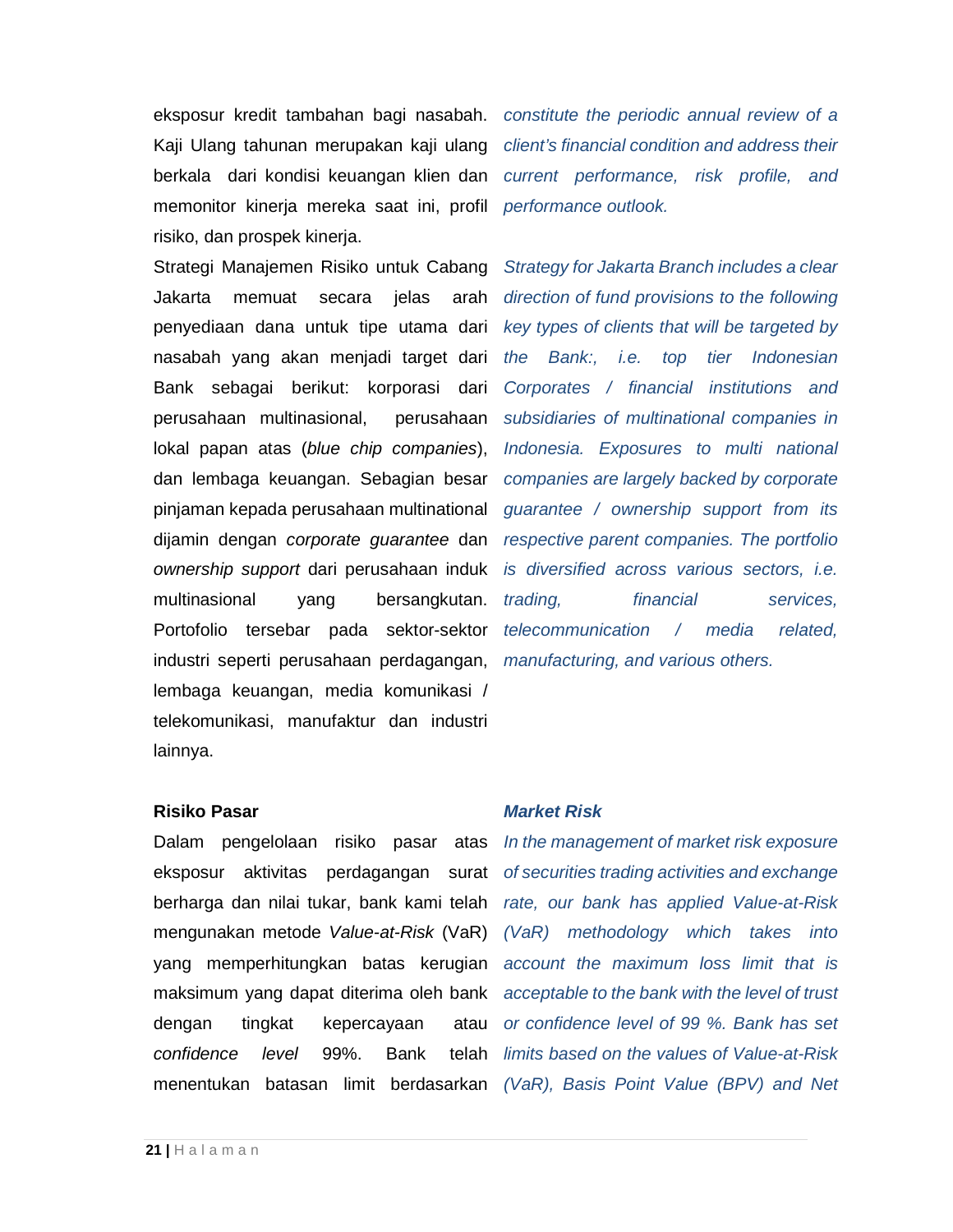besaran nilai Value-at-Risk (VaR), Basis Value Point (BPV) dan Net Open Position (NOP) yang dihitung dan dipantau secara harian oleh unit yang independen dari treasury dealing room. Disamping itu bank juga telah menetapkan Stop Advisory Limit dalam rangka pemantauan atas kerugian yang dapat ditimbulkan dari aktivitas perdagangan surat berharga dan valuta asing. Untuk meyakinkan tingkat kepercayaan hasil perhitungan VaR, telah dilakukan proses Back Testing secara berkala untuk dilaporkan setiap bulan. Demikian juga halnya dengan pelaksanaan Stress Testing untuk menguji ketahanan bank apabila menghadapi beberapa skenario ekstrim dari pergerakan harga pasar.

Berdasarkan hasil pemantauan selama tahun 2019, tidak terdapat pelampauan limit dan secara umum dapat dikatakan bahwa nilai VaR rata-rata baik secara per kuartal maupun keseluruhan satu tahun terakhir masih jauh dibawah limit VaR yang diperkenankan. Demikian juga halnya dengan nilai rata-rata BPV dan rasio NOP sepanjang tahun 2019 yang masih berada dalam batas limit yang ditentukan. Bank telah melakukan pemantauan Eksposur Interest Rate Risk Banking Book (IRRBB) dengan menggunakan Earning at Risk regulation. (EaR) dan Economic Value Sensivity (EVS)

Open Position (NOP) which is calculated and monitored daily by an independent unit of the treasury dealing room. In addition, the Bank has also established Advisory Stop Limit in order to monitor for any loss that may result from securities trading and foreign Exchange activities. To ensure the level of confidence in the results of the VaR calculation, Back Testing process has been carried out on a regular basis to be reported every month. Similarly, Stress Testing to test the resilience of the Bank when facing some extreme scenarios of market price movements has been implemented.

Based on the monitoring results for the year 2019, there were no limit breach and the average value of VaR, on quarterly and yearly basis, is still far below the allowed VaR limit. Similarly, the average value of BPV and NOP ratio in 2019 is still within the specified limit. Bank has been monitoring the exposure of Interest Rate Risk Banking Book (IRRBB) by using Earning at Risk (EaR) and Economic Value Sensitivity (EVS) in monthly basis and set an EVS/Equity Ratio limit as required by OJK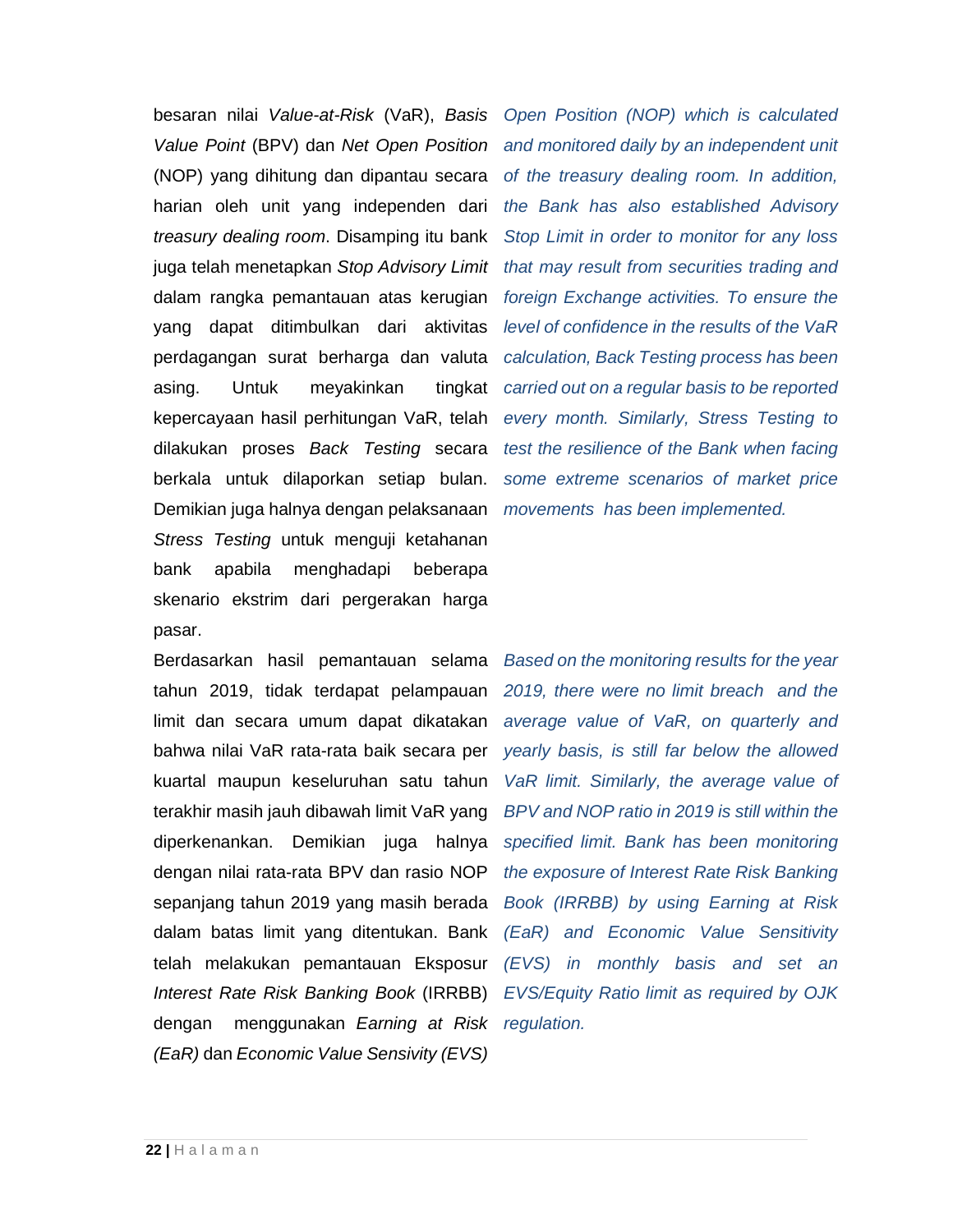secara bulanan dan menetapkan limit EVS/Equity rasio sesuai peraturan OJK.

Pemantauan atas eksposur risiko pasar dilakukan secara tersentralisasi melalui kantor regional yang secara harian dan berkala mengirimkan laporan-laporan hasil perhitungan VaR, BPV, NOP serta Stop Loss Advisory untuk meyakinkan tidak terjadinya pelanggaran limit. Atas semua informasi eksposur risiko pasar termasuk hasil Stress Testing dan Back Testing telah didiskusikan dalam rapat Risk Committee dan RALCO secara bulanan dengan melibatkan bagian terkait seperti kredit, finance dan departemen lainnya untuk needs to be done. memutuskan tindak lanjut yang perlu dilakukan.

Monitoring of market risk exposure is done centrally in the regional office on a daily basis and periodically submit reports on the calculation of VaR, BPV, NOP and Stop Loss Advisory to ensure no limit violations. Over all market risk exposure information including the results of Stress Testing and Back Testing have been discussed in the Risk Committee and monthly RALCO meetings involving the relevant sections such as credit, finance and other departments to decide on the follow-up that

### **Risiko Likuiditas**

Manajemen risiko likuiditas dilakukan secara menyeluruh yang mencakup seluruh elemen bank atau perusahaan dimana hasil analisa dan laporan akan memberikan evaluasi yang ekstensif terhadap kondisi likuditas bank. Hal ini juga dilakukan secara global dimana bank menggunakan centralized funding model dan mengukur risiko likuiditas secara terkonsolidasi di tingkat pusat. Model ini memungkinkan bank untuk mengoptimalkan persediaan likuiditas secara global, memberikan pandangan mengenai risiko likuiditas secara konsisten

### **Liquidity Risk**

Liquidity risk management is performed comprehensively that includes all elements of the bank or the firm where the results of the analysis and report will provide an extensive evaluation of the bank liquidity condition. This is also done globally where the bank uses a centralized funding model and measure liquidity risk consolidated at the central level. This model allows the bank to optimize the global liquidity inventory, provide a view of the liquidity risk consistently and minimize the economic costs of managing the liquidity position globally. The bank will receive capital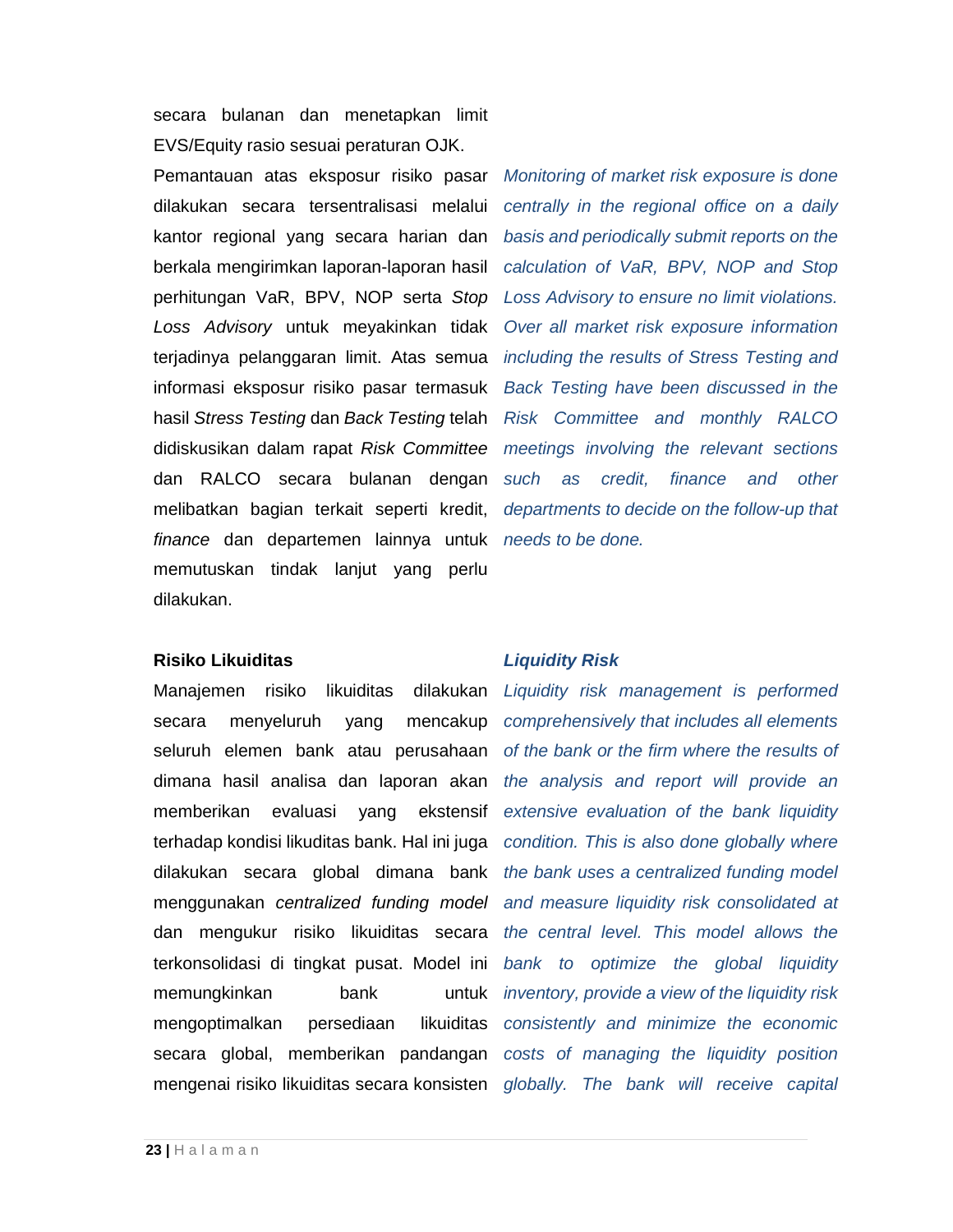serta meminimasi biaya ekonomis dari funding and support from its headquarters, pengelolaan posisi likuiditas secara global. Bank akan menerima dukungan pendanaan dan modal dari kantor pusat, serta dapat meminjam atau memberikan pinjaman kepada seluruh cabang atau pihak terkait di dalam grup perusahaan sesuai dengan centralized funding model yang diterapkan secara konsisten di seluruh bank.

Disamping itu kerangka kerja pelaporan manajemen likuiditas telah menentukan ruang lingkup tugas dan tanggung jawab secara jelas. Funding limit and guideline telah ditentukan yang terkait dengan liquidity stress test harian sehingga dapat diperoleh keyakinan atas kemampuan likuiditas bank dalam menghadapi kondisi pada saat yang ketat atau kurang menguntungkan.

**Risiko Operasional** 

Untuk mengantisipasi risiko yang bersifat operasional, bank telah melakukan langkah-langkah koordinasi guna memastikan bahwa dampak kegagalan operasi yang berasal dari proses internal, sistem dan kesalahan manusia dapat dimitigasi. Guna memastikan seluruh kegiatan operasional bank berjalan sesuai dengan sistem dan prosedur yang telah ditetapkan, isu-isu yang berkaitan dengan risiko operasional dibahas dalam rapat operational division chief under Senior

and can borrow or lend to all branches or related parties within the group of companies in accordance with the centralized funding model that is applied consistently throughout the bank.

Besides, the liquidity management reporting framework has defined the scope of duties and responsibilities clearly. Funding limit and guidelines has been set that is associated with the daily liquidity stress test in order to obtain confidence in the bank's liquidity ability to overcome stringent or less profitable conditions.

### **Operational Risk**

To anticipate operational risks, the bank has made coordination measures to ensure that the impact of failure stemming from internal processes, systems and human errors can be mitigated. To ensure all operations run in accordance with the bank's systems and procedures have been established, the issues related to operational risks discussed in the LOC, which was attended by all levels of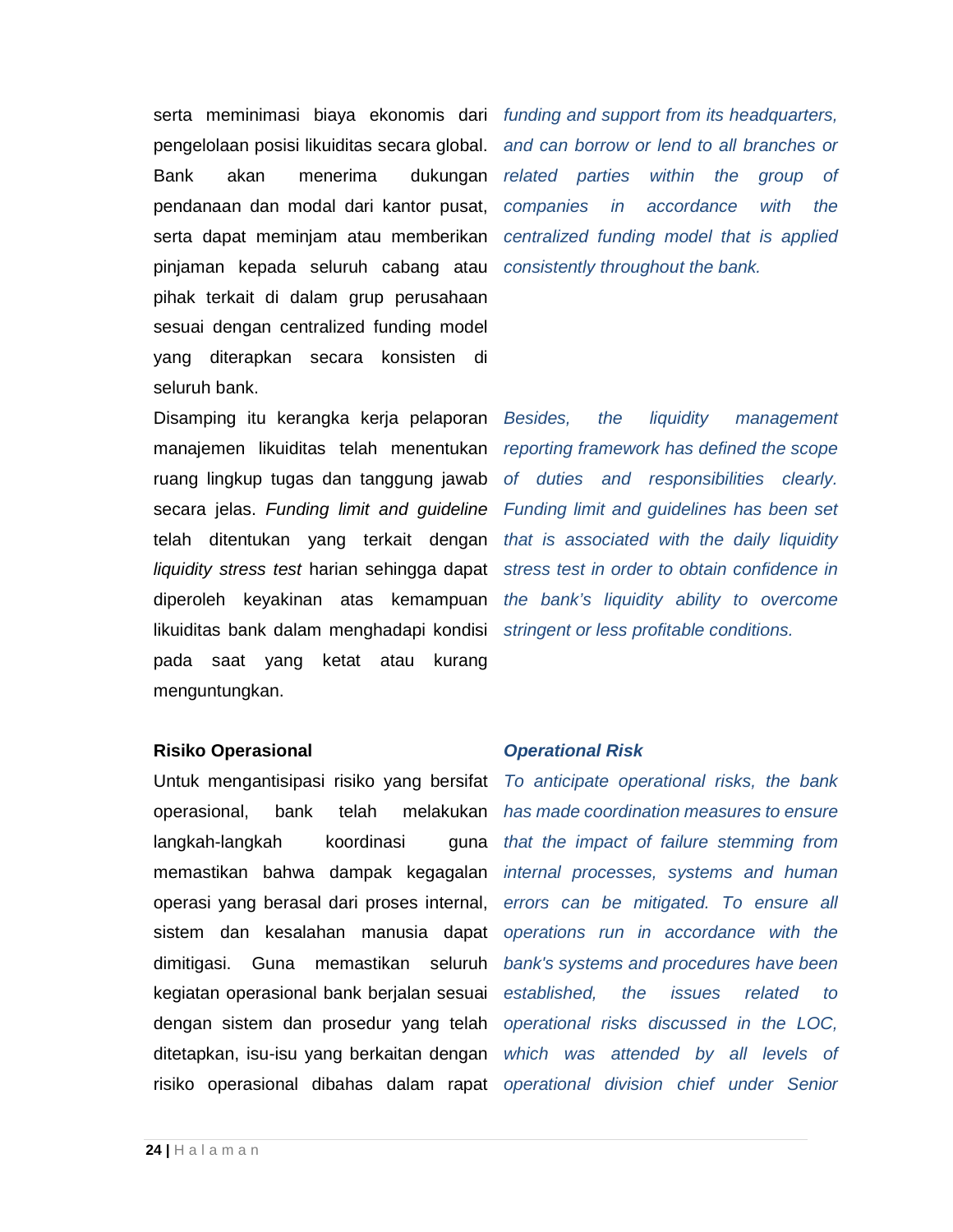LOC yang dihadiri oleh semua level kepala divisi operasional dibawah Senior Country Business Manager. Disamping itu, secara rutin setiap divisi melakukan aktivitas penilaian Control Self Assessment (CSA) yang berfungsi untuk mengindentifikasi, mengukur, memantau dan mengontrol isuisu yang berkaitan dengan kegiatan operasional sehari-hari dalam rangka memastikan bahwa hal tersebut tidak mempengaruhi efektifitas operasional bank. Berdasarkan hasil CSA tersebut, setiap bulan sekali bank melakukan konsolidasi dalam bentuk Local Operating Risks Scorecards (LORS) mengetahui adanya gejala-gejala awal penyimpangan atau early warning indicators berdasarkan batasan ukuran dari indikator-indikator risiko operasional yang telah didefinisikan sebelumnya.

Country Business Manager. In addition, each division routine activity assessment Control Self Assessment (CSA) that serves to identify, measure, monitor and control issues related to the daily operational activities in order to ensure that it does not affect the effectiveness of the bank's operations. Based on the results of the CSA, consolidation is done once every month in the form of Local Operating Risks Scorecards (LORS) to detect early signs of irregularities or early warning indicators based on the size limitation of operational risk indicators that have been defined untuk *previously*.

### **Risiko Reputasi dan Hukum**

Selain risiko kredit, pasar, operasional dan likuiditas, bank juga sangat mementingkan pengelolaan atas risiko reputasi dan hukum yang dapat berasal dari hubungan dengan nasabah, investor, regulator dan masyarakat. Adalah menjadi kewajiban bagi setiap karyawan di bank kami untuk memastikan setiap aspek yang berkaitan dengan reputasi dan hukum menjadi prioritas utama diantaranya adalah ketaatan terhadap peraturan dan undang-

### **Reputation and Legal Risks**

In addition to credit, market, operational and liquidity risks, the Banks is also very concerned with the management of reputation and legal risks that can come from relationships with clients, investors, regulators and the public. It is the duty of every employee in the Bank to ensure every aspect of the law relating to reputation and be a top priority of which is adherence to the applicable rules and laws and uphold the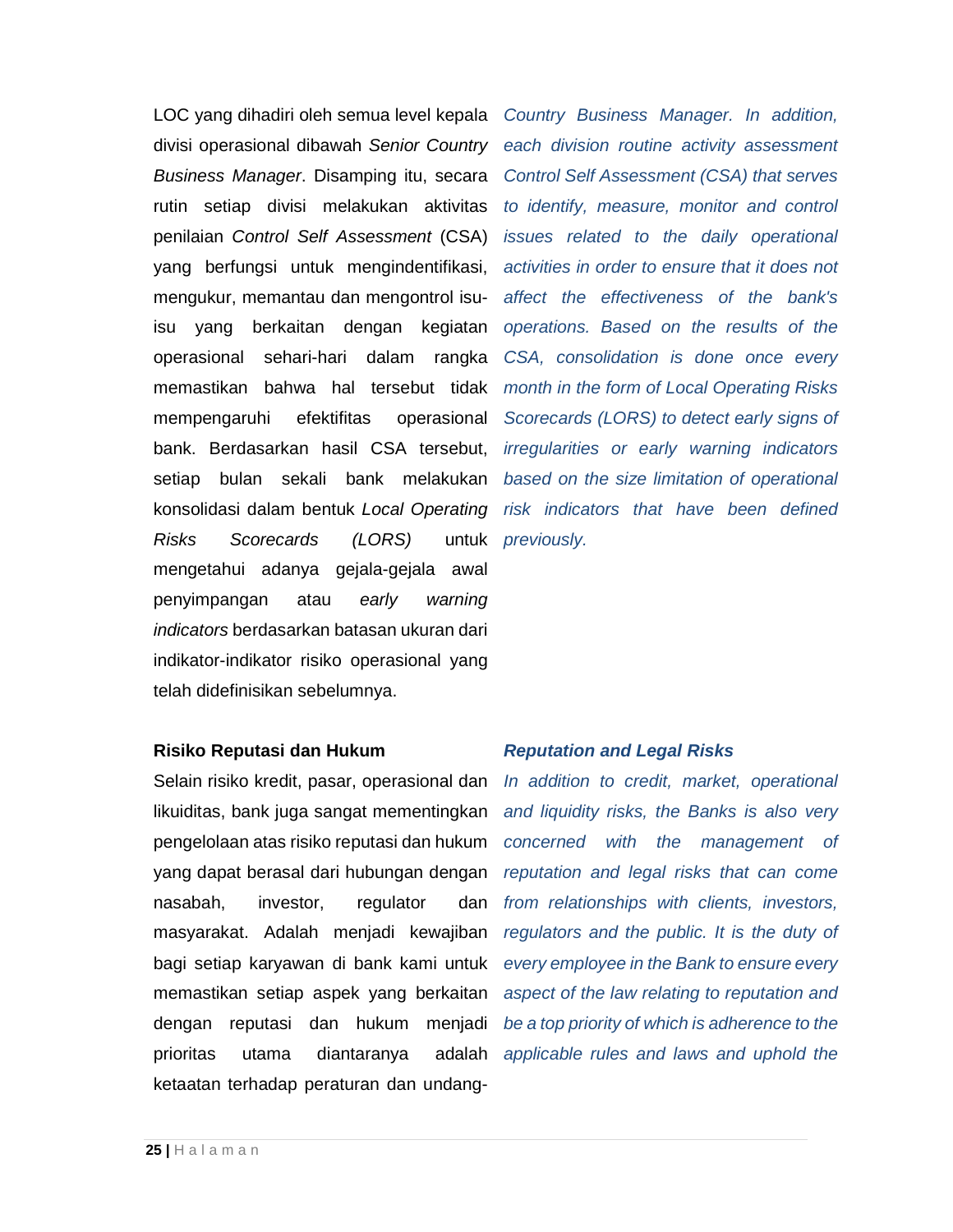tinggi kode etik perusahan yang telah Code of Conduct document. dituangkan dalam dokumen Code of Conduct.

### **c. Risiko Komposit & Profil Risiko**

Secara menyeluruh profil risiko komposit JPMorgan Chase Bank, N.A. Jakarta untuk Triwulan IV – 2019 dapat dikategorikan sebagai "RENDAH" atau Low Risk. Pada dasarnya penilaian ini dikarenakan sistem manajemen dan pengendalian risiko yang dimiliki Bank berfungsi dengan baik. Disamping itu Bank telah memenuhi peraturan-peraturan Bank Indonesia dan Otoritas Jasa Keuangan dalam bidang manajemen risiko serta telah melaporkan Profil Risiko bank secara triwulanan kepada Otoritas Jasa Keuangan berdasarkan parameter-parameter pengukuran yang telah disepakati. Aktivitas pemantauan dan monitoring telah dilakukan serta didiskusikan secara rutin dalam rapat Risk Committee dan komitekomite lainnya serta diskusi langsung or Bank Indonesia. dengan Otoritas Jasa Keuangan atau dengan Bank Indonesia.

undang yang berlaku serta menjunjung company's code of ethics set forth in the

### **c. Composite Risk & Risk Profile**

Overall risk profile of the composite JPMorgan Chase Bank, NA Jakarta for Quarter IV – 2019 can be categorized as "LOW" or Low Risk. This assessment is based on the well functioning of the Bank risk management and control system. In addition, the Bank is in compliance with Bank Indonesia and Otoritas Jasa Keuangan regulations in the field of risk management and risk profile of banks has been reported to Otoritas Jasa Keuangan on a quarterly basis based on the measurement parameters that have been agreed upon. Activity to supervise and monitor has been carried out and regularly discussed in the Risk Committee meetings and other committees as well as direct discussions with Otoritas Jasa Keuangan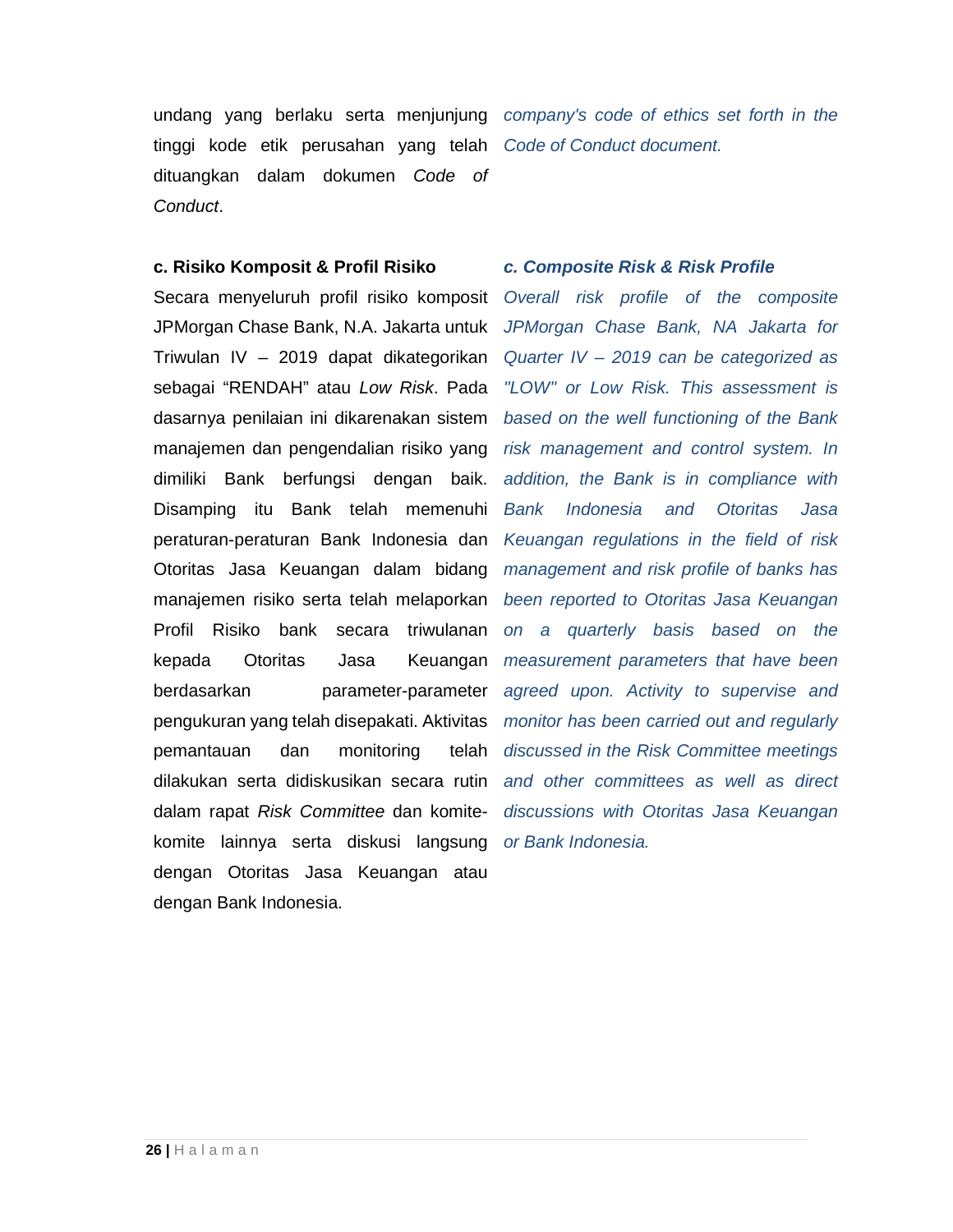## **V. PENYEDIAAN DANA KEPADA PIHAK TERKAIT DAN PENYEDIAAN RELATED PARTY AND LARGE DANA BESAR**

Penyediaan dana kepada pihak terkait Provision of funds to related parties by dilakukan Bank dengan menerapkan the Bank by applying the prudential prinsip kehati-hatian melalui penyebaran principles through the provision of funds' atau diversifikasi portofolio penyediaan portfolio spread or diversification as dana yang berpedoman Peraturan Bank Indonesia tentang Batas Lending Limit Limit for Commercial Bank. Maksimum Pemberian Kredit Bank Umum.

## **V. PROVISION OF FUNDS TO PROVISION OF FUNDS**

kepada guided by Bank Indonesia Regulation on

Posisi penyediaan dana per Desember 2019 adalah sebagai berikut: December 2019 are as follows:

31 Provision of funds position by 31

|           |                                         | Jumlah / Amount |                                 |  |  |
|-----------|-----------------------------------------|-----------------|---------------------------------|--|--|
| <b>No</b> | Penyediaan Dana / Provision of Funds    | Debitur         | Nominal (Jutaan Rupiah)         |  |  |
|           |                                         | <b>Debtor</b>   | <b>Nominal (million Rupiah)</b> |  |  |
|           | Kepada pihak terkait / To related party | 3               | 655.452                         |  |  |
| 2.        | Kepada Debitur Inti / To Core Debtor:   |                 |                                 |  |  |
|           | a. individu                             | 12              | 6.376.770                       |  |  |
|           | b. group                                | 3               | 929.393                         |  |  |

Tabel sesuai Lampiran V – SEOJK 13/SEOJK.03/2017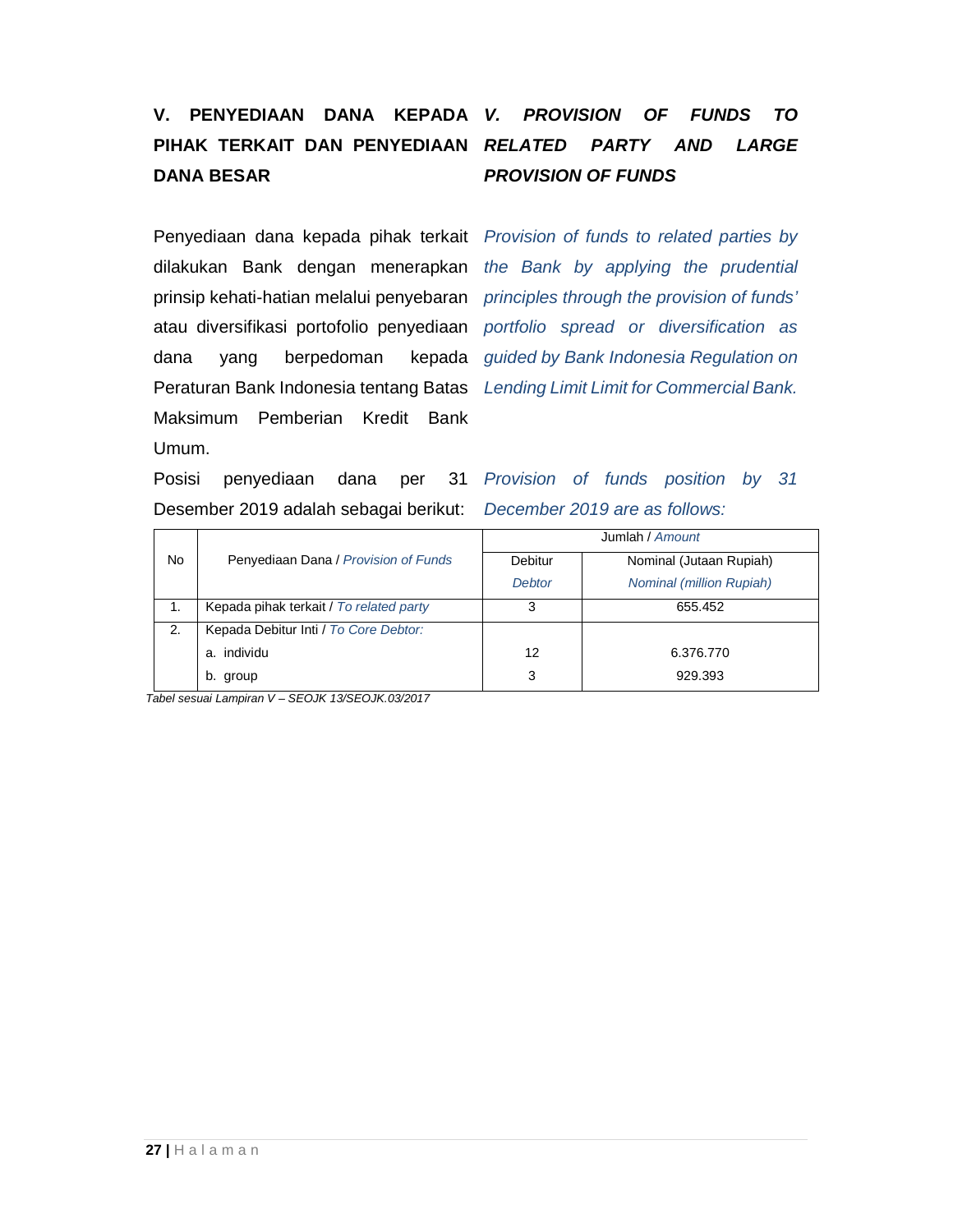### **VI. RENCANA STRATEGIS BANK**

### **Target Jangka Panjang**

Di Indonesia Bank akan tetap fokus The Bank will continue to focus on kepada pemenuhan kebutuhan meeting keuangan nasabah multinasional, multinational customers, corporations, korporasi Indonesia, perbankan, dan banks and non-bank financial institutions lembaga keuangan bukan Pemenuhan target Bank dilakukan target is done through the provision of melalui penyediaan produk dan jasa existing banking products and services perbankan yang sudah ada maupun and new ones that are tailored to the yang baru yang disesuikan dengan needs of the Bank's customers. kebutuhan nasabah.

### **Target Jangka Pendek**

Dalam jangka waktu satu tahun Within the next one year, the Bank will kedepan, strategi pengembangan bisnis continue to rely on the strategic steps to Bank akan tetap bertumpu pada support the growth of the market and langkah-langkah untuk pertumbuhan pasar dan membantu klien finance, treasury and cash management dalam hal transaksi pinjaman, trade activities. finance, kegiatan tresuri dan cash management.

Banking, Bank akan berupaya untuk the Bank plan to onboard new clients to mendapatkan nasabah baru bertujuan untuk meningkatkan pangsa deposits, and distribution of new pasar penyaluran kredit, peningkatan products which can provide solutions to dana pihak ketiga, dan penyaluran clients, and going forward to support the produk baru yang dapat memberikan *implementation* of sustainable finance. solusi kepada nasabah, serta kedepannya mendukung penerapan keuangan berkelanjutan.

### **VI. BANK STRATEGIC PLAN**

### **Long Term Target**

the financial needs of bank. *in Indonesia. Achievement of the Bank's* 

### **Short Term Target**

mendukung help clients in loan transactions, trade

Dalam bidang Global Corporate In the area of Global Corporate Banking, yang increase loans market share, third-party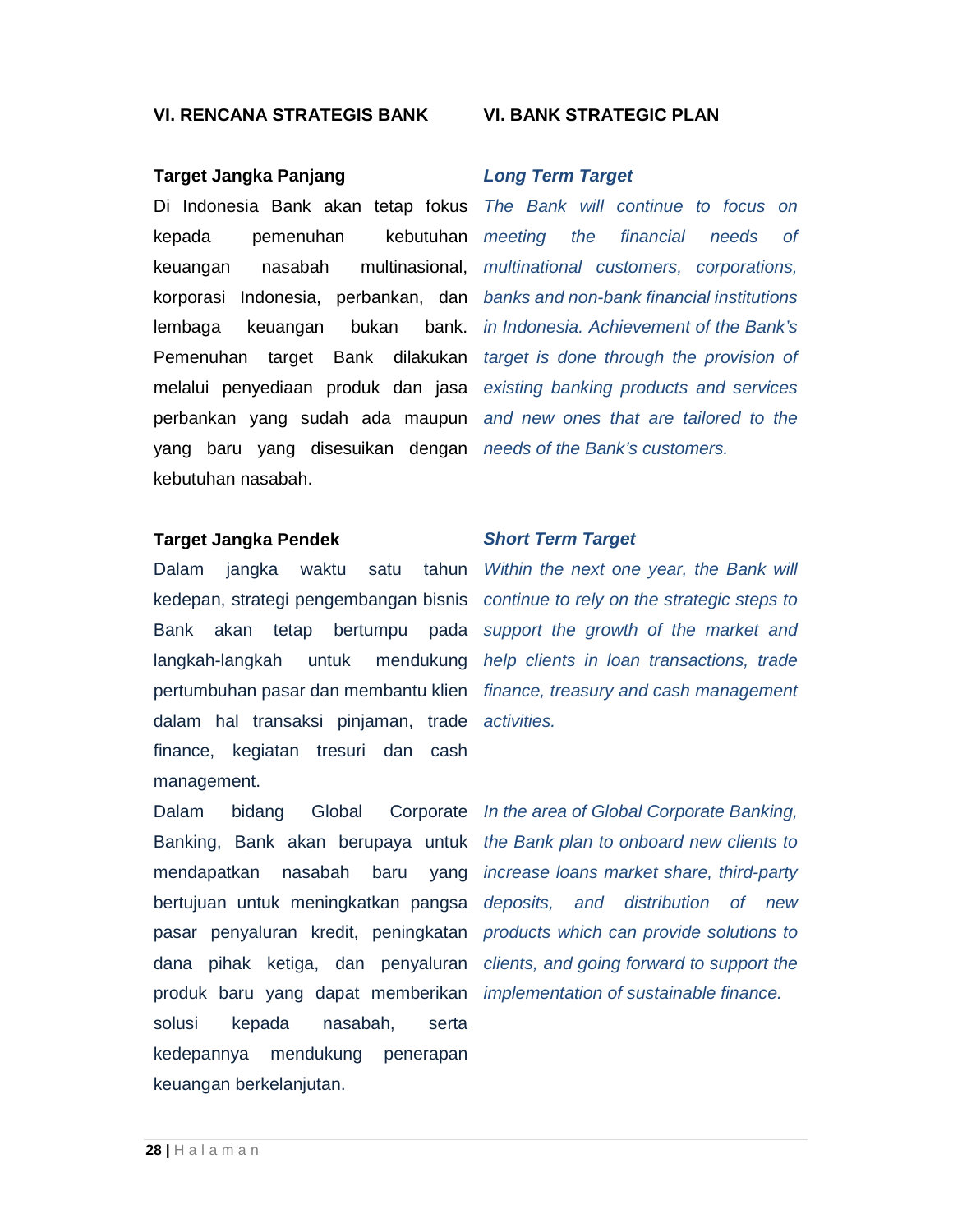Dalam kegiatan tresuri, sebagai dealer In the area of treasury, as a primary utama Surat Utang Negara (SUN), Bank dealer for the Indonesia Government akan terus mendukung pasar obligasi. Bond, the Bank will continue to support Namun Bank juga akan tetap senantiasa the bond market. In the meantime, the menerapkan prinsip kehati-hatian dan kontrol yang memadai serta menerapkan prudential principles and have robust prinsip Good Corporate Governance control environment as well as to apply (GCG), termasuk upaya mitigasi risiko Good Corporate Governance principles apabila terdapat perubahan faktor (GCG), including risk mitigation steps if eksternal.

Bank will also continue to apply there is a change in the external factors.

### **Target Jangka Menengah**

Kegiatan usaha bank selama 3 (tiga) segmen nasabah korporasi.

### **Medium Term Target**

tahun ke depan masih akan tetap pada (three) years ahead will remain on pemenuhan kebutuhan finansial pada meeting the financial needs of the The business activities of the bank for 3 corporate customer segment.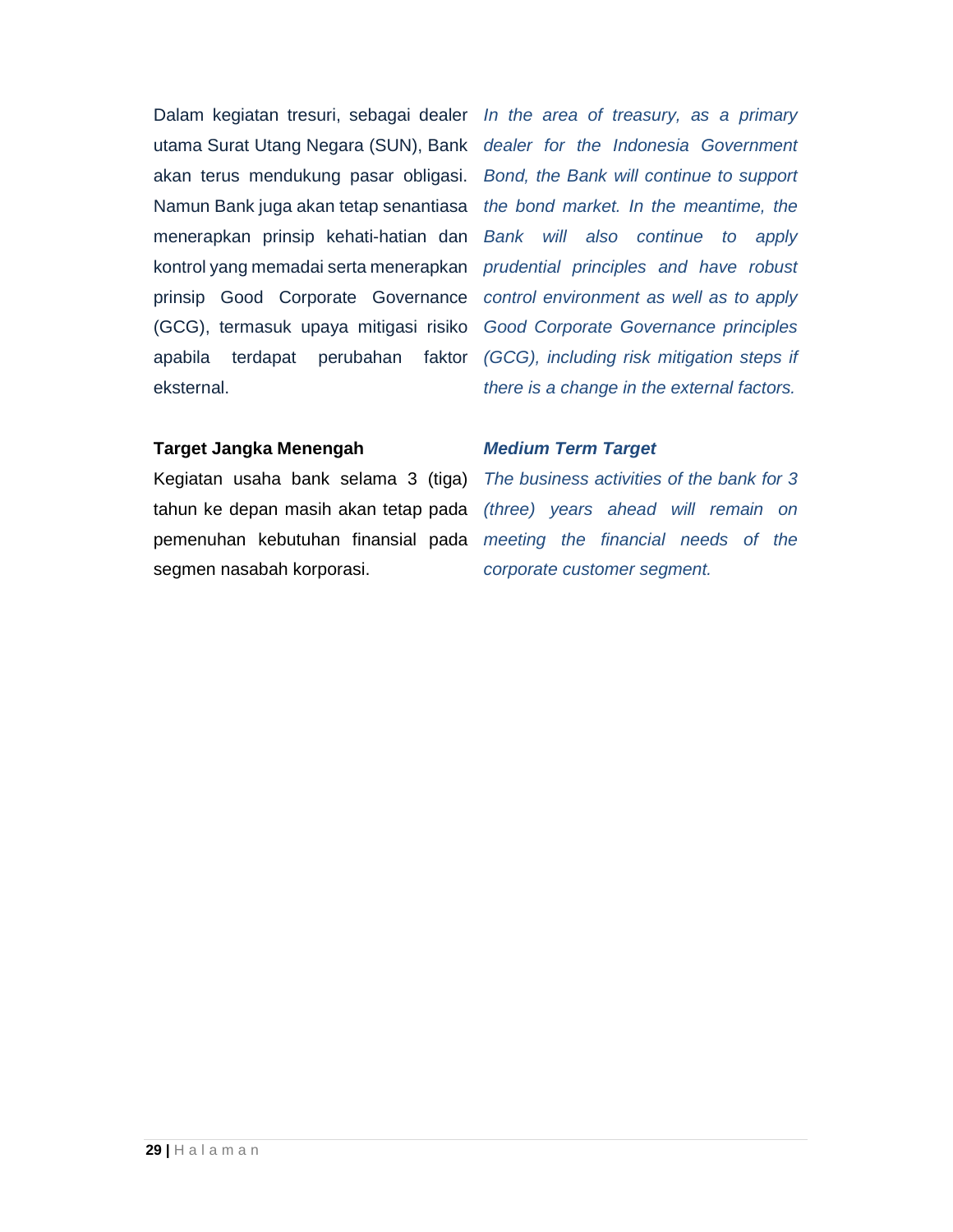## **VII. ASPEK TRANSPARANSI KONDISI VII. FINANCIAL AND NON-FINANCIAL KEUANGAN DAN NON KEUANGAN BANK**

Aspek transparansi oleh Bank dilakukan dengan mempublikasikan kondisi keuangan secara berkala dengan berpedoman pada ketentuan Bank Indonesia tentang Transparasi Kondisi Keuangan Bank serta penyampaian transparansi informasi mengenai produk dan penggunaan data nasabah dengan berpedoman pada ketentuan Bank Indonesia tentang Transparansi Informasi Produk Bank dan Penggunaan Data Pribadi Nasabah. Seluruh pelaksana fungsi Dewan Komisaris dan the Board Leadership do not own shares anggota Pimpinan Kantor Cabang tidak memiliki saham yang mencapai 5% (lima perseratus) atau lebih baik pada Bank, pada bank lain, Lembaga Keuangan Bukan Bank dan perusahaan lainnya, yang berkedudukan di dalam dan di luar negeri dan tidak tidak memiliki hubungan shareholder of the Bank. keuangan dan hubungan keluarga satu sama lain, termasuk dengan pemegang saham pengendali Bank.

## **TRANSPARENCY ASPECT OF THE BANK**

The transparency aspect is carried out by the Bank by regularly publishing financial conditions based on the Bank Indonesia Regulation on Transparency of Financial Condition and transparency of information regarding product delivery and use of customer data based on the Bank Indonesia Regulation on Transparency Product Information and Use of Customer Personal Data. The implementation of the Board of Commissioners function and members of of 5% (five percent) or above on the Bank, other banks, non-bank financial institutions and other companies, domiciled in and outside the country and not to have financial and family ties with each other, including the controlling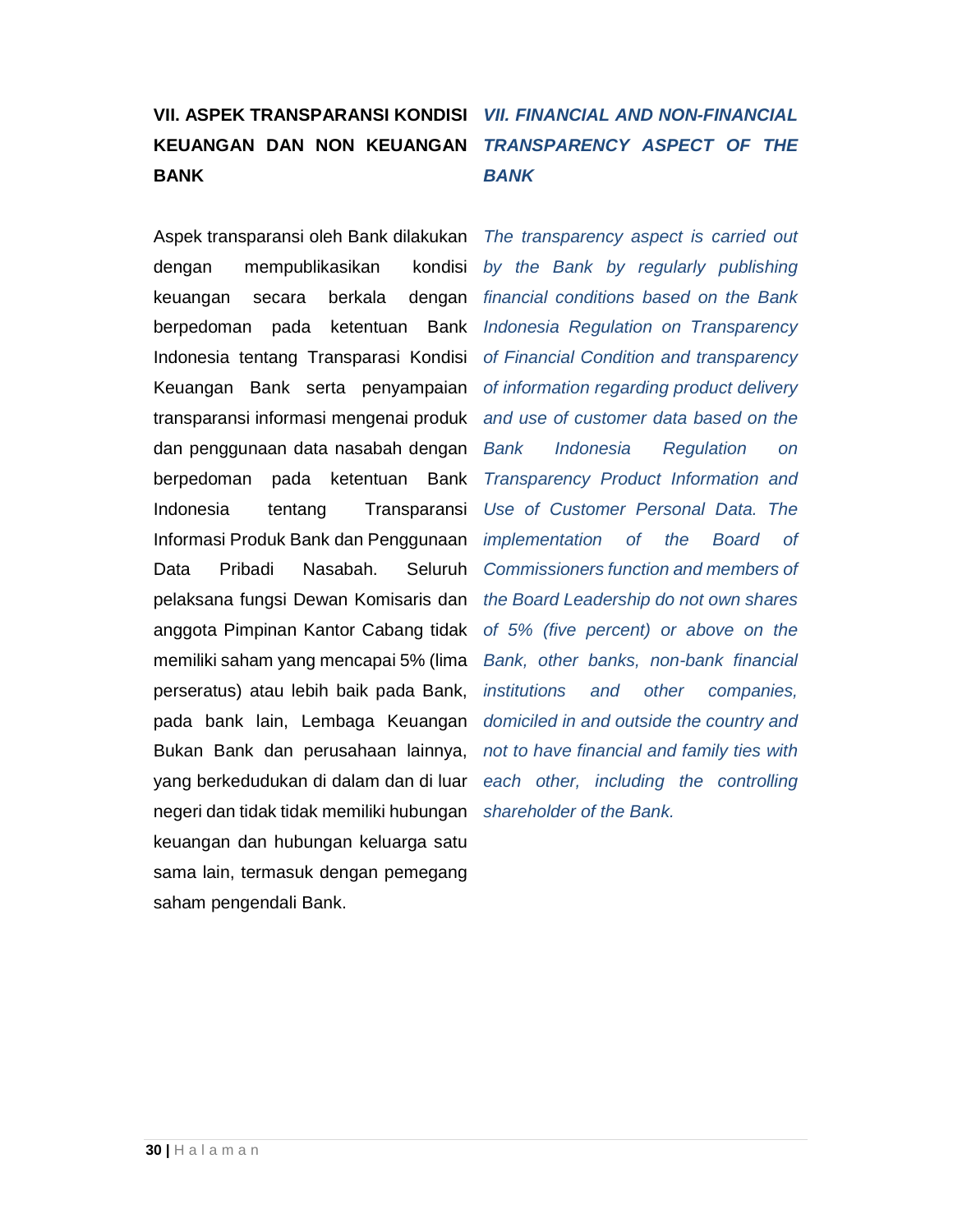## **VIII.** PAKET / **PIMPINAN KANTOR CABANG**

## **REMUNERASI DAN FASILITAS LAIN POLICY AND OTHER FACILITIES FOR KEBIJAKAN VIII. REMUNERATION PACKAGE / THE BRANCH LEADERSHIP**

Paket/kebijakan remunerasi Cabang untuk posisi 31 Desember 2019 as of 31 December 2019 are as follows: adalah sebagai berikut:

manfaat lain bagi Pimpinan Kantor other facilities for the Branch Leadership dan The remuneration package/policy and

| N            | <b>Deskripsi</b>                                                                                               | 2018                                                                                                                                                                                                                                                                                                                                                                                                                                                                                                                                                                                                                                                                                                                                                                                                                                                                                                                                                                                                                                                                                                                                                                                                                                                                                                                                                                                                                                                                                                                                                        | 2019                                                                                                                                                                                                                                                                                                                                                                                                                                                                                                                                                                                                                                                                                                                                                                                                                                                                                                                                                                                                                                                                                                                                                                                                               |  |  |  |  |
|--------------|----------------------------------------------------------------------------------------------------------------|-------------------------------------------------------------------------------------------------------------------------------------------------------------------------------------------------------------------------------------------------------------------------------------------------------------------------------------------------------------------------------------------------------------------------------------------------------------------------------------------------------------------------------------------------------------------------------------------------------------------------------------------------------------------------------------------------------------------------------------------------------------------------------------------------------------------------------------------------------------------------------------------------------------------------------------------------------------------------------------------------------------------------------------------------------------------------------------------------------------------------------------------------------------------------------------------------------------------------------------------------------------------------------------------------------------------------------------------------------------------------------------------------------------------------------------------------------------------------------------------------------------------------------------------------------------|--------------------------------------------------------------------------------------------------------------------------------------------------------------------------------------------------------------------------------------------------------------------------------------------------------------------------------------------------------------------------------------------------------------------------------------------------------------------------------------------------------------------------------------------------------------------------------------------------------------------------------------------------------------------------------------------------------------------------------------------------------------------------------------------------------------------------------------------------------------------------------------------------------------------------------------------------------------------------------------------------------------------------------------------------------------------------------------------------------------------------------------------------------------------------------------------------------------------|--|--|--|--|
| $\mathbf{o}$ | <b>Description</b>                                                                                             |                                                                                                                                                                                                                                                                                                                                                                                                                                                                                                                                                                                                                                                                                                                                                                                                                                                                                                                                                                                                                                                                                                                                                                                                                                                                                                                                                                                                                                                                                                                                                             |                                                                                                                                                                                                                                                                                                                                                                                                                                                                                                                                                                                                                                                                                                                                                                                                                                                                                                                                                                                                                                                                                                                                                                                                                    |  |  |  |  |
| a.           | Komite Remunerasi antara lain:                                                                                 |                                                                                                                                                                                                                                                                                                                                                                                                                                                                                                                                                                                                                                                                                                                                                                                                                                                                                                                                                                                                                                                                                                                                                                                                                                                                                                                                                                                                                                                                                                                                                             |                                                                                                                                                                                                                                                                                                                                                                                                                                                                                                                                                                                                                                                                                                                                                                                                                                                                                                                                                                                                                                                                                                                                                                                                                    |  |  |  |  |
|              | <b>The Remuneration Committee:</b>                                                                             |                                                                                                                                                                                                                                                                                                                                                                                                                                                                                                                                                                                                                                                                                                                                                                                                                                                                                                                                                                                                                                                                                                                                                                                                                                                                                                                                                                                                                                                                                                                                                             |                                                                                                                                                                                                                                                                                                                                                                                                                                                                                                                                                                                                                                                                                                                                                                                                                                                                                                                                                                                                                                                                                                                                                                                                                    |  |  |  |  |
| 1)           | Nama anggota,<br>komposisi,<br>tugas<br>dan<br>tanggung jawab<br><b>Name</b><br>оf<br>members.<br>composition, | &<br>Kompensasi<br>Pengembangan<br>Komite<br>Manajemen ("KKPM") JPMorgan Chase & Co.<br>terdiri dari direktur non-manajemen berikut ini:<br>Stephen B. Burke, William C. Weldon, Lee R.<br>Raymond (Ketua<br>dan<br>Pimpinan<br><b>Direktur</b><br>Independen).                                                                                                                                                                                                                                                                                                                                                                                                                                                                                                                                                                                                                                                                                                                                                                                                                                                                                                                                                                                                                                                                                                                                                                                                                                                                                             | Komite<br>Kompensasi<br>&<br>Pengembangan<br>Manajemen ("KKPM") JPMorgan Chase & Co.<br>terdiri dari direktur non-manajemen berikut ini:<br>Stephen B. Burke, Todd A Combs, Lee R.<br>Raymond (Ketua dan Pimpinan Direktur<br>Independen).                                                                                                                                                                                                                                                                                                                                                                                                                                                                                                                                                                                                                                                                                                                                                                                                                                                                                                                                                                         |  |  |  |  |
|              | duties<br>and<br>responsibilities                                                                              | KKPM membantu Dewan dalam pengawasan<br>hal-hal berikut:<br>Pengembangan dan suksesi untuk para<br>eksekutif kunci<br>Prinsip-prinsip<br>dan<br>praktek-praktek<br>$\bullet$<br>kompensasi, termasuk:<br>Pengkajian dan persetujuan program-<br>$\bullet$<br>program manfaat dan kompensasi dari<br>Perusahaan<br>Berusaha untuk memastikan daya saing<br>$\bullet$<br>dari program-program tersebut<br>Mengkaji hubungan<br>antara<br>risiko,<br>$\bullet$<br>manajemen risiko dan kompensasi<br>berdasarkan<br>Perusahaan.<br>tujuan<br>termasuk keselamatan dan kesehatan<br>dan menghindari praktek-praktek yang<br>akan mendorong budaya pengambilan<br>risiko yang tidak perlu atau berlebihan<br>Program budaya Perusahaan, termasuk<br>mengkaji<br>pembaruan dari manajemen<br>tentang masalah perilaku yang signifikan.<br>The Compensation & Management Development<br>Committee ("CMDC") of JPMorgan Chase & Co.<br>is made up of the following non-management<br>directors: Stephen B. Burke, William C. Weldon,<br>Lee R. Raymond (Chair and Lead Independent<br>Director).<br>The CMDC assists the Board in its oversight of:<br>Development of and succession for key<br>$\bullet$<br>executives<br>Compensation principles and practices,<br>$\bullet$<br>including:<br>Reviewing and approving the Firm's<br>compensation and benefit programs<br>Seeking to ensure the competitiveness<br>of these programs<br>Reviewing the relationship among risk,<br>risk management and compensation in<br>light of the Firm's objectives, including | KKPM membantu Dewan dalam pengawasan<br>hal-hal berikut:<br>Pengembangan dan suksesi untuk para<br>$\bullet$<br>eksekutif kunci<br>Prinsip-prinsip<br>$\bullet$<br>dan<br>praktek-praktek<br>kompensasi<br>$\bullet$<br>Program-program kompensasi dan manfaat<br>Prinsip-prinsip Bisnis Perusahaan, budaya<br>$\bullet$<br>dan masalah perilaku karyawan yang<br>signifikan dan tindakan-tindakan terkait<br>$\bullet$<br>Risiko-risiko<br>reputasi<br>dan<br>risiko-risiko<br>perilaku dalam lingkup tanggung jawabnya<br>The Compensation & Management Development<br>Committee ("CMDC") of JPMorgan Chase & Co.<br>is made up of the following non-management<br>directors: Stephen B. Burke, Todd A Combs, Lee<br>R. Raymond (Chair and Lead Independent<br>Director).<br>The CMDC assists the Board in its oversight of:<br>Development of and succession for key<br>executives<br>$\bullet$<br>Compensation principles and practices<br>$\bullet$<br>Compensation and benefit programs<br>$\bullet$<br>Firm's Business Principles, culture and<br>significant employee conduct issues and any<br>related actions<br>Reputational risks and conduct risks within<br>$\bullet$<br>its scope of responsibility |  |  |  |  |
|              |                                                                                                                | its safety and soundness and the<br>avoidance of practices that would                                                                                                                                                                                                                                                                                                                                                                                                                                                                                                                                                                                                                                                                                                                                                                                                                                                                                                                                                                                                                                                                                                                                                                                                                                                                                                                                                                                                                                                                                       |                                                                                                                                                                                                                                                                                                                                                                                                                                                                                                                                                                                                                                                                                                                                                                                                                                                                                                                                                                                                                                                                                                                                                                                                                    |  |  |  |  |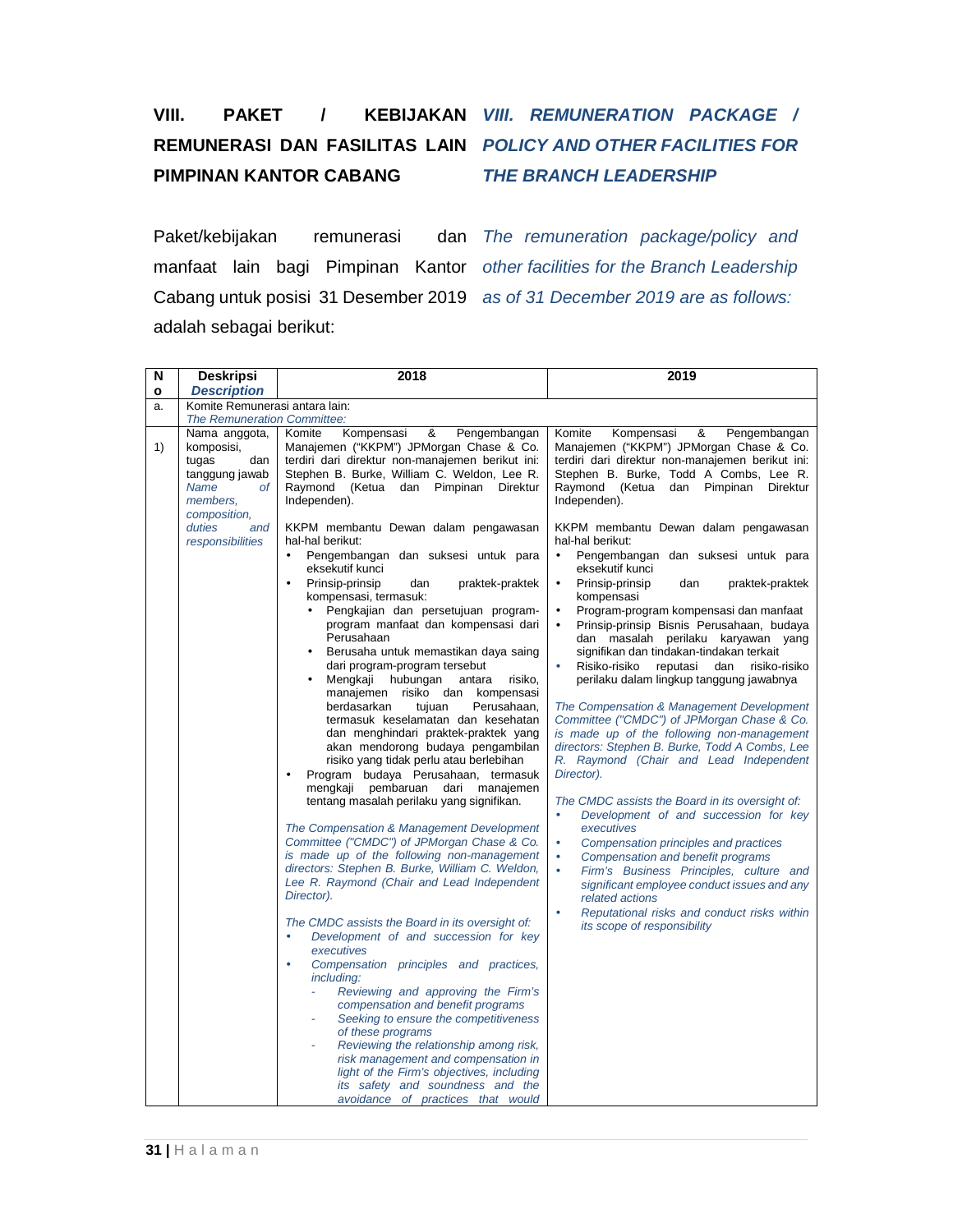|    |                                                                                                                                                                                                                              | encourage excessive or unnecessary<br>risk-taking<br>The Firm's culture, including reviewing<br>updates from management<br>regarding<br>significant conduct issues                                                                                                                                                                                                                                                                                                                                                                                                                                                                                                                                                                                                                                                                  |                                                                                                                                                                                                                                                                                                                                                                                                                                                                                                                                                                                                                                                                                                                                                                                                                                                                                                                                                                                                                                                                  |
|----|------------------------------------------------------------------------------------------------------------------------------------------------------------------------------------------------------------------------------|-------------------------------------------------------------------------------------------------------------------------------------------------------------------------------------------------------------------------------------------------------------------------------------------------------------------------------------------------------------------------------------------------------------------------------------------------------------------------------------------------------------------------------------------------------------------------------------------------------------------------------------------------------------------------------------------------------------------------------------------------------------------------------------------------------------------------------------|------------------------------------------------------------------------------------------------------------------------------------------------------------------------------------------------------------------------------------------------------------------------------------------------------------------------------------------------------------------------------------------------------------------------------------------------------------------------------------------------------------------------------------------------------------------------------------------------------------------------------------------------------------------------------------------------------------------------------------------------------------------------------------------------------------------------------------------------------------------------------------------------------------------------------------------------------------------------------------------------------------------------------------------------------------------|
| 2) | Jumlah<br>rapat<br>yang dilakukan<br>Total meetings<br>convened                                                                                                                                                              | 7 (tujuh)<br>7 (seven)                                                                                                                                                                                                                                                                                                                                                                                                                                                                                                                                                                                                                                                                                                                                                                                                              | 6 (enam)<br>$6$ (six)                                                                                                                                                                                                                                                                                                                                                                                                                                                                                                                                                                                                                                                                                                                                                                                                                                                                                                                                                                                                                                            |
| 3) | Remunerasi<br>telah<br>yang<br>dibayarkan<br>kepada<br>anggota Komite<br>Remunerasi<br>selama 1 (satu)<br>tahun<br>Remuneration<br>paid<br>to<br>members of the<br><b>Remuneration</b><br>Committee for 1<br>(one) year      | Untuk 2018, setiap direktur non-manajemen<br>menerima uang tunai tahunan tetap sebesar<br>USD100,000 dan pemberian tahunan, yang<br>diberikan ketika kompensasi insentif karyawan<br>tahunan dibayarkan, atas unit saham yang<br>ditangguhkan sebesar USD250,000,<br>pada<br>pemberian.<br>Pimpinan<br>Direktur<br>tanggal<br>Independen menerima uang tetap sebesar<br>USD30,000. Ketua komite menerima uang tetap<br>sebesar USD15,000.<br>For 2018.<br>each non-management director<br>received an annual cash retainer of USD100,000<br>and an annual grant, made when annual<br>employee incentive compensation was paid, of<br>deferred stock units valued at USD250,000, on<br>the date of grant. The Lead Independent Director<br>receives a retainer of USD30,000. The committee<br>chair receives a retainer of USD15,000 | Untuk 2019, setiap direktur non-manajemen<br>menerima uang tunai tahunan tetap sebesar<br>USD100,000 dan pemberian tahunan, yang<br>diberikan ketika kompensasi insentif karyawan<br>tahunan dibayarkan, atas unit saham yang<br>ditangguhkan sebesar USD250,000,<br>pada<br>Pimpinan<br>Direktur<br>tanggal<br>pemberian.<br>Independen menerima uang tetap sebesar<br>USD30,000. Ketua komite menerima uang tetap<br>sebesar USD15,000.<br>For 2019, each non-management director<br>received an annual cash retainer of USD100,000<br>and an annual grant, made when annual<br>employee incentive compensation was paid, of<br>deferred stock units valued at USD250,000, on<br>the date of grant. The Lead Independent Director<br>receives a retainer of USD30,000. The committee<br>chair receives a retainer of USD15,000.                                                                                                                                                                                                                                |
| b. |                                                                                                                                                                                                                              | Proses penyusunan kebijakan Remunerasi yang meliputi:                                                                                                                                                                                                                                                                                                                                                                                                                                                                                                                                                                                                                                                                                                                                                                               |                                                                                                                                                                                                                                                                                                                                                                                                                                                                                                                                                                                                                                                                                                                                                                                                                                                                                                                                                                                                                                                                  |
| 1) | Tinjauan<br>mengenai latar<br>belakang<br>dan<br>tujuan<br>kebijakan<br>Remunerasi<br><b>of</b><br>Review<br>background<br>and purpose of<br>Remuneration<br>policy                                                          | Preparation process of the Remuneration policy, covering:<br>pertimbangan perilaku.                                                                                                                                                                                                                                                                                                                                                                                                                                                                                                                                                                                                                                                                                                                                                 | Filosofi kompensasi kami menyediakan prinsip-prinsip panduan yang menuntun pengambilan<br>keputusan sehubungan dengan kompensasi di semua tingkat di Perusahaan. Kami percaya filosofi<br>kompensasi kami mempromosikan pendekatan yang adil dan diatur dengan baik untuk kompensasi,<br>yang mencakup praktik pembayaran-untuk-kinerja yang menarik dan mempertahankan talenta terbaik<br>di pasar yang kompetitif, responsif terhadap dan selaras dengan para pemegang saham, memperkuat<br>budaya dan Prinsip-Prinsip Bisnis kami, dan mengintegrasikan risiko, pengendalian, dan<br>Our compensation philosophy provides the guiding principles that drive compensation-related<br>decisions across all levels of the Firm. We believe our compensation philosophy promotes an equitable<br>and well-governed approach to compensation, which includes pay-for-performance practices that                                                                                                                                                                    |
|    |                                                                                                                                                                                                                              | considerations.                                                                                                                                                                                                                                                                                                                                                                                                                                                                                                                                                                                                                                                                                                                                                                                                                     | attract and retain top talent in a competitive market, is responsive to and aligned with shareholders,<br>reinforces our culture and Business Principles, and integrates risk, controls and conduct                                                                                                                                                                                                                                                                                                                                                                                                                                                                                                                                                                                                                                                                                                                                                                                                                                                              |
| 2) | Pelaksanaan<br>kaji ulang atas<br>kebijakan<br>Remunerasi<br>pada<br>tahun<br>sebelumnya,<br>beserta<br>perbaikannya<br>Review of the<br>Remuneration<br>policy in the<br>previous year,<br>including<br><i>improvements</i> | Sebagai tanggapan atas 93% dukungan dalam<br>Say-on-Pay tahun lalu dan umpan balik yang<br>saham,<br>KKPM<br>positif<br>dari<br>pemegang<br>mempertahankan fitur-fitur kunci dari program<br>kompensasi kami.<br>In response to last year's 93% Say-on-Pay<br>support and positive shareholder feedback, the<br>CMDC maintained the key features of our<br>compensation program.                                                                                                                                                                                                                                                                                                                                                                                                                                                    | Sebagai tanggapan atas 72% dukungan dalam<br>Say-on-Pay tahun lalu, KKPM menginstruksikan<br>manajemen untuk memperluas lingkup yang<br>biasa dari jangkauan pemegang saham kami,<br>dengan<br>fokus<br>yang<br>meningkat<br>untuk<br>mendapatkan umpan balik tertentu mengenai<br>masalah yang berkaitan dengan kompensasi<br>eksekutif. Hasilnya, KKPM melakukan beberapa<br>penyempurnaan pada penghargaan Unit Saham<br>Kinerja ("USK") dan pengungkapan kompensasi<br>eksekutif kami yang responsif terhadap area<br>utama umpan balik yang kami terima.<br>In response to last year's 72% Say-on-Pay<br>support, the CMDC instructed management to<br>broaden the usual scope of our shareholder<br>outreach, with a heightened focus on obtaining<br>feedback<br>specific<br>regarding<br>executive<br>compensation-related matters. As a result,<br>CMDC made several enhancements to our<br>Performance Share Unit ("PSU") awards and our<br>executive compensation disclosures that are<br>responsive to the key areas of the feedback we<br>received. |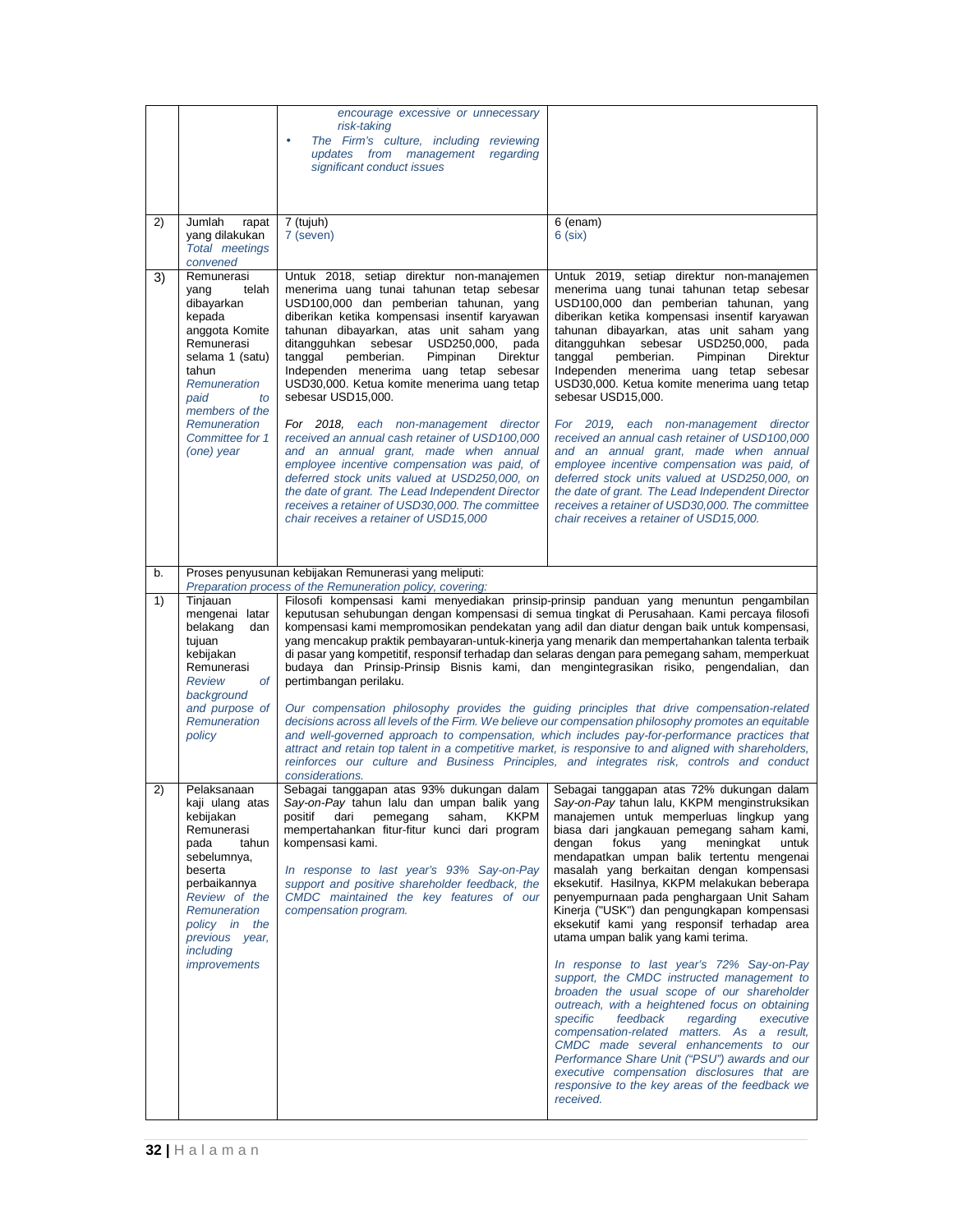| 3) | Mekanisme<br>untuk<br>memastikan                    | Kepatuhan dan Audit, pada akhirnya ditentukan oleh Fungsi-Fungsi tersebut.                                                         | Kompensasi untuk karyawan-karyawan di fungsi kontrol yang independen, termasuk Risiko,                                                                                                                                                                                            |
|----|-----------------------------------------------------|------------------------------------------------------------------------------------------------------------------------------------|-----------------------------------------------------------------------------------------------------------------------------------------------------------------------------------------------------------------------------------------------------------------------------------|
|    | bahwa<br>Remunerasi                                 | is ultimately determined by the Functions.                                                                                         | The Compensation for independent control function employees, including Risk, Compliance and Audit,                                                                                                                                                                                |
|    | bagi Pegawai di<br>unit<br>kontrol                  |                                                                                                                                    |                                                                                                                                                                                                                                                                                   |
|    | bersifat<br>independen                              |                                                                                                                                    |                                                                                                                                                                                                                                                                                   |
|    | dari unit kerja<br>yang                             |                                                                                                                                    |                                                                                                                                                                                                                                                                                   |
|    | diawasinya<br>Mechanism to<br>ensure that the       |                                                                                                                                    |                                                                                                                                                                                                                                                                                   |
|    | Remuneration<br>for Employees                       |                                                                                                                                    |                                                                                                                                                                                                                                                                                   |
|    | in control unit is<br>independent                   |                                                                                                                                    |                                                                                                                                                                                                                                                                                   |
|    | the<br>from<br>business units                       |                                                                                                                                    |                                                                                                                                                                                                                                                                                   |
| c. | supervised<br>Cakupan                               |                                                                                                                                    | Kebijakan remunerasi berlaku untuk seluruh Perusahaan. KPPM telah mendelegasikan wewenang                                                                                                                                                                                         |
|    | kebijakan<br>Remunerasi<br>dan                      | manfaat, selain kompensasi untuk para anggota Komite Operasi.                                                                      | kepada Kepala Sumber Daya Manusia untuk mengurus dan mengubah program kompensasi dan                                                                                                                                                                                              |
|    | implementasi<br>nya per<br>unit                     |                                                                                                                                    | The remuneration policy applies across the Firm. The CMDC has delegated authority to the Head of<br>Human Resources to administer and amend the compensation and benefits programs, other than                                                                                    |
|    | bisnis,<br>per<br>wilayah<br>dan                    | compensation for Operating Committee members.                                                                                      |                                                                                                                                                                                                                                                                                   |
|    | pada<br>perusahaan<br>anak<br>atau                  |                                                                                                                                    |                                                                                                                                                                                                                                                                                   |
|    | kantor cabang<br>yang berlokasi                     |                                                                                                                                    |                                                                                                                                                                                                                                                                                   |
|    | di luar negeri<br>Scope of the                      |                                                                                                                                    |                                                                                                                                                                                                                                                                                   |
|    | Remuneration<br>policy and the                      |                                                                                                                                    |                                                                                                                                                                                                                                                                                   |
|    | implementation<br>business<br>per<br>unit, per area |                                                                                                                                    |                                                                                                                                                                                                                                                                                   |
|    | and subsidiary<br>branch<br><b>or</b>               |                                                                                                                                    |                                                                                                                                                                                                                                                                                   |
|    | located offshore                                    |                                                                                                                                    |                                                                                                                                                                                                                                                                                   |
|    | Metode<br>penetapan<br>kebijakan<br>Remunerasi      | secara individu.                                                                                                                   | Perusahaan menggunakan kerangka pembayaran-untuk-kinerja secara disiplin untuk membuat<br>keputusan mengenai kompensasi bagi karyawan-karyawan kami, sehingga kompensasi mereka<br>sepadan dengan kinerja Perusahaan secara keseluruhan, bisnis-bisnis mereka, dan kinerja mereka |
|    | <b>Bersifat</b><br>yang<br>Tetap                    |                                                                                                                                    | The Firm uses a disciplined pay-for-performance framework to make decisions about the<br>compensation of our employees, so that their compensation is commensurate with the overall                                                                                               |
|    | Method<br>to<br>determine<br>Fixed                  | performance of the Firm, their respective businesses, and their individual performance.                                            |                                                                                                                                                                                                                                                                                   |
|    | Remuneration<br>Policy                              |                                                                                                                                    |                                                                                                                                                                                                                                                                                   |
| d. |                                                     | Remunerasi yang Bersifat Variabel yang dikaitkan dengan risiko yang meliputi:<br>Variable Remuneration related to risks, covering: |                                                                                                                                                                                                                                                                                   |
| 1) | Jenis<br>risiko<br>utama<br>(key                    | Kami menjaga proses review yang berfungsi<br>untuk mengevaluasi masalah-masalah risiko,                                            | Kami mempertahankan proses review<br>yang<br>berfungsi untuk mengevaluasi masalah-masalah                                                                                                                                                                                         |
|    | risk)<br>yang<br>digunakan                          | kontrol dan perilaku dan mengidentifikasi orang-<br>orang yang mungkin akan dikenakan tindakan                                     | pengendalian<br>dan<br>perilaku<br>risiko,<br>dan<br>mengidentifikasi orang-orang yang mungkin akan                                                                                                                                                                               |
|    | dalam<br>menerapkan                                 | perbaikan seperti dampak kompensasi dan/atau<br>pemutusan hubungan kerja.                                                          | dikenakan tindakan-tindakan perbaikan seperti<br>dampak-dampak pada kompensasi dan/atau                                                                                                                                                                                           |
|    | Remunerasi<br>yang Bersifat                         | We maintain review processes that serve to                                                                                         | pemutusan hubungan kerja.                                                                                                                                                                                                                                                         |
|    | Variabel<br>Types of key                            | evaluate risk, controls and conduct issues and<br>identify individuals who may be subject to                                       | We maintain review processes that serve to<br>evaluate risk, controls and conduct issues and                                                                                                                                                                                      |
|    | risks used to<br>decide<br>Remuneration             | actions<br>remedial<br>such<br>as<br>impacts<br>to<br>compensation and/or termination.                                             | identify individuals who may be subject to remedial<br>actions such as impacts to compensation and/or<br>termination.                                                                                                                                                             |
| 2) | Kriteria untuk<br>menentukan                        |                                                                                                                                    |                                                                                                                                                                                                                                                                                   |
|    | risiko<br>jenis                                     |                                                                                                                                    |                                                                                                                                                                                                                                                                                   |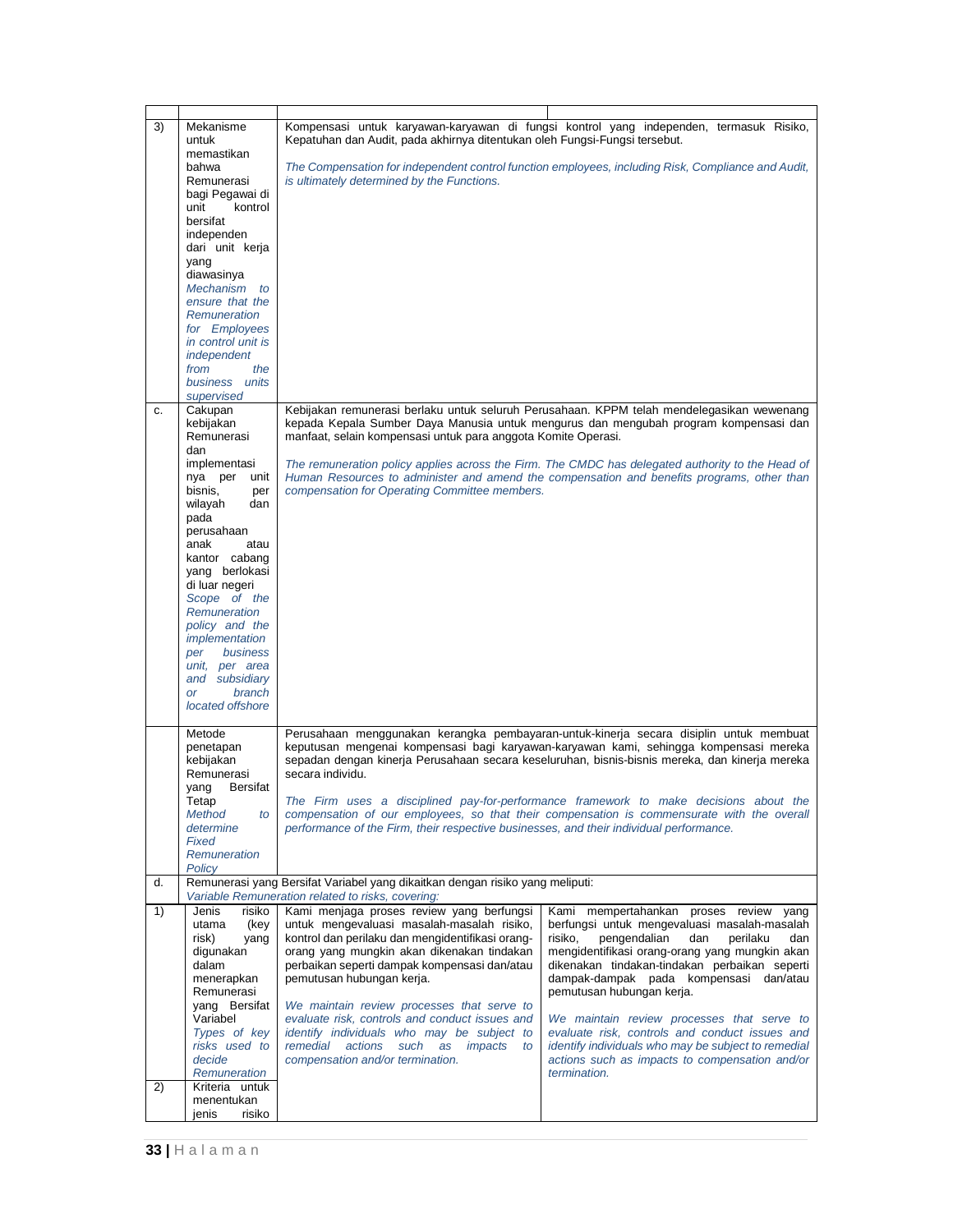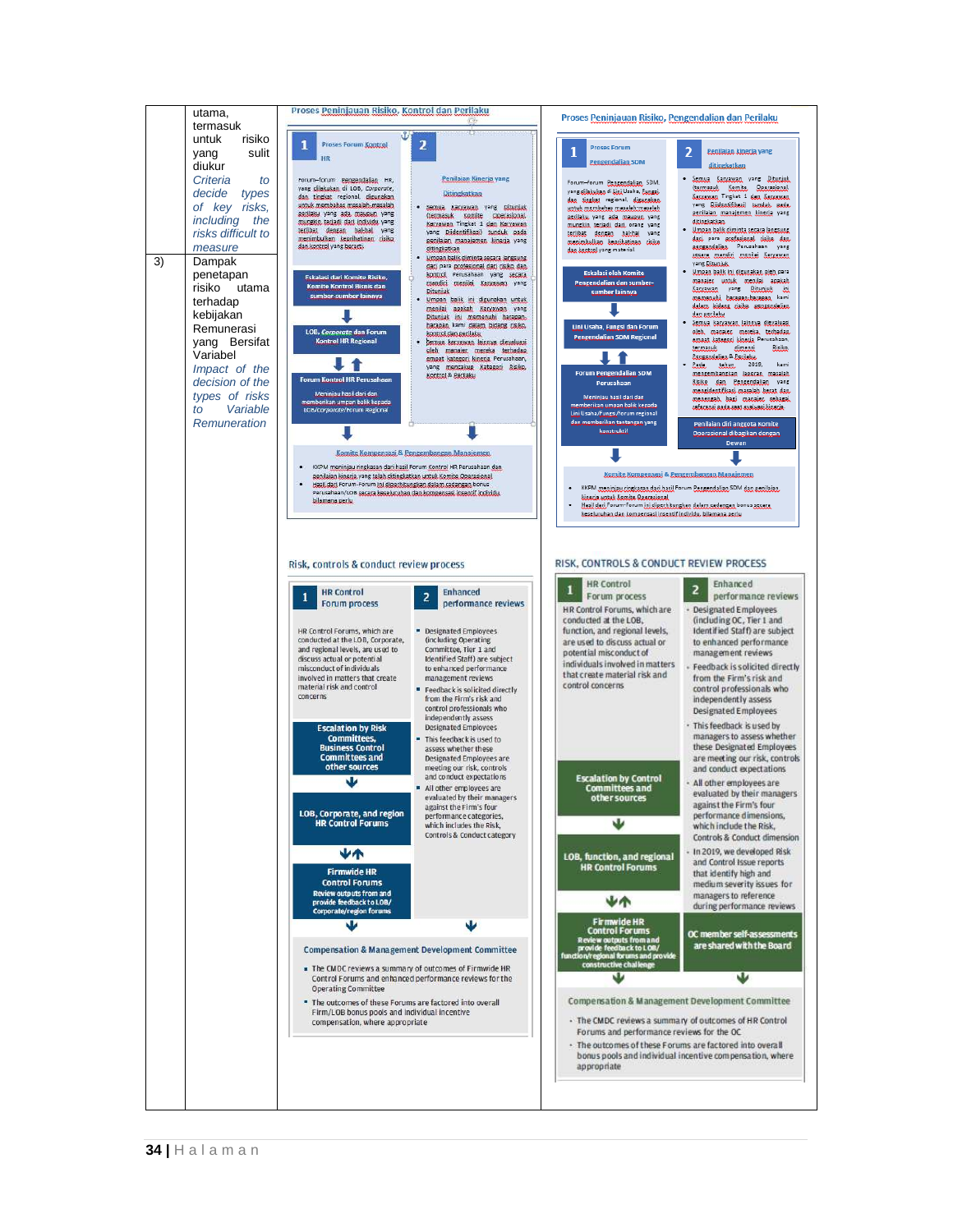| 4) | Perubahan                    | Tidak ada                                                                             |                                                                                                    |
|----|------------------------------|---------------------------------------------------------------------------------------|----------------------------------------------------------------------------------------------------|
|    | penentuan<br>risiko<br>jenis | <b>None</b>                                                                           |                                                                                                    |
|    | utama                        |                                                                                       |                                                                                                    |
|    | dibandingkan                 |                                                                                       |                                                                                                    |
|    | dengan tahun                 |                                                                                       |                                                                                                    |
|    | beserta<br>lalu              |                                                                                       |                                                                                                    |
|    | alasannya                    |                                                                                       |                                                                                                    |
|    | Change of the                |                                                                                       |                                                                                                    |
|    | decision of the              |                                                                                       |                                                                                                    |
|    | types of key                 |                                                                                       |                                                                                                    |
|    | risks                        |                                                                                       |                                                                                                    |
|    | compared to                  |                                                                                       |                                                                                                    |
|    | the previous                 |                                                                                       |                                                                                                    |
|    | year and the                 |                                                                                       |                                                                                                    |
|    | reason                       |                                                                                       |                                                                                                    |
| е. |                              | Pengukuran kinerja dikaitkan dengan Remunerasi yang Bersifat Variabel yang meliputi:  |                                                                                                    |
|    |                              | Measurement of performance related to the Variable Remuneration, covering:            |                                                                                                    |
| 1) | Tinjauan                     | Dalam menentukan kompensasi, Perusahaan                                               | Sesuai<br>dengan<br>filosofi<br>kompensasi<br>kami,                                                |
|    | mengenai                     | menggunakan pendekatan yang seimbang                                                  | Perusahaan menggunakan pendekatan diskresi                                                         |
|    | kebijakan                    | untuk menilai kinerja terhadap empat kategori:                                        | yang seimbang untuk menilai kinerja sepanjang                                                      |
|    | Remunerasi                   | Pencapaian Bisnis<br>$\bullet$                                                        | tahun terhadap empat dimensi yang luas:                                                            |
|    | yang dikaitkan               | Risiko, Kontrol & Perilaku<br>٠                                                       | • Hasil Bisnis                                                                                     |
|    | dengan                       | Klien/Nasabah/Pemangku Kepentingan<br>$\bullet$                                       | • Risiko, Pengendalian & Perilaku                                                                  |
|    | penilaian                    | Kerjasama Tim dan Kepemimpinan<br>$\bullet$                                           | • Klien/Nasabah/Pemangku Kepentingan                                                               |
|    | kinerja                      |                                                                                       | • Kerjasama Tim dan Kepemimpinan                                                                   |
|    | Review of the                | Kategori-kategori kinerja ini mempertimbangkan                                        |                                                                                                    |
|    | Remuneration                 | tujuan jangka pendek, menengah dan jangka                                             | Dimensi-dimensi kinerja ini mempertimbangkan                                                       |
|    | policy related               | panjang yang mendorong nilai pemegang<br>saham<br>berkelanjutan,<br>yang<br>dengan    | prioritas jangka pendek, menengah dan jangka<br>panjang yang mendorong nilai pemegang saham        |
|    | to rating of<br>performance  | memperhitungkan sasaran risiko, kontrol dan                                           | yang berkelanjutan, dengan memperhitungkan                                                         |
|    | (does<br>the                 | perilaku.                                                                             | sasaran dari risiko, pengendalian dan perilaku.                                                    |
|    | remuneration                 |                                                                                       |                                                                                                    |
|    | have<br>policy               | Untuk mendukung pelaksanaan pembayaran-                                               | Untuk mempromosikan keselarasan pembayaran-                                                        |
|    | any correlation              | untuk-kinerja yang tepat, Perusahaan tidak                                            | untuk-kinerja yang tepat, Perusahaan tidak                                                         |
|    | with                         | menetapkan bobot relatif untuk kategori-                                              | menetapkan bobot relatif untuk dimensi-dimensi                                                     |
|    | performance                  | kategori di atas.                                                                     | ini, dan juga mempertimbangkan faktor lain yang                                                    |
|    | rating, will you             |                                                                                       | terkait, termasuk praktek pasar.                                                                   |
|    | consider                     | Tiga titik skala yaitu strong, on track atau growth                                   |                                                                                                    |
|    | performance                  | area untuk penilaian terhadap masing-masing                                           | Tiga titik skala yaitu kuat, sesuai jalur atau area                                                |
|    | rating<br>in                 | kategori kinerja kecuali Risiko, Kontrol dan                                          | pertumbuhan untuk penilaian terhadap masing-                                                       |
|    | determining                  | Perilaku telah diberlakukan untuk semua                                               | dimensi<br>kinerja<br>masing<br>kecuali<br>Risiko,                                                 |
|    | the                          | karyawan lain.                                                                        | Pengendalian dan Perilaku telah diberlakukan                                                       |
|    | remuneration                 |                                                                                       | untuk semua karyawan.                                                                              |
|    | policy)                      | Untuk penilaian Risiko, Kontrol dan Perilaku,                                         |                                                                                                    |
|    |                              | Executive Directors ("ED"), Managing Directors                                        | Untuk penilaian<br>Risiko, Pengendalian dan                                                        |
|    |                              | ("MD") dan karyawan-karyawan tertentu yang<br>ditunjuk sesuai peraturan akan menerima | Perilaku, Executive Directors ("ED"), Managing<br>Directors ("MD") dan para karyawan tertentu yang |
|    |                              | komentar kinerja dan penilaian Risiko, Kontrol                                        | ditunjuk sesuai peraturan akan menerima                                                            |
|    |                              | dan Perilaku (RKP) yaitu "Seperti yang                                                | komentar kinerja tertulis dan Penilaian Risiko,                                                    |
|    |                              | Diharapkan untuk Peran" atau "Kurang dari                                             | Pengendalian dan Perilaku (RPP) yaitu "Seperti                                                     |
|    |                              | yang Diharapkan untuk Peran". Untuk karyawan                                          | yang Diharapkan untuk Peran" atau "Kurang dari                                                     |
|    |                              | Vice President ("VP") ke bawah, manajer akan                                          | yang Diharapkan untuk Peran". Untuk para                                                           |
|    |                              | menjawab pertanyaan tentang apakah ada                                                | karyawan tertentu yang ditunjuk sesuai peraturan,                                                  |
|    |                              | kekurangan yang bersifat material selama tahun                                        | jika berlaku, para manajer akan menerima laporan                                                   |
|    |                              | kinerja sehubungan dengan kinerja atau                                                | masalah Risiko & Pengendalian yang mencakup                                                        |
|    |                              | perilaku Risiko, Kontrol dan Perilaku dari                                            | semua masalah berat dan menengah yang dilacak                                                      |
|    |                              | karyawan dan memilih alasan dan dampak yang                                           | dalam sistem manajemen masalah Perusahaan                                                          |
|    |                              | dikenakan apabila jawabannya adalah ya.                                               | dan<br>harus<br>menjawab<br>pertanyaan<br>ulasan                                                   |
|    |                              |                                                                                       | tambahan.                                                                                          |
|    |                              | In determining compensation, the Firm uses a                                          |                                                                                                    |
|    |                              | balanced discretionary approach to assess                                             | Untuk para karyawan tingkat Vice President ("VP")                                                  |
|    |                              | performance against four broad categories:                                            | ke bawah, manajer akan menjawab sebuah                                                             |
|    |                              | <b>Business Results</b><br>$\bullet$                                                  | pertanyaan tentang apakah karyawan tersebut                                                        |
|    |                              | Risk, Controls & Conduct<br>$\bullet$                                                 | memperlihatkan perilaku yang sesuai dengan<br>harapan RPP perusahaan dan memilih alasan dan        |
|    |                              | Client/Customer/Stakeholder<br>$\bullet$                                              | tindakan yang diambil apabila jawabannya adalah                                                    |
|    |                              | <b>Teamwork and Leadership</b><br>$\bullet$                                           | tidak.                                                                                             |
|    |                              | These performance categories consider short-,                                         |                                                                                                    |
|    |                              | medium- and long-term goals that drive                                                | In accordance with our compensation philosophy,                                                    |
|    |                              | sustained shareholder value, while accounting                                         | the Firm uses a balanced discretionary approach                                                    |
|    |                              | for risk, controls and conduct objectives.                                            | to assess performance throughout the year against                                                  |
|    |                              |                                                                                       | four broad dimensions:                                                                             |
|    |                              |                                                                                       | • Business Results                                                                                 |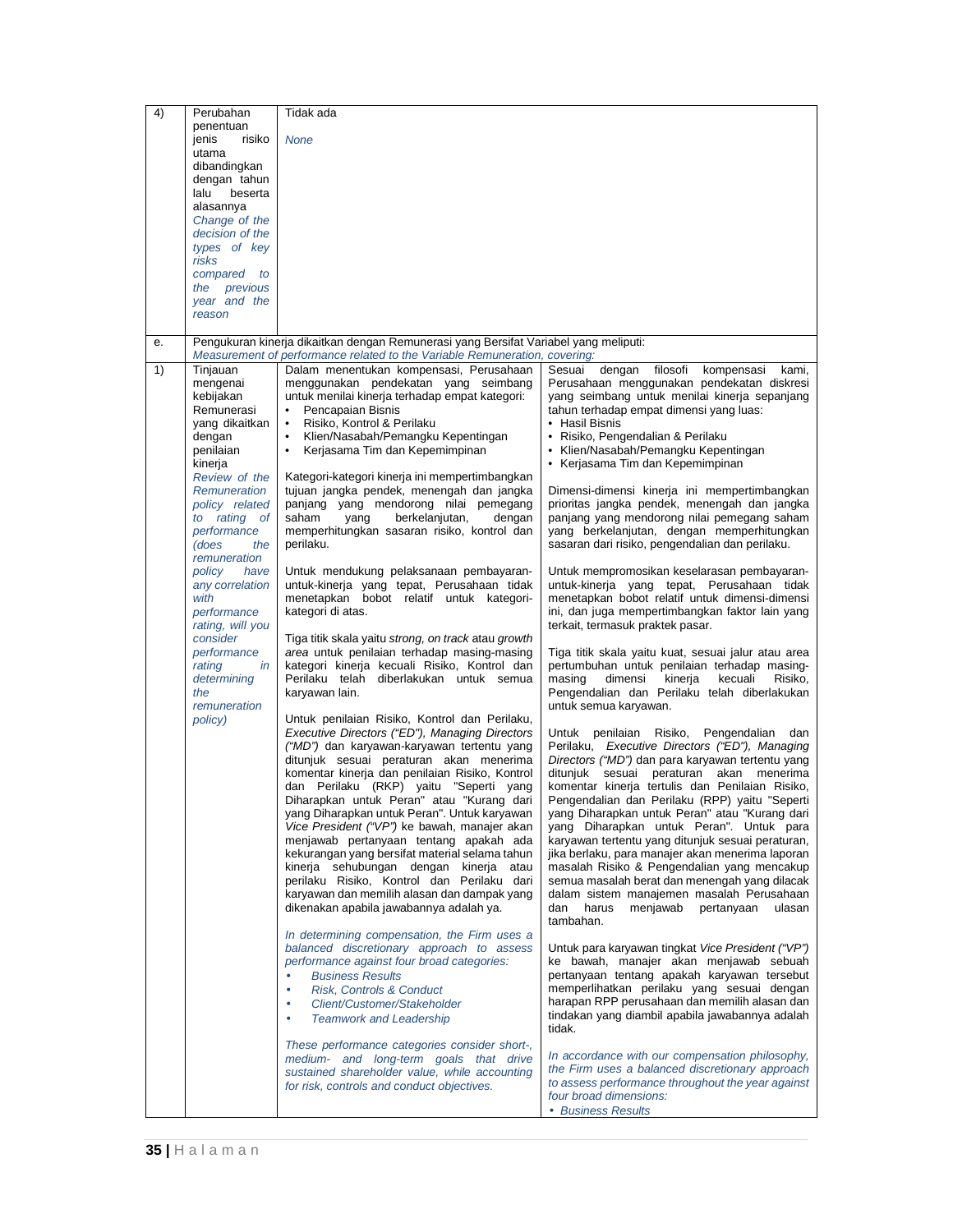|          |                                                                                                                                                                                                                                                                                                                                                                                                                                                                                                             | To promote a proper pay-for-performance<br>alignment, the Firm does not assign relative<br>weightings to the above categories.<br>A three-point scale of strong, on track or growth<br>area for assessment against each of the<br>performance categories with the exception of<br>Risk, Controls and Conduct has been<br>implemented for all employees.<br>For Risk, Controls and Conduct assessment,<br>Executive Directors ("ED"), Managing Directors<br>("MD") and certain regulatory designated<br>employees will receive written performance<br>commentary and a Risk, Controls and Conduct<br>(RCC) Assessment of "As Expected" or "Less<br>than Expected" for the role. For Vice President<br>("VP") and below employees, managers will<br>answer a question about whether there have<br>been any material shortcomings in the<br>performance year related to the employee's<br>Risk, Controls or Conduct performance or<br>behavior and select reason(s) and any impact(s)<br>taken if the answer is yes | • Risk, Controls & Conduct<br>• Client/Customer/Stakeholder<br>• Teamwork and Leadership<br>These performance dimensions consider short-,<br>medium- and long-term priorities that drive<br>sustained shareholder value, while accounting for<br>risk, controls and conduct objectives.<br>To promote a proper pay-for-performance<br>alignment, the Firm does not assign relative<br>weightings to these dimensions, and also<br>considers other relevant factors, including market<br>practices.<br>A three-point scale of strong, on track or growth<br>area for assessment against each of the<br>performance dimensions with the exception of<br>Risk, Controls and Conduct has been implemented<br>for all employees.<br>For Risk, Controls and Conduct assessment,<br>Executive Directors ("ED"), Managing Directors<br>("MD") and certain regulatory designated<br>employees will receive written performance<br>commentary and a Risk, Controls and Conduct<br>(RCC) Assessment of "As Expected" or "Less than<br>Expected" for the role. For certain regulatory<br>designated<br>employees,<br>where<br>applicable,<br>managers will receive a Risk & Control Issue report<br>that includes all high and medium issues tracked in<br>the Firm's issue management system and will have<br>to answer additional review questions.<br>For Vice President ("VP") and below employees,<br>managers will answer a question about whether<br>the employee exhibits behaviors in line with the<br>firm's RCC expectations and select reason(s) and<br>any impact(s) taken if the answer is No. |
|----------|-------------------------------------------------------------------------------------------------------------------------------------------------------------------------------------------------------------------------------------------------------------------------------------------------------------------------------------------------------------------------------------------------------------------------------------------------------------------------------------------------------------|------------------------------------------------------------------------------------------------------------------------------------------------------------------------------------------------------------------------------------------------------------------------------------------------------------------------------------------------------------------------------------------------------------------------------------------------------------------------------------------------------------------------------------------------------------------------------------------------------------------------------------------------------------------------------------------------------------------------------------------------------------------------------------------------------------------------------------------------------------------------------------------------------------------------------------------------------------------------------------------------------------------|--------------------------------------------------------------------------------------------------------------------------------------------------------------------------------------------------------------------------------------------------------------------------------------------------------------------------------------------------------------------------------------------------------------------------------------------------------------------------------------------------------------------------------------------------------------------------------------------------------------------------------------------------------------------------------------------------------------------------------------------------------------------------------------------------------------------------------------------------------------------------------------------------------------------------------------------------------------------------------------------------------------------------------------------------------------------------------------------------------------------------------------------------------------------------------------------------------------------------------------------------------------------------------------------------------------------------------------------------------------------------------------------------------------------------------------------------------------------------------------------------------------------------------------------------------------------------------------------------|
| 2)<br>3) | Metode dalam<br>mengaitkan<br>Remunerasi<br>individu<br>dengan kinerja<br>Bank, kinerja<br>unit kerja dan<br>kinerja<br>individu<br><b>Method</b><br>in<br>connecting<br>individual<br>Remuneration<br>to the Bank's<br>performance,<br>business unit<br>Uraian<br>mengenai<br>metode yang<br>digunakan<br><b>Bank</b><br>untuk<br>menyatakan<br>bahwa kinerja<br>yang<br>disepakati<br>dapat<br>tidak<br>tercapai<br>sehingga perlu<br>dilakukan<br>penyesuaian<br>atas<br>remunerasi<br>serta<br>besarnya | Remunerasi Tetap".<br>pengembangan kinerja Perusahaan dan proses kompensasi insentif.<br>berlaku penentuan dari Penilaian Risiko, Pengendalian dan Perilaku karyawan.<br>dan proporsional atas orang-orang yang bertanggung jawab, termasuk:<br>1. Mengurangi atau sama sekali menghilangkan kompensasi insentif tahunan;<br>2. Membatalkan penghargaan yang belum diberikan (secara penuh atau sebagian);<br>ekuitas); dan<br>4. Penurunan pangkat, peringkat kinerja negatif atau tindakan ketenagakerjaan lain yang sesuai<br>5. Pemutusan hubungan kerja                                                                                                                                                                                                                                                                                                                                                                                                                                                     | Silakan merujuk ke tanggapan di Bagian c mengenai "Metode untuk menentukan Kebijakan<br>Please refer to the response in Section c regarding "Method to determine Fixed Remuneration Policy".<br>Masalah-masalah Risiko, Pengendalian & Perilaku dipertimbangkan dengan cermat di seluruh<br>Sumber-sumber umpan balik dari proses manajemen kinerja, sebagai tambahan dari masukan<br>lainnya, membantu untuk menginformasikan penilaian kinerja karyawan secara keseluruhan dan jika<br>Untuk membuat orang bertanggung jawab atas pengambilan risiko yang tidak konsisten dengan selera<br>risiko Perusahaan dan untuk mencegah perilaku yang tidak bijaksana di masa depan, Perusahaan<br>memiliki kebijakan dan prosedur yang memungkinkannya untuk mengambil tindakan-tindakan cepat<br>3. Menarik/memulihkan kompensasi yang telah dibayarkan sebelumnya (uang tunai dan/atau                                                                                                                                                                                                                                                                                                                                                                                                                                                                                                                                                                                                                                                                                                              |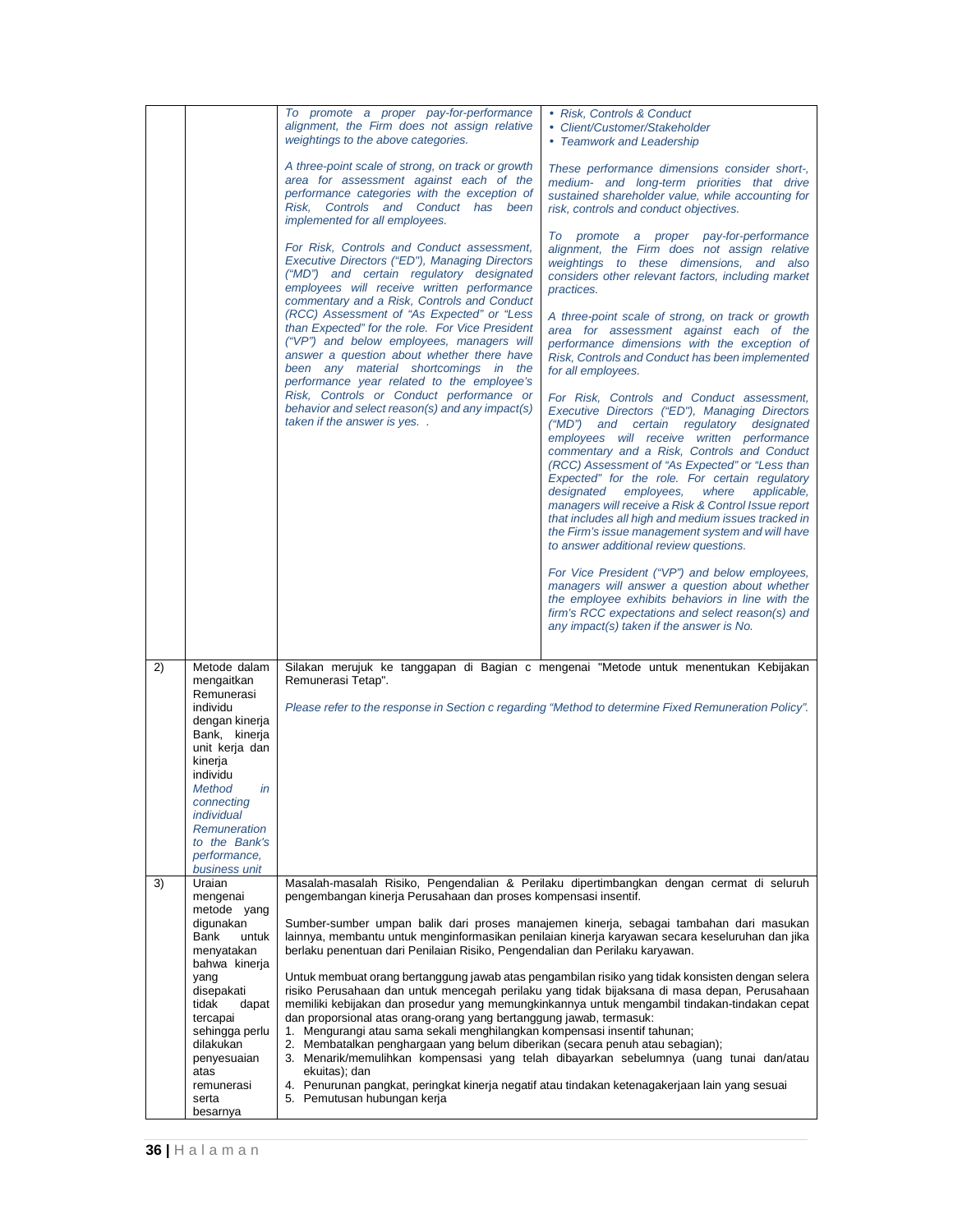|    | penyesuaian            | Tindakan yang kami ambil atas orang yang bertanggung jawab adalah berdasarkan pada keadaan                                                                                                        |
|----|------------------------|---------------------------------------------------------------------------------------------------------------------------------------------------------------------------------------------------|
|    | remunerasi             | yang terkait, besarnya peristiwa dan dampaknya kepada Perusahaan.                                                                                                                                 |
|    | kondisi<br>jika        |                                                                                                                                                                                                   |
|    | tersebut               |                                                                                                                                                                                                   |
|    | terjadi                | Risk, Control & Conduct issues are carefully considered throughout the Firm's performance                                                                                                         |
|    | <b>Details</b>         | development and incentive compensation processes.                                                                                                                                                 |
|    | regarding the          |                                                                                                                                                                                                   |
|    | method used            | Sources of feedback from the performance management process, in addition to other input, helps to                                                                                                 |
|    | by the Bank to         | inform the overall performance evaluation of the employee and where applicable the determination of                                                                                               |
|    | declare<br>that        | the employee's Risk, Controls and Conduct Assessment.                                                                                                                                             |
|    | the<br>agreed          |                                                                                                                                                                                                   |
|    | performance            | To hold individuals responsible for taking risks inconsistent with the Firm's risk appetite and to                                                                                                |
|    | is not reached         | discourage future imprudent behavior, the Firm has policies and procedures that enable it to take                                                                                                 |
|    | that<br><b>SO</b>      | prompt and proportionate actions with respect to accountable individuals, including:                                                                                                              |
|    | remuneration           | 1. Reduce or altogether eliminate annual incentive compensation;                                                                                                                                  |
|    | has<br>to<br>be        | 2. Cancel unvested awards (in full or in part);                                                                                                                                                   |
|    | adjusted and           | 3. Clawback/Recover previously paid compensation (cash and/or equity); and                                                                                                                        |
|    | the amount of          | 4. Demotion, negative performance rating or other appropriate employment actions                                                                                                                  |
|    | the                    | 5. Termination of employment                                                                                                                                                                      |
|    | remuneration           |                                                                                                                                                                                                   |
|    | adjustment if          | The precise actions we take with respect to accountable individuals are based on the relevant                                                                                                     |
|    | such                   | circumstances, the magnitude of the event and the impact on the Firm.                                                                                                                             |
|    | conditions             |                                                                                                                                                                                                   |
|    | <b>OCCUIS</b>          |                                                                                                                                                                                                   |
| f. |                        | Penyesuaian Remunerasi dikaitkan dengan Kinerja dan Risiko yang meliputi:                                                                                                                         |
|    |                        | Adjustment of the Remuneration related to Performance and Risks, covering:                                                                                                                        |
| 1) | Kebijakan              | Penghargaan kompensasi insentif yang kurang dari nilai ekuivalen setempat sebesar USD50.000                                                                                                       |
|    | mengenai<br>Remunerasi | dibayarkan secara tunai. Persentase ekuitas yang ditangguhkan dan diberikan adalah lebih tinggi<br>untuk karyawan yang diberikan kompensasi lebih besar, sehingga meningkatkan nilai agregat yang |
|    | yang Bersifat          | bergantung pada kinerja berkelanjutan dari saham Perusahaan.                                                                                                                                      |
|    | Variabel yang          |                                                                                                                                                                                                   |
|    | ditangguhkan,          |                                                                                                                                                                                                   |
|    | besarannya,            | An incentive compensation award of less than the local equivalent of USD50,000 was paid in cash.<br>The percentage of equity being deferred and awarded is higher for more highly compensated     |
|    | kriteria<br>dan        | employees, thus increasing the aggregate value that is subject to the continued performance of the                                                                                                |
|    | untuk                  | Firm's stock.                                                                                                                                                                                     |
|    |                        |                                                                                                                                                                                                   |
|    | menetapkan<br>besaran  |                                                                                                                                                                                                   |
|    | tersebut               |                                                                                                                                                                                                   |
|    | Policy                 |                                                                                                                                                                                                   |
|    | regarding              |                                                                                                                                                                                                   |
|    | deferred               |                                                                                                                                                                                                   |
|    | Variable               |                                                                                                                                                                                                   |
|    | Remuneration           |                                                                                                                                                                                                   |
|    | , the amount,          |                                                                                                                                                                                                   |
|    | and criteria to        |                                                                                                                                                                                                   |
|    | decide<br>such         |                                                                                                                                                                                                   |
|    | amount                 |                                                                                                                                                                                                   |
| 2) | Kebijakan              | 2018                                                                                                                                                                                              |
|    | Bank                   |                                                                                                                                                                                                   |
|    | mengenai               | Perusahaan mempertahankan ketentuan-ketentuan penarikan/ganti rugi atas insentif uang tunai dan                                                                                                   |
|    | Remunerasi             | penghargaan ekuitas yang memungkinkan kami untuk mengurangi atau membatalkan penghargaan                                                                                                          |
|    | yang Bersifat          | yang belum diberikan dan memulihkan kompensasi yang telah dibayarkan sebelumnya dalam situasi-                                                                                                    |
|    | Variabel yang          | situasi tertentu. Sementara penghargaan insentif dimaksudkan dan diharapkan untuk diberikan sesuai                                                                                                |
|    | ditangguhkan           | dengan syarat, ketentuan-ketentuan pemulihan yang kuat yang memungkinkan pemulihan                                                                                                                |
|    | yang ditunda           | penghargaan kompensasi insentif dalam kondisi-kondisi yang tepat.                                                                                                                                 |
|    | pembayarann            |                                                                                                                                                                                                   |
|    | (malus),<br>ya         |                                                                                                                                                                                                   |
|    | ditarik<br>atau        | The Firm maintains clawback/recoupment provisions on both cash incentives and equity awards which                                                                                                 |
|    | kembali                | enable us to reduce or cancel unvested awards and recover previously paid compensation in certain                                                                                                 |
|    | apabila sudah          | situations. While incentive awards are intended and expected to vest according to their terms, strong                                                                                             |
|    | dibayarkan             | recovery provisions permit recovery of incentive compensation awards in appropriate circumstances.                                                                                                |
|    | (clawback)             |                                                                                                                                                                                                   |
|    | Bank's<br>The          |                                                                                                                                                                                                   |
|    | policy                 |                                                                                                                                                                                                   |
|    | regarding              |                                                                                                                                                                                                   |
|    | deferred               |                                                                                                                                                                                                   |
|    | Variable               |                                                                                                                                                                                                   |
|    | <b>Remuneration</b>    |                                                                                                                                                                                                   |
|    | the payment of         |                                                                                                                                                                                                   |
|    | which<br>is            |                                                                                                                                                                                                   |
|    | deferred               |                                                                                                                                                                                                   |
|    | (malus)<br><b>or</b>   |                                                                                                                                                                                                   |
|    | clawback<br>if         |                                                                                                                                                                                                   |
|    | already paid           |                                                                                                                                                                                                   |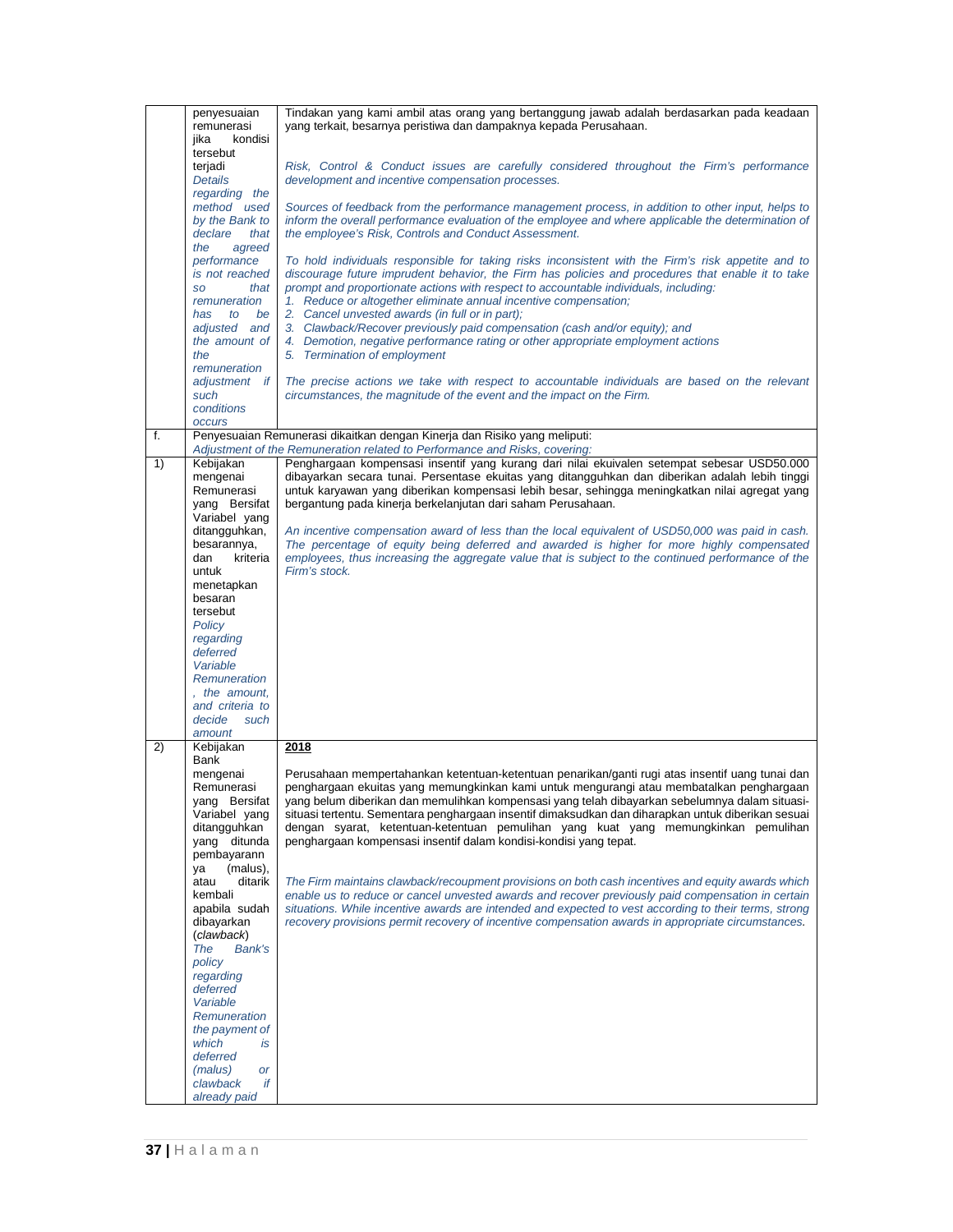| KETENTUAN PENGEMBALIAN EKUITAS    |                |                                                                                                                                                                                                                                                                                                                    | <b>TIPE PENGHARGAAN</b>        |                                |
|-----------------------------------|----------------|--------------------------------------------------------------------------------------------------------------------------------------------------------------------------------------------------------------------------------------------------------------------------------------------------------------------|--------------------------------|--------------------------------|
| <b>TIPE</b>                       |                | PEMICU                                                                                                                                                                                                                                                                                                             | YANG SUDAH<br><b>DIBERIKAN</b> | YANG BELUM<br><b>DIBERIKAN</b> |
| Penyajian Kembali                 |                | o Dalam hal penyajian kembali yang bersifat<br>material dari hasil keuangan Perusahaan untuk<br>jangka waktu yang relevan<br>o Ketentuan ini juga berlaku untuk insentif berupa                                                                                                                                    |                                |                                |
| Kelakuan Buruk                    |                | uang tunai<br>Jika karyawan terlibat dalam perilaku yang<br>$\circ$<br>merugikan Perusahaan yang mengakibatkan<br>kerugian keuangan atau reputasi bagi                                                                                                                                                             |                                |                                |
|                                   |                | Perusahaan<br>o Jika penghargaan didasarkan pada penafsiran<br>yang salah secara material oleh karyawan                                                                                                                                                                                                            |                                |                                |
|                                   |                | o Jika karyawan diberhentikan karena suatu<br>alasan                                                                                                                                                                                                                                                               |                                |                                |
| Terkait Risiko dan lainnya        |                | Jika karyawan tidak benar atau dengan kelalaian<br>$\circ$<br>gagal untuk mengidentifikasi, mengajukan atau<br>menilai secara tepat waktu dan sesuai dengan<br>yang diharapkan, masalah dan/atau kekuatiran<br>sehubungan dengan risiko yang material bagi<br>Perusahaan                                           |                                |                                |
|                                   |                | o Jika penghargan itu didasarkan pada metrik<br>kinerja yang tidak akurat secara material, tanpa<br>memandang apakah karyawan bertanggung<br>jawab atau tidak untuk ketidakakuratannya                                                                                                                             |                                |                                |
| Pemberian Berdasarkan<br>Proteksi |                | $\circ$<br>Jika kinerja terkait dengan prioritas untuk posisi<br>mereka, atau kinerja Perusahaan terkait dengan<br>prioritas dimana mereka berbagi tanggung jawab<br>sebagai anggota Komite Operasional, telah tidak<br>memuaskan untuk jangka waktu yang<br>berkelanjutan                                         |                                |                                |
|                                   |                | o Jika penghargaan diberikan kepada peserta<br>dalam suatu lini usaha dimana anggota Komite<br>Operasional yang bertanggung jawab secara<br>keseluruhan atau sebagian dibatalkan karena lini<br>usaha tersebut tidak memenuhi ambang batas<br>keuangan tahunan lini usahanya                                       |                                |                                |
|                                   |                | Jika untuk suatu tahun kalender selama jangka<br>waktu pemberian, pendapatan sebelum pajak<br>dan cadangan adalah negatif, seperti yang                                                                                                                                                                            |                                |                                |
|                                   |                |                                                                                                                                                                                                                                                                                                                    |                                |                                |
|                                   |                | dilaporkan oleh Perusahaan<br>Jika, selama tiga tahun kalender sebelum tanggal<br>pemberian tahun ketiga, Perusahaan tidak<br>memenuhi 15 % laba kumulatif atas ekuitas                                                                                                                                            |                                |                                |
| <b>EQUITY CLAWBACK PROVISIONS</b> |                | umum nyata (tangible common equity)                                                                                                                                                                                                                                                                                |                                | <b>AWARD TYPE</b>              |
| CATEGORY                          | <b>TRIGGER</b> |                                                                                                                                                                                                                                                                                                                    |                                | <b>VESTED UNVESTED</b>         |
| Restatement                       |                | " In the event of a material restatement of the Firm's financial results for the relevant period<br>" This provision also applies to cash incentives                                                                                                                                                               |                                | J                              |
| Misconduct                        |                | " If the employee engaged in conduct detrimental to the Firm that causes material financial or                                                                                                                                                                                                                     |                                | $\checkmark$                   |
|                                   |                | reputational harm to the Firm<br>" If the award was based on material misrepresentation by the employee                                                                                                                                                                                                            |                                | $\checkmark$                   |
| Risk-related and<br>Other         |                | " If the employee is terminated for cause<br>" If the employee improperly or with gross negligence failed to identify, raise or assess, in a<br>timely manner and as reasonably expected, issues and/or concerns with respect to risks                                                                             |                                | ✓                              |
|                                   |                | material to the Firm<br>" If the award was based on materially inaccurate performance metrics, whether or not the                                                                                                                                                                                                  |                                |                                |
| Protection-Based<br>Vesting       |                | emplovee was responsible for the inaccuracy<br># If performance in relation to the priorities for their position, or the Firm's performance in<br>relation to the priorities for which they share responsibility as a member of the Operating<br>Committee, has been unsatisfactory for a sustained period of time |                                |                                |
|                                   |                | " If awards granted to participants in a LOB for which the Operating Committee member<br>exercised responsibility were in whole or in part cancelled because the LOB did not meet its<br>annual LOB financial threshold                                                                                            |                                |                                |
|                                   |                | " If for any one calendar year during the vesting period, pre-tax pre-provision income is<br>negative, as reported by the Firm                                                                                                                                                                                     |                                |                                |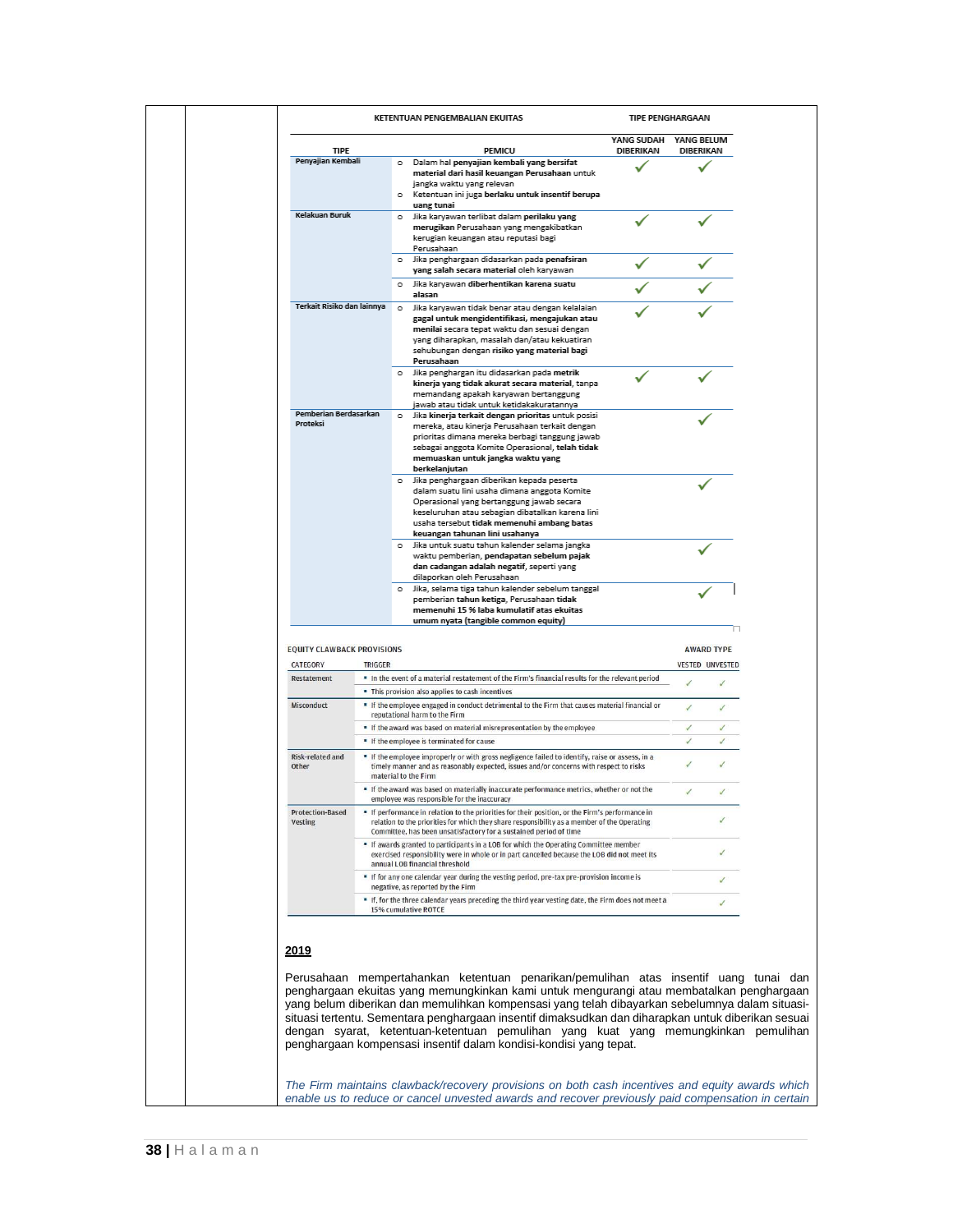|                                                       |                | KETENTUAN PENARIKAN EKUITAS <sup>1</sup>                                                                                                                                                                                                                                               |                            | <b>TIPE PENGHARGAAN</b> |              |
|-------------------------------------------------------|----------------|----------------------------------------------------------------------------------------------------------------------------------------------------------------------------------------------------------------------------------------------------------------------------------------|----------------------------|-------------------------|--------------|
| KATEGORI                                              |                | PEMICU                                                                                                                                                                                                                                                                                 | YANG<br>SUDAH<br>DIBERIKAN | YANG BELUM<br>DIBERIKAN |              |
| <b>Escoziiac Kecchali</b>                             |                | Qalaxa hal adauxa asuvalian ksuubali yong bersifat.<br>۰<br>material dari hasil keyangan Perusahaan untuk jangka<br>waktu yang terkait.<br>Keteatuun ini just berlaku untuk insentif berupa usna<br>$\circ$<br>tunai                                                                   |                            |                         |              |
| Kelekuan Buruk                                        |                | lika kacaawan terlikat dalam perilaku yang merugikan.<br>۰<br>Perusahaan yang mengakibatkan kerugian keuangan<br>atau reautasi yang bersifat material bagi Perusahaan,<br>atau terlikat dalam mengetahui dan melakukan.<br>kesalaban yang disengaia terkait dengan<br>ketenagakerjaan  |                            |                         |              |
|                                                       |                | <u>Jika asoshacsaan didasackan aada asoofsican yang</u><br>$\circ$<br>salah secara material oleh kanyawan                                                                                                                                                                              |                            |                         |              |
|                                                       |                | lika kacaawan diberhentikan karena suatu alasan.<br>$\circ$                                                                                                                                                                                                                            |                            |                         |              |
| <b>Jeckeit Bisike dan</b><br>سنننا                    |                | lika kacamata tidak begar atau degean kelalaian sesel<br>$\circ$<br><u>untuk mengidentifikasi, mengajukan atau menilai, </u><br>assaca ssaas waktu dad assuai dedead yang dibacaakad.<br>masalah dan/atau kekuatiran sehubungan dengan risiko.<br>yang material bagi Perusahaan        |                            |                         |              |
|                                                       |                | Jika asusharsaan didasarkan aada metric kinsria yang<br>$\circ$<br>tidak akurat secara material, baik karyawan<br>bsutanggung iawab atau tidak atas ketidakakuratannya.                                                                                                                |                            |                         |              |
| <b>Esmberian Berdasarkan</b><br>Proteksi <sup>2</sup> |                | lika kineria terkait dengan prioritas untuk aosisi<br>$\circ$<br>mereka, atau kineria Perusahaan terkait dengan<br>eciecitas dicoana concelsa berbagi tanggung jawab.<br>ashagai anggota Komite Operasional, telah tidak<br>memuaakan untuk janaka waktu yona berkelanjutan.           |                            |                         |              |
|                                                       |                | Jika asosbacsaan dibscikan kegada assecta dalam suatu<br>۰<br><u>lini usaba dimana anapota Komite Operazional</u> vana<br>bsctanggung izwale dibatalkan assaca keselucuhan atau.<br>askarian kacana lini usaha tersebut tidak memenuhi<br>ambang batas kewangan tahunan lini usahanya. |                            |                         |              |
|                                                       |                | lika, watuk suatu tahwa kalender selama jangka waktu.<br>$\circ$<br>pemberian, pendapatan sebelum pajak dan cadangan<br>adalah negatif, seperti yang dilaparkan aleh.<br>Perusahaan                                                                                                    |                            |                         |              |
|                                                       |                | lika, aslama tiza tahun kelender sebelum tanazal<br>۰<br>gemberian tahun ketiga, Perusahaan tidak memenuhi,<br>15 % Jaka kumulatif ROTCE                                                                                                                                               |                            |                         |              |
|                                                       |                | EQUITY CLAWBACK REVIEW PROVISIONS <sup>1</sup>                                                                                                                                                                                                                                         |                            |                         | Award Type   |
| Category                                              | <b>Trigger</b> |                                                                                                                                                                                                                                                                                        |                            | Vested                  | Unvested     |
| <b>Restatement</b>                                    |                | . In the event of a material restatement of the Firm's financial results for<br>the relevant period                                                                                                                                                                                    |                            | v                       | ٧            |
| Misconduct                                            |                | · This provision also applies to cash incentives<br>• If the employee engaged in conduct detrimental to the Firm that causes<br>material financial or reputational harm to the Firm, or engaged in knowing<br>and willful misconduct related to employment                             |                            | $\checkmark$            | $\checkmark$ |
|                                                       |                | · If the award was based on material misrepresentation by the employee                                                                                                                                                                                                                 |                            | $\checkmark$            | ✓            |
|                                                       |                | • If the employee is terminated for cause                                                                                                                                                                                                                                              |                            | $\checkmark$            | v            |
| Risk-related<br>and Other                             |                | · If the employee improperly or with gross negligence failed to identify, raise<br>or assess, in a timely manner and as reasonably expected, issues and/or<br>concerns with respect to risks material to the Firm                                                                      |                            | $\checkmark$            | v            |

- If the award was based on materially inaccurate performance metrics,

· If performance in relation to the priorities for their position, or the Firm's

profound the Operating Committee, has been unsatisfactory for a<br>sistained period of time - If awards granted to participants in a LOB for which the Operating

Committee member exercised responsibility were in whole or in part<br>cancelled because the LOB did not meet its annual LOB financial threshold  $\cdot\,$  If, for any one calendar year during the vesting period, pre-tax pre-provision income is negative, as reported by the Firm

performance in relation to the priorities for which they share responsibility

whether or not the employee was responsible for the inaccuracy

 $\checkmark$ 

 $\checkmark$ 

 $\checkmark$ 

 $\checkmark$ 

 $\checkmark$ 

 $\checkmark$ 

|  | . If, for the three calendar years preceding the third year vesting date, the |
|--|-------------------------------------------------------------------------------|
|  | Firm does not meet a 15% cumulative ROTCE                                     |
|  |                                                                               |
|  |                                                                               |
|  |                                                                               |
|  |                                                                               |

Protection-Based

Vesting<sup>2</sup>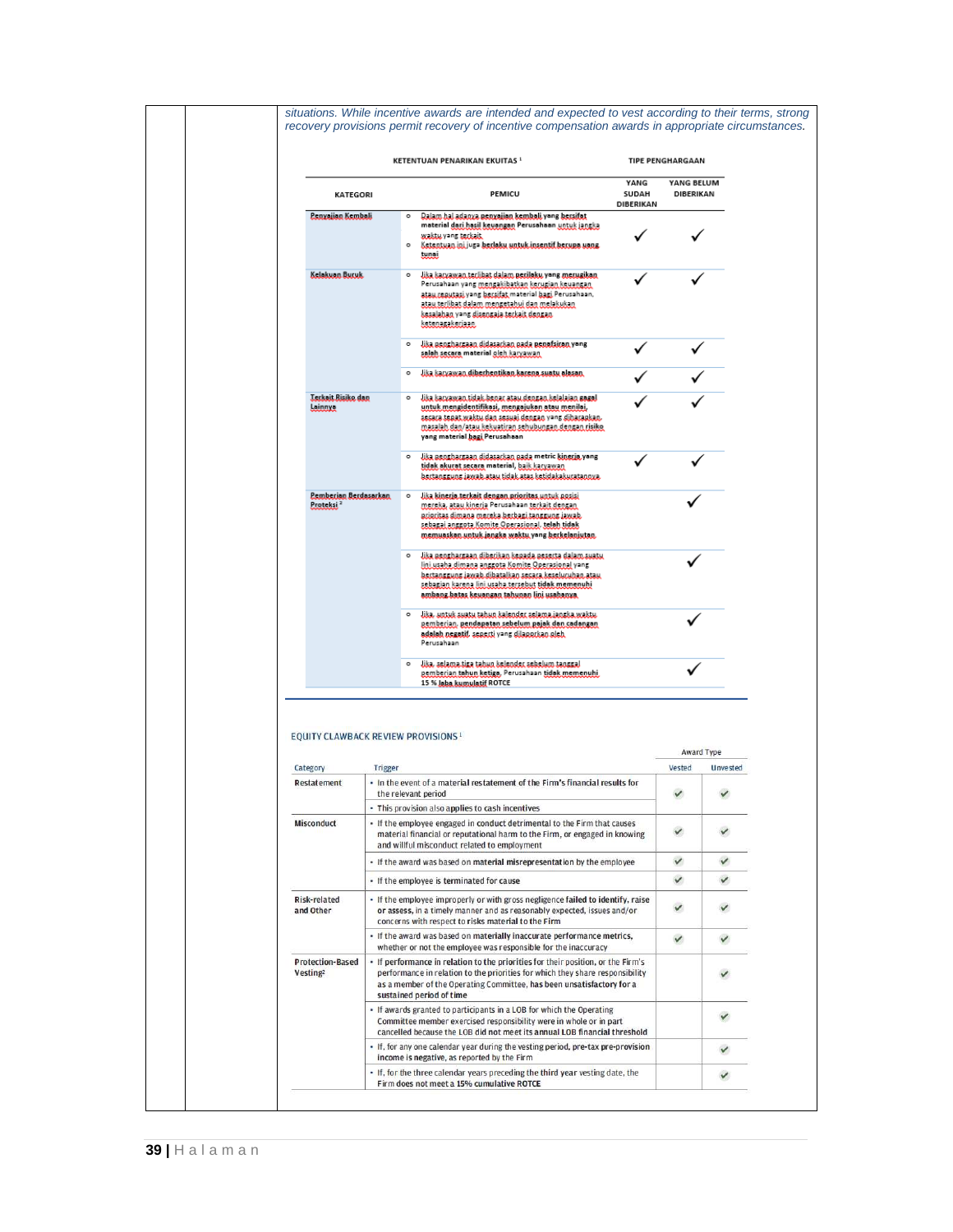| g. | Nama                 | Kami tidak menggunakan konsultan eksternal. |
|----|----------------------|---------------------------------------------|
|    | konsultan            |                                             |
|    | ekstern dan          | We do not engage external consultants.      |
|    | tugas                |                                             |
|    | konsultan            |                                             |
|    | terkait              |                                             |
|    | kebijakan            |                                             |
|    | Remunerasi,          |                                             |
|    | apabila Bank         |                                             |
|    | menggunakan          |                                             |
|    | jasa konsultan       |                                             |
|    | ekstern; Name        |                                             |
|    | of external          |                                             |
|    | consultant and       |                                             |
|    | duties of the        |                                             |
|    | consultant           |                                             |
|    | related to           |                                             |
|    | Remuneration         |                                             |
|    | policy, if the       |                                             |
|    | <b>Bank is using</b> |                                             |
|    | the service of       |                                             |
|    | an external          |                                             |
|    | consultant           |                                             |

h. Paket Remunerasi dan fasilitas yang diterima oleh Direksi dan Dewan Komisaris mencakup struktur Remunerasi dan rincian jumlah nominal / Remuneration package and facilities received by Directors and Board of Commissioners

|                                     |                        |                          |        |                          |        | Jumlah diterima dalam 1 tahun / Amount received in 1 year |        |                          |  |  |  |
|-------------------------------------|------------------------|--------------------------|--------|--------------------------|--------|-----------------------------------------------------------|--------|--------------------------|--|--|--|
|                                     |                        |                          | 2018   |                          | 2019   |                                                           |        |                          |  |  |  |
| Tipe Remunerasi dan Benefit         | <b>Dewan Komisaris</b> |                          |        | Direksi/                 |        | <b>Dewan Komisaris</b>                                    |        | Direksi /                |  |  |  |
| <b>Remuneration and Benefits</b>    |                        | I Board of               |        | <b>Board of Director</b> |        | <b>I</b> Board of                                         |        | <b>Board of Director</b> |  |  |  |
| <b>Type</b>                         |                        | <b>Commissioner</b>      |        |                          |        | <b>Commissioner</b>                                       |        |                          |  |  |  |
|                                     | Orang                  | Juta /                   | Orang  | Juta /                   | Orang  | Juta /                                                    | Orang  | Juta /                   |  |  |  |
|                                     | No. of                 | <b>Million</b>           | No. of | Million                  | No. of | Million                                                   | No. of | Million                  |  |  |  |
|                                     | Person                 | Rp                       | Person | Rp                       | Person | Rp                                                        | Person | Rp                       |  |  |  |
| Gaji, bonus, tunjangan rutin,       |                        |                          | 5      | 34,677                   |        |                                                           | 5      | 38,023                   |  |  |  |
| tantiem dan fasilitas lainnya       |                        |                          |        |                          |        |                                                           |        |                          |  |  |  |
| dalam bentuk natura                 |                        |                          |        |                          |        |                                                           |        |                          |  |  |  |
| Salary, bonus, regular              |                        |                          |        |                          |        |                                                           |        |                          |  |  |  |
| allowance, royalties and other      |                        |                          |        |                          |        |                                                           |        |                          |  |  |  |
| non in-kind benefits                |                        |                          |        |                          |        |                                                           |        |                          |  |  |  |
| Fasilitas Lain dalam bentuk         |                        |                          |        |                          |        |                                                           |        |                          |  |  |  |
| natura (perumahan,                  |                        |                          |        |                          |        |                                                           |        |                          |  |  |  |
| transportasi, asuransi kesehatan    |                        |                          |        |                          |        |                                                           |        |                          |  |  |  |
| dan sebagainya)                     |                        |                          |        |                          |        |                                                           |        |                          |  |  |  |
| Other benefits in-kind (housing,    |                        |                          |        |                          |        |                                                           |        |                          |  |  |  |
| health insurance, etc.) which:      |                        |                          |        |                          |        |                                                           |        |                          |  |  |  |
| Dapat dimiliki / Can be<br>a.       |                        | $\overline{\phantom{0}}$ | 5      | 4,525                    |        |                                                           | 5      | 2,092                    |  |  |  |
| owned                               |                        |                          |        |                          |        |                                                           |        |                          |  |  |  |
| Tidak dapat dimiliki / Cannot<br>b. |                        | $\overline{\phantom{0}}$ | 5      | 489                      |        | ٠                                                         | 5      | 507                      |  |  |  |
| be owned                            |                        |                          |        |                          |        |                                                           |        |                          |  |  |  |
| Total                               |                        |                          | 5      | 39,691                   |        |                                                           | 5      | 40,622                   |  |  |  |

| Total Remunerasi per Orang dalam 1     |                       | 2018                  | 2019                  |                       |  |
|----------------------------------------|-----------------------|-----------------------|-----------------------|-----------------------|--|
| tahun                                  | Jumlah Direksi        | Jumlah Komisaris      | Jumlah Direksi        | Jumlah Komisaris      |  |
| <b>Total Remuneration per Person</b>   | <b>Total Board of</b> | <b>Total Board of</b> | <b>Total Board of</b> | <b>Total Board of</b> |  |
| within 1 Year *)                       | <b>Directors</b>      | <b>Commissioner</b>   | <b>Directors</b>      | <b>Commissioner</b>   |  |
| Diatas Rp. 500 juta / Above Rp 500     | 5                     |                       |                       |                       |  |
| million                                |                       |                       |                       |                       |  |
| Rp. 500 juta ke bawah / Rp 500 million |                       |                       |                       |                       |  |
| and below                              |                       |                       |                       |                       |  |

| No. | <b>Deskripsi / Description</b>                                                                                        | 2018                                        | 2019                                                                                                                                                                                                                          |  |  |  |  |
|-----|-----------------------------------------------------------------------------------------------------------------------|---------------------------------------------|-------------------------------------------------------------------------------------------------------------------------------------------------------------------------------------------------------------------------------|--|--|--|--|
| .,  | Remunerasi bersifat Variable mencakup / Variable Remunerasi covering:                                                 |                                             |                                                                                                                                                                                                                               |  |  |  |  |
| 1)  | Jenis dari Remunerasi bersifat<br>variable termasuk alasan                                                            | Bonus uang tunai dan Unit Saham Terbatas    |                                                                                                                                                                                                                               |  |  |  |  |
|     | pemilihan jenis tersebut / Form of<br>Variable Remuneration including<br>the reason for the selection of<br>such form | <b>Cash Bonus and Restricted Stock Unit</b> |                                                                                                                                                                                                                               |  |  |  |  |
| 2)  | Penjelasan jika terdapat<br>perbedaan Remunerasi bersifat<br>Variabel yang diterima anggota                           |                                             | Pemberian kompensasi insentif kurang dari nilai ekuivalen setempat sebesar<br>USD50.000 dibayarkan secara tunai. Persentase ekuitas yang ditangguhkan<br>dan diberikan adalah lebih tinggi untuk para karyawan yang diberikan |  |  |  |  |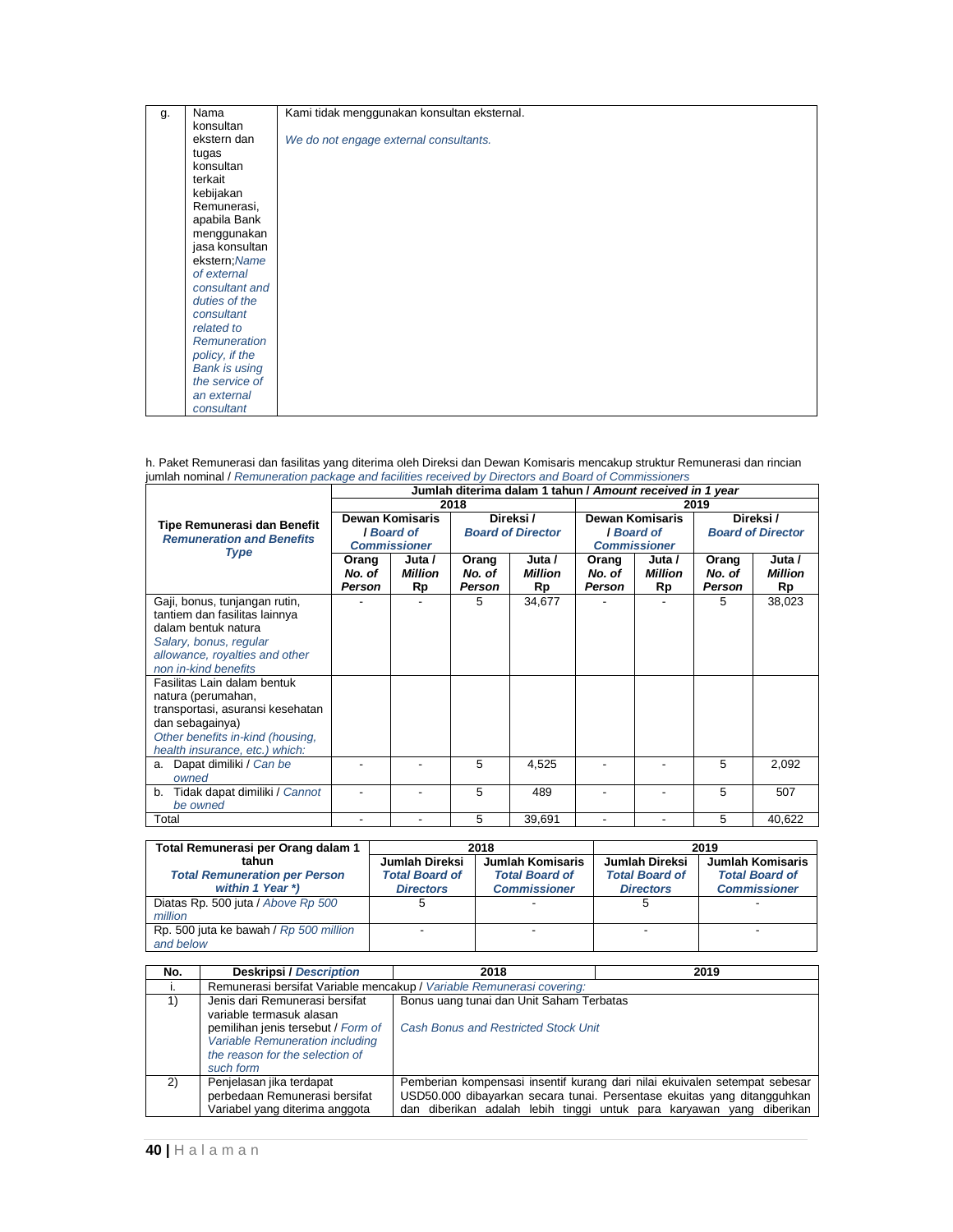| Direksi. Dewan Komisaris dan<br>Pegawai / Explanation if there is a<br>difference of the Variable     | kompensasi lebih besar, sehingga meningkatkan nilai agregat yang bergantung<br>pada kinerja berkelanjutan dari saham Perusahaan.                                                                                                                                                                                     |
|-------------------------------------------------------------------------------------------------------|----------------------------------------------------------------------------------------------------------------------------------------------------------------------------------------------------------------------------------------------------------------------------------------------------------------------|
| Remuneration type among<br>members of Directors, Board of<br>Commissioners and/or<br><b>Employees</b> | An incentive compensation award of less than the local equivalent of USD50,000<br>was paid in cash. The percentage of equity being deferred and awarded is higher<br>for more highly compensated employees, thus increasing the aggregate value<br>that is subject to the continued performance of the Firm's stock. |
| tahun, dan total nominalnya:<br>(one) year and the total nominal                                      | Jumlah Direksi, Dewan Komisaris dan Pegawai yang menerima Remunerasi yang Bersifat Variabel selama 1 (satu)<br>Total number of Directors, Board of Commissioners and Employees who receive Variable Remuneration during 1                                                                                            |

|                                                                             |                                  | Jumlah diterima dalam 1 tahun / Amount received in 1 year                                                              |                                  |                                |                                  |                                                  |                                         |                                                                     |                                  |                                     |                                  |                                |  |
|-----------------------------------------------------------------------------|----------------------------------|------------------------------------------------------------------------------------------------------------------------|----------------------------------|--------------------------------|----------------------------------|--------------------------------------------------|-----------------------------------------|---------------------------------------------------------------------|----------------------------------|-------------------------------------|----------------------------------|--------------------------------|--|
| Remuneras<br>i bersifat<br>Variabel<br><b>Variable</b><br><b>Remunerati</b> |                                  |                                                                                                                        | 2018                             |                                |                                  |                                                  |                                         | 2019                                                                |                                  |                                     |                                  |                                |  |
|                                                                             |                                  | Direksi/<br>Dewan<br><b>Board of</b><br>Komisaris /<br><b>Directors</b><br><b>Board of</b><br><b>Commissioner</b><br>s |                                  | Pegawai /<br><b>Employee</b>   |                                  | Direksi /<br><b>Board of</b><br><b>Directors</b> |                                         | Dewan<br>Komisaris /<br><b>Board of</b><br><b>Commission</b><br>ers |                                  | Pegawai /<br><b>Employee</b>        |                                  |                                |  |
| <b>on</b>                                                                   | Jml<br>Org<br><b>IPer</b><br>son | Juta /<br><b>Million</b><br>Rp                                                                                         | Jml<br>Org<br><b>IPer</b><br>son | Juta /<br><b>Million</b><br>Rp | Jml<br>Org<br><b>IPer</b><br>son | Juta /<br><b>Million</b><br>Rp                   | Jml<br><b>Org</b><br><b>IPer</b><br>son | Juta /<br><b>Million</b><br>Rp                                      | Jml<br>Org<br><b>IPer</b><br>son | Juta /<br>Millio<br>$n \mathsf{Rp}$ | Jml<br>Org<br><b>IPer</b><br>son | Juta /<br><b>Million</b><br>Rp |  |
| Total                                                                       | 5                                | 22.672                                                                                                                 | -                                |                                | 88                               | 19.307                                           | 5                                       | 26.351                                                              | ۰                                |                                     | 108                              | 22.217                         |  |

| No. | <b>Deskripsi / Description</b>                                                                                                                                                                                                                                                                                                                                                                                                                                                                                   | 2018                      | 2019                      |
|-----|------------------------------------------------------------------------------------------------------------------------------------------------------------------------------------------------------------------------------------------------------------------------------------------------------------------------------------------------------------------------------------------------------------------------------------------------------------------------------------------------------------------|---------------------------|---------------------------|
| k.  | Jabatan dan jumlah pihak yang menjadi material<br>risk takers (MRT)<br>Position and total parties which are material risk<br>takers                                                                                                                                                                                                                                                                                                                                                                              | Senior Country Officer, 1 | Senior Country Officer, 1 |
| ı.  | Shares option yang dimiliki Direksi, Dewan<br>Komisaris, dan Pejabat Eksekutif<br>Shares option held by Directors, Board of<br><b>Commissioners and Executive Officers</b>                                                                                                                                                                                                                                                                                                                                       | <b>Tidak Ada</b><br>Nil   | <b>Tidak Ada</b><br>Nil   |
| m.  | Rasio gaji tertinggi dan terendah<br>Highest and lowest salary ratio, covering:                                                                                                                                                                                                                                                                                                                                                                                                                                  |                           |                           |
| 1)  | Rasio gaji pegawai yang tertinggi dan terendah<br>Highest and lowest employee salary ratio                                                                                                                                                                                                                                                                                                                                                                                                                       | 56.76                     | 56.76                     |
| 2)  | Rasio gaji Direksi yang tertinggi dan terendah<br>Highest and lowest management salary ratio                                                                                                                                                                                                                                                                                                                                                                                                                     | 2.34                      | 2.15                      |
| 3)  | Rasio gaji Dewan Komisaris yang tertinggi dan<br>terendah<br><b>Highest and lowest Board of Commissioner ratio</b>                                                                                                                                                                                                                                                                                                                                                                                               |                           |                           |
| 4)  | Rasio gaji Direksi tertinggi dan pegawai tertinggi<br>Highest management and highest employee<br>salary ratio                                                                                                                                                                                                                                                                                                                                                                                                    | 1.27                      | 1.27                      |
| n.  | Jumlah penerima dan jumlah total Remunerasi<br>yang Bersifat Variabel yang dijamin tanpa syarat<br>akan diberikan oleh Bank kepada calon Direksi,<br>calon Dewan Komisaris, dan/atau calon Pegawai<br>selama 1 (satu) tahun pertama bekerja<br>Total recipients and total amounts of quaranteed<br>unconditional Variable Remuneration paid to<br>candidate Directors, Board of Commissioners<br>and/or candidate Employees during the first 1<br>(one) year of their employment as referred to in<br>Article 21 | <b>Tidak Ada</b><br>Nil   | <b>Tidak Ada</b><br>Nil   |
| 0.  | Jumlah Pegawai yang terkena pemutusan hubungan kerja dan total nominal pesangon yang dibayarkan<br>Total employees affected by layoffs and total nominal severance pay                                                                                                                                                                                                                                                                                                                                           |                           |                           |

| Total Nominal Pesangon yang dibayarkan perorang selama 1 tahun | 2018 dan 2019                           |  |  |
|----------------------------------------------------------------|-----------------------------------------|--|--|
| Total Severance Amount which is paid per person in 1 year      | Jumlah Pegawai<br><b>Total Employee</b> |  |  |
| Diatas Rp.1 milyar/ Above Rp 1 billion                         |                                         |  |  |
| Rp. 1 milyar dan di bawahnya / Rp 1 billion and below          |                                         |  |  |

| No. | <b>Deskripsi / Description</b>                                                                                  |  |  |  |  |  |
|-----|-----------------------------------------------------------------------------------------------------------------|--|--|--|--|--|
| p.  | Jumlah total Remunerasi yang Bersifat Variabel yang ditangguhkan, yang terdiri dari tunai dan/atau saham atau   |  |  |  |  |  |
|     | instrumen yang berbasis saham yang diterbitkan Bank                                                             |  |  |  |  |  |
|     | Total deferred Variable Remuneration, consisting of cash and/or stocks or stock-based instruments issued by the |  |  |  |  |  |
|     | <b>Bank</b>                                                                                                     |  |  |  |  |  |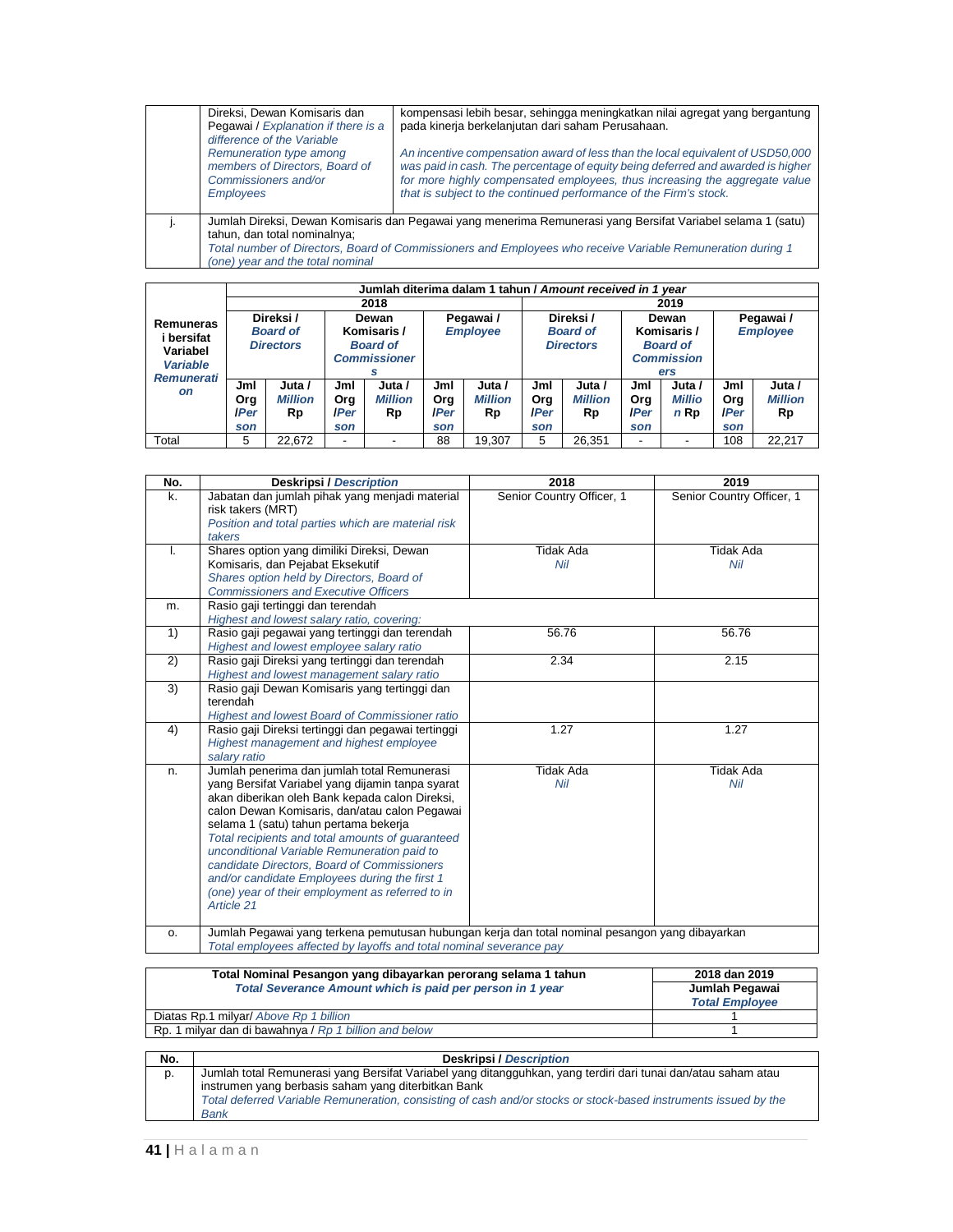| q. | Jumlah total Remunerasi yang Bersifat Variabel yang ditangguhkan yang dibayarkan selama 1 (satu) tahun |
|----|--------------------------------------------------------------------------------------------------------|
|    | Total deferred Variable Remuneration paid during 1 (one) year                                          |
| r. | Rincian jumlah Remunerasi yang diberikan dalam satu tahun meliputi:                                    |
|    | Details of total Remuneration paid in one year, covering:                                              |
| 1) | Remunerasi yang bersifat tetap maupun variable                                                         |
|    | <b>Fixed and variable Remuneration</b>                                                                 |
| 2) | Remunerasi yang ditangguhkan dan tidak ditangguhkan                                                    |
|    | Deferred and Non-Deferred Remuneration                                                                 |
| 3) | Bentuk Remunerasi yang diberikan secara tunai dan/atau saham atau instrumen yang berbasis saham yang   |
|    | diterbitkan Bank, dengan format sebagai berikut:                                                       |
|    | Forms of Remuneration paid in cash and/or stock or stock-based instruments issued by the Bank          |

|                           |                                                           | 2018                |                   | 2019                |                   |  |  |
|---------------------------|-----------------------------------------------------------|---------------------|-------------------|---------------------|-------------------|--|--|
|                           | Total Remunerasi                                          | Tidak               | Ditangguhkan      | Tidak               | Ditangguhkan      |  |  |
| <b>Total Remuneration</b> |                                                           | Ditangguhkan        | <b>Deferred</b>   | Ditangguhkan        | <b>Deferred</b>   |  |  |
|                           |                                                           | <b>Non-Deferred</b> |                   | <b>Non-Deferred</b> |                   |  |  |
|                           |                                                           | Juta / Million Rp   | Juta / Million Rp | Juta / Million Rp   | Juta / Million Rp |  |  |
| А.                        | Remunerasi yang bersifat Tetap / Fixed Remuneration       |                     |                   |                     |                   |  |  |
| 1.                        | Kas / Cash                                                | 109.782             |                   | 111.199             |                   |  |  |
| 2.                        | Saham/instrumen                                           |                     |                   |                     |                   |  |  |
|                           | berbasis saham yang                                       |                     |                   |                     |                   |  |  |
|                           | diterbitkan Bank                                          |                     |                   |                     |                   |  |  |
|                           | Stock/stock based                                         |                     |                   |                     |                   |  |  |
|                           | instrument issued by                                      |                     |                   |                     |                   |  |  |
|                           | Bank                                                      |                     |                   |                     |                   |  |  |
| В.                        | Remunerasi yang bersifat Variabel / Variable Remuneration |                     |                   |                     |                   |  |  |
| 1.                        | Tunai / <i>Cash</i>                                       | 32.719              |                   | 38,429              |                   |  |  |
| 2.                        | Saham/instrumen                                           |                     | 9,260             |                     | 10,139            |  |  |
|                           | berbasis saham yang                                       |                     |                   |                     |                   |  |  |
|                           | diterbitkan Bank                                          |                     |                   |                     |                   |  |  |
|                           | Stock/stock based                                         |                     |                   |                     |                   |  |  |
|                           | instrument issued by                                      |                     |                   |                     |                   |  |  |
|                           | Bank                                                      |                     |                   |                     |                   |  |  |

| No. | <b>Deskripsi / Description</b>                                                                          |
|-----|---------------------------------------------------------------------------------------------------------|
| s.  | Informasi kuantitatif mengenai / Quantitative information regarding:                                    |
|     | Total sisa Remunerasi yang masih ditangguhkan baik yang terekspos penyesuaian implisit maupun eksplisit |
|     | Total balance of deferred Remuneration both exposed to implicit or explicit adjustment                  |
| 2)  | Total pengurangan Remunerasi yang disebabkan karena penyesuaian eksplisit selama periode laporan        |
|     | Total deduction of Remuneration due to explicit adjustments during the reporting period                 |
| 3)  | Total pengurangan Remunerasi yang disebabkan karena penyesuaian implisit selama periode laporan         |
|     | Total deduction of Remuneration due to implicit adjustments during the reporting period                 |

|                                                                                                                              |                                                            | Total Pengurangan Selama Periode Laporan                                               |                                                                                              |                   |  |  |
|------------------------------------------------------------------------------------------------------------------------------|------------------------------------------------------------|----------------------------------------------------------------------------------------|----------------------------------------------------------------------------------------------|-------------------|--|--|
| Remunerasi bersifat Variabel<br><b>Variable Remuneration</b>                                                                 | Sisa yang masih<br>ditangguhkan<br><b>Deferred Balance</b> | Disebabkan<br>penyesuaian<br>eksplisit (A)<br><b>Due to explicit</b><br>adjustment (A) | Disebabkan<br>penyesuaian<br><i>implisit (B)</i><br><b>Due to implicit</b><br>adjustment (B) | Total<br>$(A+B)$  |  |  |
|                                                                                                                              | Juta / Million Rp                                          | Juta / Million Rp                                                                      | Juta / Million Rp                                                                            | Juta / Million Rp |  |  |
| Tunai / <i>Cash</i>                                                                                                          |                                                            |                                                                                        |                                                                                              |                   |  |  |
| Saham/instrumen<br>2.<br>berbasis saham yang<br>diterbitkan Bank<br>Stock/stock based<br>instrument issued by<br><b>Bank</b> | 24.127                                                     |                                                                                        |                                                                                              |                   |  |  |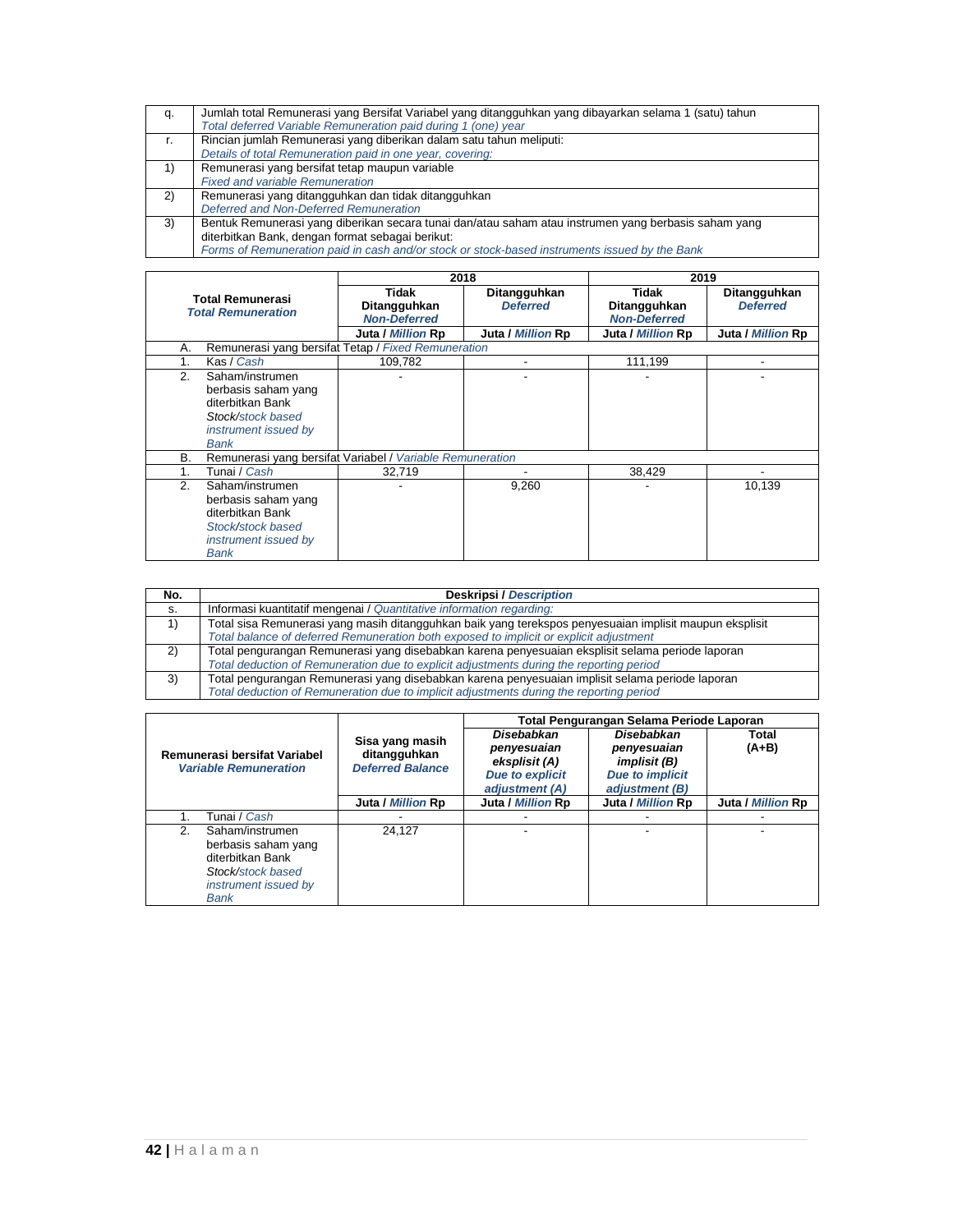## **IX. JUMLAH PENYIMPANGAN (INTERNAL FRAUD)**

Tidak terdapat kasus penyimpangan There is no internal fraud case in 2019. internal selama tahun 2019.

|                                                                       | Jumlah kasus yang dilakukan oleh / Number of cases performed by |                                 |                    |               |                         |                        |  |
|-----------------------------------------------------------------------|-----------------------------------------------------------------|---------------------------------|--------------------|---------------|-------------------------|------------------------|--|
| Internal Fraud<br>dalam 1 tahun<br><b>Internal Fraud in</b><br>1 year | Anggota Direksi dan Anggota                                     |                                 |                    |               | Pegawai Tidak Tetap dan |                        |  |
|                                                                       | Dewan Komisari                                                  |                                 |                    | Pegawai Tetap |                         | Tenaga Kerja Alih Daya |  |
|                                                                       | Member of Directors and                                         |                                 | Permanent employee |               | Temporary employee and  |                        |  |
|                                                                       | <b>Board of Commissioners</b>                                   |                                 |                    |               | <b>Outsourced Staff</b> |                        |  |
|                                                                       | Tahun<br>sebelumnya<br>Previous year                            | Tahun                           | Tahun              | Tahun         | Tahun                   | Tahun                  |  |
|                                                                       |                                                                 | berjalan<br><b>Current year</b> | sebelumnya         | berjalan      | sebelumnya              | berjalan               |  |
|                                                                       |                                                                 |                                 | Previous           | Current       | <b>Previous</b>         | Current                |  |
|                                                                       |                                                                 |                                 | year               | year          | year                    | year                   |  |
| Total fraud                                                           |                                                                 |                                 |                    |               |                         |                        |  |
| Telah                                                                 |                                                                 |                                 |                    |               |                         |                        |  |
| diselesaikan                                                          |                                                                 |                                 |                    |               |                         |                        |  |
| <b>Completed</b>                                                      |                                                                 |                                 |                    |               |                         |                        |  |
| Dalam proses                                                          |                                                                 |                                 |                    |               |                         |                        |  |
| penyelesaian di                                                       |                                                                 |                                 |                    |               |                         |                        |  |
| internal Bank                                                         |                                                                 |                                 |                    |               |                         |                        |  |
| In internal Bank                                                      |                                                                 |                                 |                    |               |                         |                        |  |
| settlement                                                            |                                                                 |                                 |                    |               |                         |                        |  |
| process                                                               |                                                                 |                                 |                    |               |                         |                        |  |
| Belum                                                                 |                                                                 |                                 |                    |               |                         |                        |  |
| diupayakan                                                            |                                                                 |                                 |                    |               |                         |                        |  |
| penyelesaiannya                                                       |                                                                 |                                 |                    |               |                         |                        |  |
| Settlement has                                                        |                                                                 |                                 |                    |               |                         |                        |  |
| not been sought                                                       |                                                                 |                                 |                    |               |                         |                        |  |
| Telah                                                                 |                                                                 |                                 |                    |               |                         |                        |  |
| ditindaklanjuti                                                       |                                                                 |                                 |                    |               |                         |                        |  |
| melalui proses                                                        |                                                                 |                                 |                    |               |                         |                        |  |
| hukum                                                                 |                                                                 |                                 |                    |               |                         |                        |  |
| <b>Followed up</b>                                                    |                                                                 |                                 |                    |               |                         |                        |  |
| through the legal                                                     |                                                                 |                                 |                    |               |                         |                        |  |
| process                                                               |                                                                 |                                 |                    |               |                         |                        |  |

Tabel sesuai Lampiran V – SEOJK 13/SEOJK.03/2017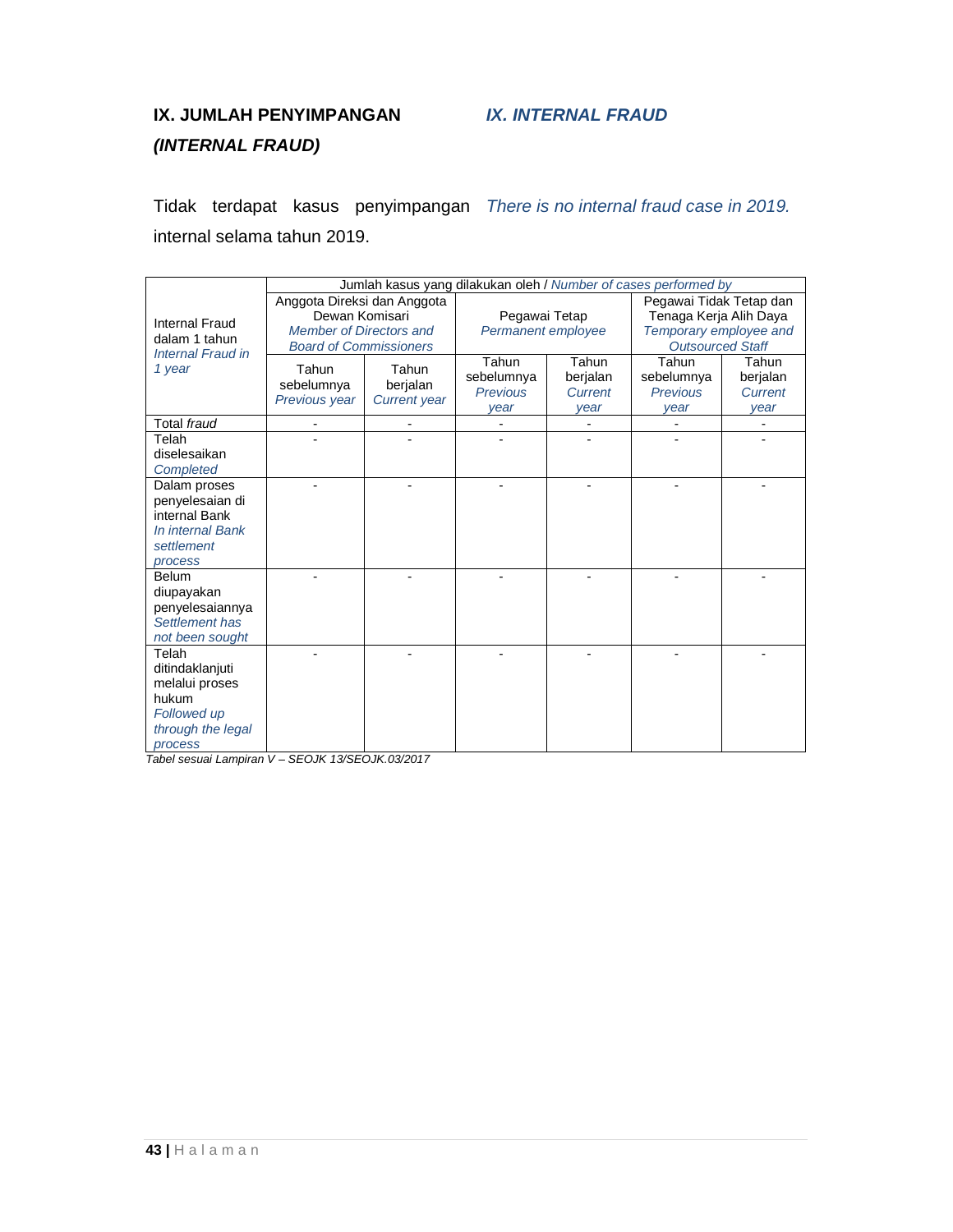## **X. PERMASALAHAN HUKUM**

### **X. LEGAL MATTERS**

Tidak terdapat permasalahan hukum There are no legal matters in 2019: selama tahun 2019:

| Permasalahan Hukum                         | Jumlah Kasus / Number of Cases |              |  |  |
|--------------------------------------------|--------------------------------|--------------|--|--|
| <b>Legal Matters</b>                       | Perdata                        | Pidana       |  |  |
|                                            | Civil claim                    | Criminal act |  |  |
| Telah mendapatkan putusan yang mempunyai   |                                |              |  |  |
| kekuatan hukum tetap /                     |                                |              |  |  |
| Completed (has final and binding decision) |                                |              |  |  |
| Dalam proses penyelesaian                  |                                |              |  |  |
| In settlement process                      |                                |              |  |  |
| Total                                      |                                |              |  |  |

Tabel sesuai Lampiran V – SEOJK 13/SEOJK.03/2017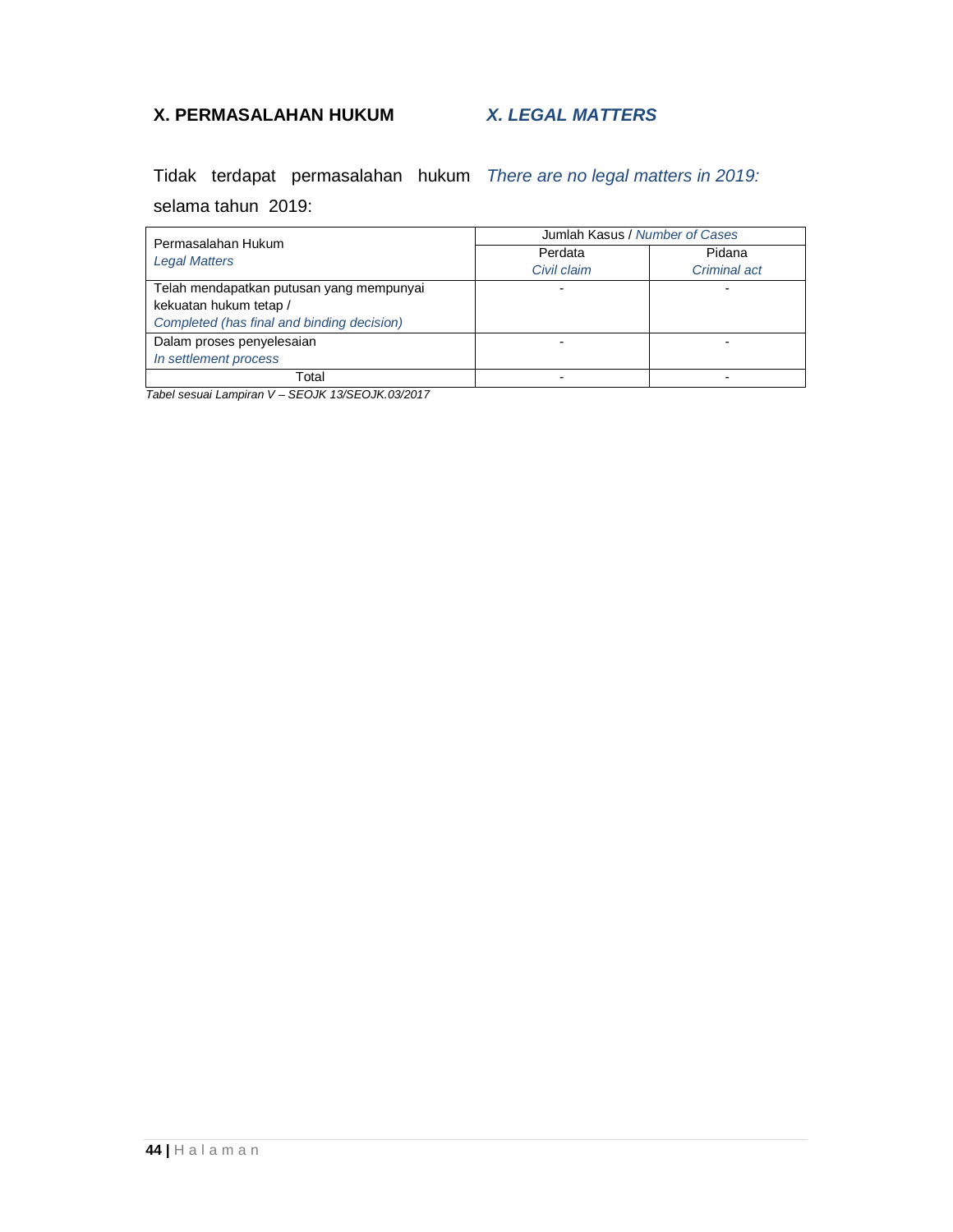## **XI. BUY BACK SHARES**

## **XI. BUY BACK SHARES**

Bank tidak memiliki program Buy Back Bank has no Buy Back Shares program. Shares**.**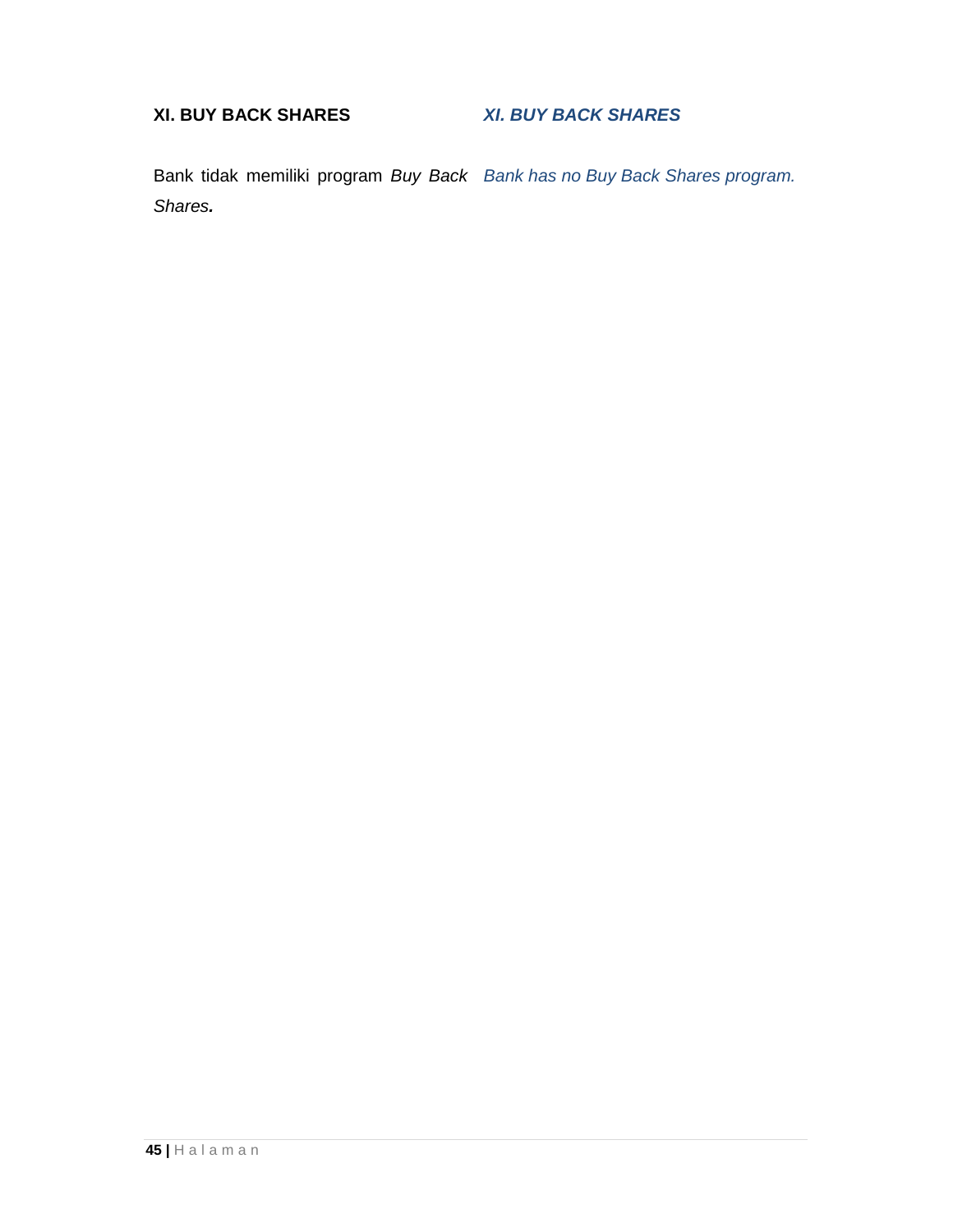#### **XII.** TRANSAKSI **MENGANDUNG KEPENTINGAN** YANG XII. TRANSACTION WITH CONFLICT **BENTURAN OF INTEREST**

Selama tahun 2019 terdapat transaksi- During the year 2019 there were foreign transaksi valuta asing dan surat-surat exchange transactions and securities to berharga dengan pihak terkait Bank. related parties of the Bank. Namun demikian, Bank akan terus Nevertheless, the Bank will continue to memastikan transaksi-transaksi tersebut ensure these transactions are conducted dilakukan secara wajar dan arm's length properly and on an arm's length basis in basis untuk menghindari timbulnya order to avoid potential conflicts of potensi benturan kepentingan.

Tidak terdapat transaksi dengan potensi There is no transaction with conflict of benturan kepentingan selama tahun *interest potential in* 2019: 2019:

interest.

| <b>No</b> | Nama dan Jabatan<br>Pihak yang Memiliki<br><b>Benturan</b><br>Kepentingan /<br>Name and Rank of<br><b>Entity with Conflict</b><br>of Interest | Nama dan Jabatan<br>Pengambil<br>Keputusan / Name<br>and Rank of Entity<br><b>Taking the Decision</b> | Jenis Transaksi<br>/ Transaction<br>Type | Nilai Transaksi<br>(jutaan Rupiah)<br>/ Transaction<br>Value (million<br>Rupiah) | Keterangan*) /<br><b>Information</b> |
|-----------|-----------------------------------------------------------------------------------------------------------------------------------------------|-------------------------------------------------------------------------------------------------------|------------------------------------------|----------------------------------------------------------------------------------|--------------------------------------|
|           |                                                                                                                                               |                                                                                                       |                                          |                                                                                  |                                      |

\*) Tidak sesuai sistem dan prosedur yang berlaku / not in compliance with prevailing system and procedures Tabel sesuai Lampiran V – SEOJK 13/SEOJK.03/2017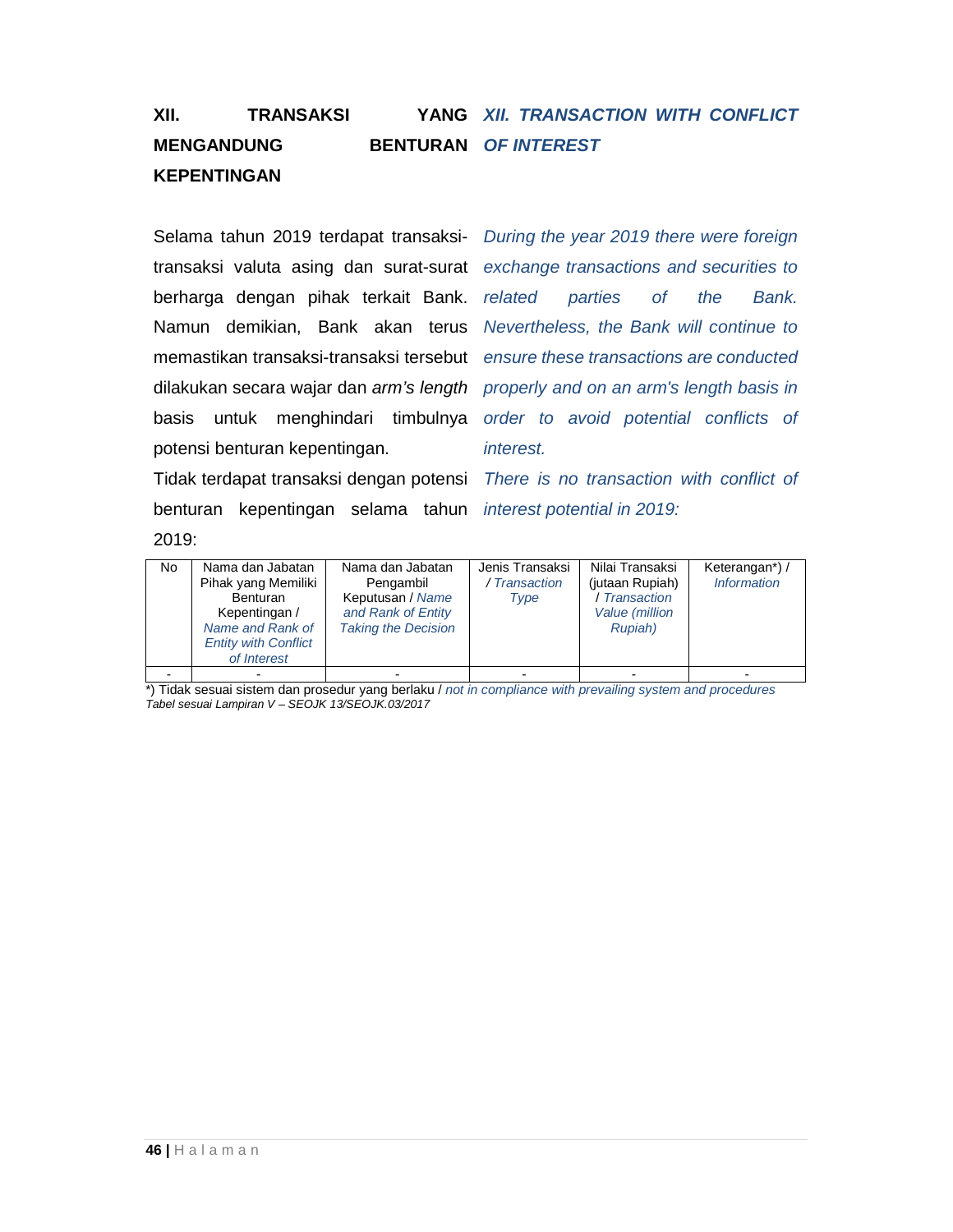## **XIII. PEMBERIAN DANA UNTUK XIII. FUNDS CONTRIBUTION FOR KEGIATAN SOSIAL DAN POLITIK**

Selama tahun 2019, kami bekerja sama dengan tim Global Filantropi regional kami untuk mendukung agar kegiatan CSR kami menjadi lebih produktif, bermanfaat bagi para peserta, dan sejalan dengan misi regulator untuk memperdalam pengetahuan mengenai literasi keuangan bagi masyarakat pada umumnya.

Untuk mencapai cita-cita kami, Volunteer Leadership Group (VLG) dibentuk sejak bulan Maret 2016 untuk mengajak March 2016 to focus in bringing potential organisasi nirlaba yang potensial dalam non-profit organizations to help us with membantu kami dengan kegiatan CSR, this CSR activities, with focus to enhance yang berfokus pada pengembangan financial literacy, especially on marginal literasi keuangan, khususnya di segmen people. In general, there are 3 main masyarakat yang kurang mampu. Adapun fokus tersebut, dalam penerapannya kami bagi 3 (tiga) jenis financial capability. kegiatan utama yaitu pengembangan usaha kecil, kesiapan untuk bekerja, dan kemampuan keuangan.

nirlaba CSR yang sedang menjalin CSR organizations which we have kerjasama dengan kam:

### 1. **Habitat for Humanity**:

Habitat for Humanity adalah sebuah organisasi non-profit yang didedikasikan untuk mengurangi

# **SOCIAL AND POLITICAL ACTIVITIES**

Throughout 2019, we have been working together with our regional Global Philanthropy team to make our CSR events productive, beneficial to our target audience, and in line with our regulator's mission to enhance financial literacy across the population.

To achieve our aspirations, Voluntary Leadership Group (VLG) was formed in activities including small business development, workforce readiness, and

Berikut adalah beberapa organisasi The followings are the list of non-profit worked with:

### 1. **Habitat for Humanity**:

Habitat for Humanity is a non-profit organization dedicated to help Indonesian people to improve and/or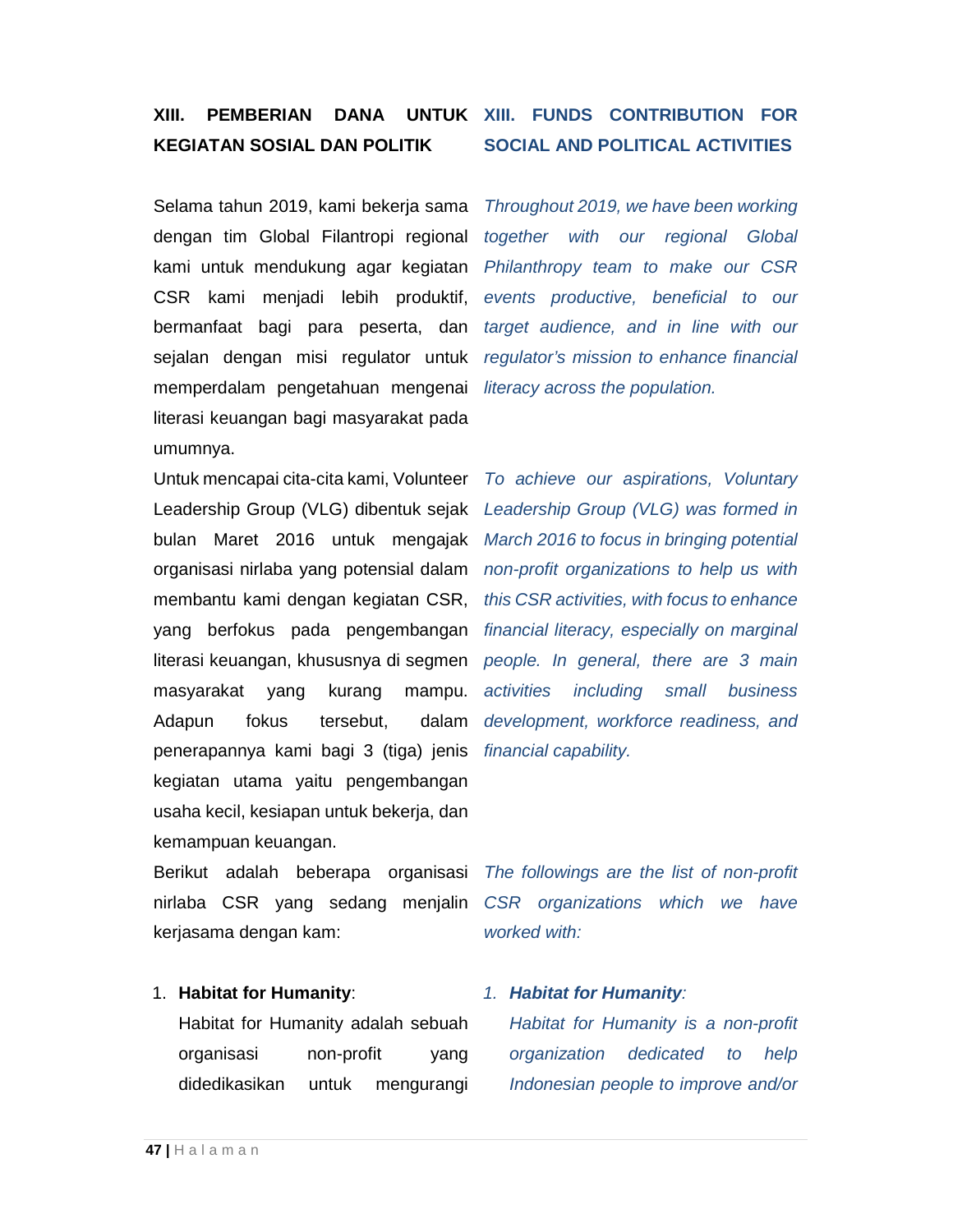perumahan yang tidak layak dari masyarakat Indonesia dengan membangun rumah-rumah yang sederhana, layak dan terjangkau.

Diluar dari aktivitas membangun rumah, tujuan dan kegiatan CSR ini adalah berbagi ilmu pengetahuan dasar mengenai literasi keuangan dan pengelolaan keuangan bagi ibuibu rumah tangga di area sekitar berlangsungnya kegiatan tersebut.

Dalam kegiatan terakhir bersama Habitat, 15 sukarelawan dari JPMorgan Indonesia ikut berpartisipasi dalam 2 aktivitas yang terdiri dari pembangunan 1 buah rumah sederhana and sesi berbagi ilmu bagi para ibu rumah tangga. Kegiatan dilaksanakan pada tanggal 19 Oktober 2019 bertempat di Sentul, Jawa Barat..

build an affordable place to live they can call home.

Aside from house building activity, the purpose of this CSR activity is including sharing knowledge on financial literacy and basic financial planning for housewives in the surrounding area of the event.

In the last event with Habitat, 15 volunteers from JPMorgan Indonesia participated in 2 activities, including build 1 basic house and sharing session with the housewives. The event took place on 19 October 2019 in Sentul, West Java.

### 2. **Cerdik Mapan**:

Cerdik Mapan adalah organisasi gerakan sosial yang yang didirikan pada Februari 2016 dan berfokus pada pemberdayaan kaum muda. Cerdik Mapan bertujuan untuk ikut serta meningkatkan literasi keuangan masyarakat Indonesia, terutama masyarakat berusia muda agar memiliki kemampuan untuk memahami produk-produk keuangan,

### 2. **Cerdik Mapan:**

Cerdik Mapan is a non-profit organization which was established in February 2016 and focusing on the empowerement of youth generation. Cerdik Mapan has a vision to enhance the financial literacy of Indonesian, especially the younger generation to have sound knowledge on financial products, able to use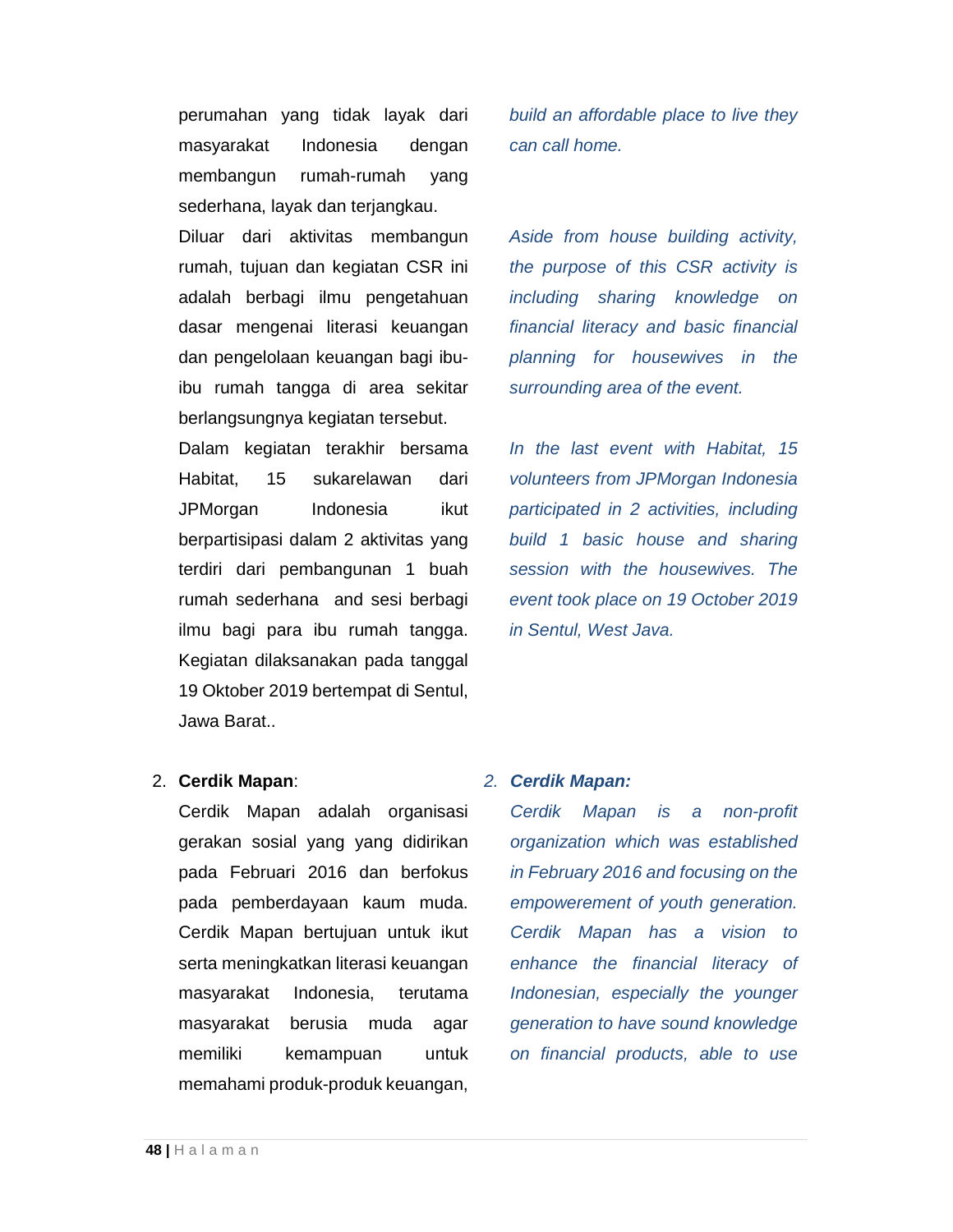mampu menggunakan produkproduk keuangan, dan terampil dalam merencanakan keuangan.

Untuk mencapai sasaran tersebut, saat ini Cerdik Mapan menggunakan media sosial sebagai ujung tombak dalam berbagi pengetahuan tentang literasi keuangan dan telah mengedukasi lebih dari 20,000 masyarakat Indonesia melalui gerakan-gerakannya baik online maupun offline.

Dalam kegiatan terakhir bersama Cerdik Mapan, 7 sukarelawan dari JPMorgan Indonesia ikut berpartisipasi dalam aktivitas penyampaian materi dan berbagi ilmu mengenai pengelolan, pencatatan dan penganggaran keuangan sederhana bagi para ibu rumah tangga. Kegiatan dilaksanakan pada tanggal 2 November 2019 yang bertempat di Bintaro, Jakarta Selatan.

**International Medical Corps (IMC)**: Sehubungan dengan bencana tsunami Selat Sunda yang mengakibatkan berbagai kerusakan dan korban di Banten, JPMorgan Indonesia bekerja sama dengan Palang Merah Indonesia (PMI) untuk various financial products and capable of financial budgeting.

To achieve its goals, Cerdik Mapan utilizes social media as the forefront in sharing the knowledge on financial literacy dan have managed to provide education to more than 20,000 Indonesian through many sessions, both online and offline.

In the last event with Cerdik Mapan, 7 volunteers from JPMorgan Indonesia participated in delivering the training material and also conduct sharing session pertaining to basic financial management, accounting and budgeting for housewives. The event took place on 2 November 2019 in Bintaro, Jakarta Selatan.

3. **Palang Merah Indonesia (PMI) dan**  3. **Palang Merah Indonesia (PMI) dan International Medical Corps (IMC)**:

> Following the the Sunda Strait tsunami which caused devastation and victims in Banten, JPMorgan Indonesia collaborate with the Indonesian Red Cross (PMI) for disaster relief and recovery efforts.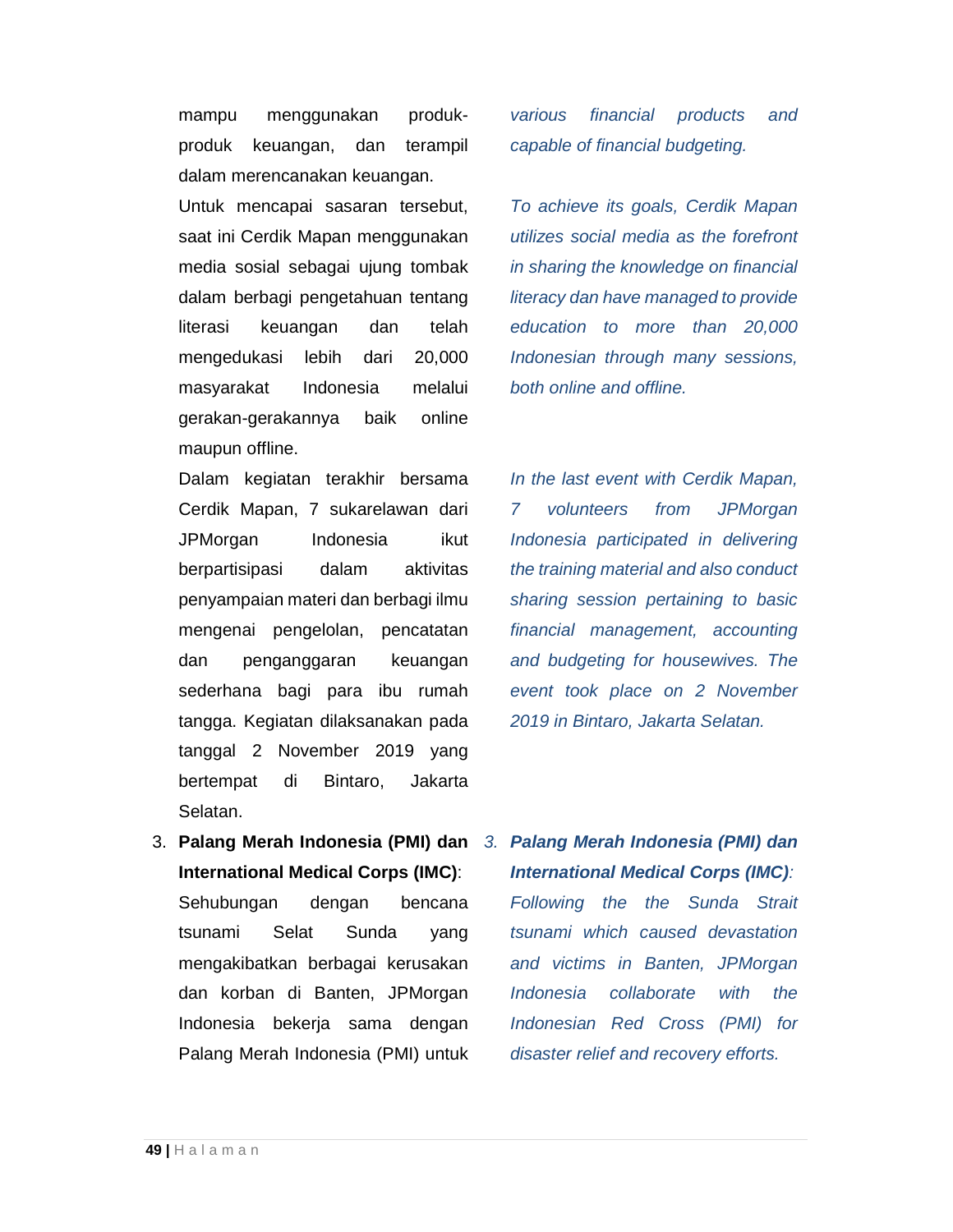penanggulangan bencana dan proses pemulihan pasca bencana.

Sejumlah kurang lebih 30 relawan dari JPMorgan Indonesia memberi kontribusi dalam menyediakan kebutuhan dasar perlengkapan sanitasi yang disalurkan melalui PMI untuk dibagikan kepada para korban tsunami di Banten.

About 30 volunteers from JPM Indonesia contributed in providing basic needs of hygiene kits which were channeled though PMI to the victims of tsunami in the area of Banten.

4. **The Nature Conservancy (TNC)**:

Di Indonesia, The Nature Conservancy (TNC) telah bekerja dalam kemitraan konservasi dengan pemerintah, masyarakat dan sektor swasta selama lebih dari 25 tahun. Memajukan solusi untuk perlindungan hayati, pengelolaan sumberdaya alam dan perubahan iklim untuk kepentingan masyarakat dan alam.

Dalam kegiatan terakhir bersama TNC, sekitar 30 staff dari JPMorgan Indonesia ikut hadir dalam acara brown bag lunch yang membahas mengenai program konservasi yang dilakukan oleh TNC serta diskusi terbuka mengenai kontribusi individual terhadap keberlanjutan lingkungan hidup.

## 4. **The Nature Conservancy (TNC)**:

In Indonesia, The Nature Conservancy (TNC) have been working for the conservancy with the Government, community and private sector for more than 25 years. Promote solution for nature conservancy, natural resources management and climate change for the benefit of people and nature.

In the last event with TNC, about 30 staff JPMorgan Indonesia participated in the brown bag lunch event to share the conservancy program run by TNC and also open discussion on individual contribution to the environment sustainability.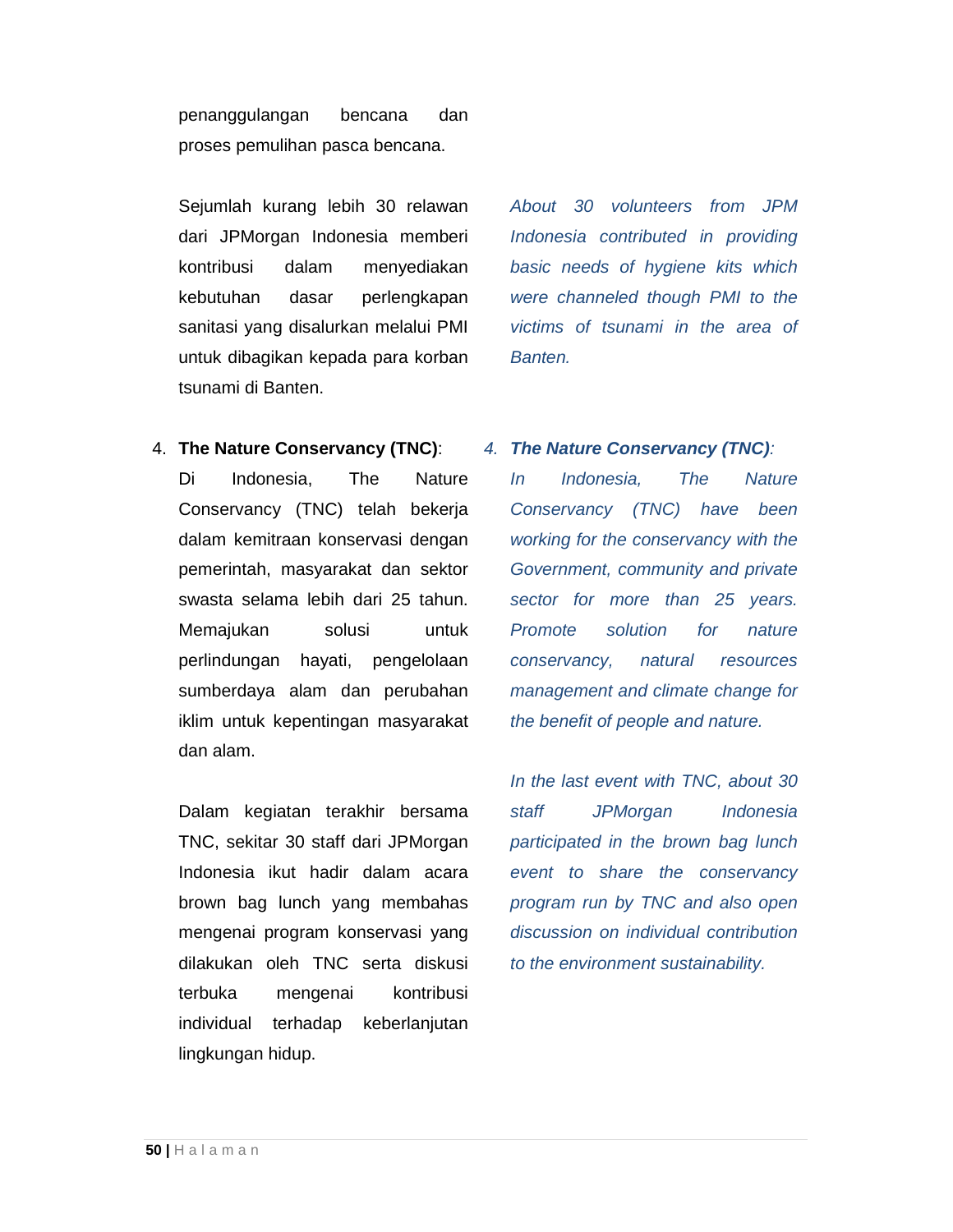Hal ini merefleksikan komitmen jangka These efforts reflect our long-term panjang dan filosofi kami dalam commitment and philosophy of serving memberikan kontribusi yang bermanfaat the communities where we operate. kepada berbagai komunitas dimana Bank kami beroperasi.

JPMorgan Chase Bank, N.A. – Kantor JPMorgan Chase Bank, N.A. - Jakarta Cabang Jakarta tidak melakukan Branch does not undertake funding for pemberian dana untuk kegiatan politik political activities during the year 2019. selama tahun 2019.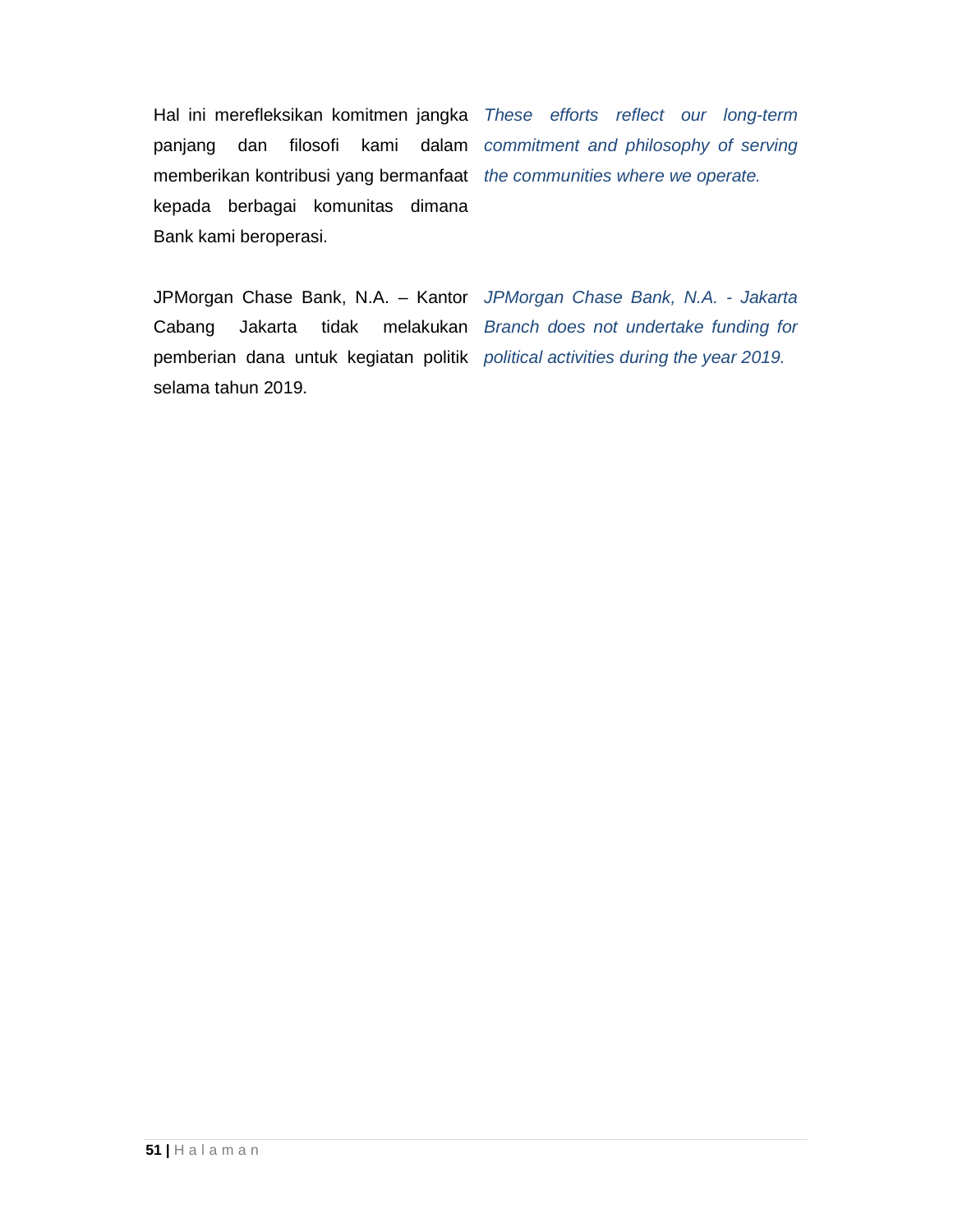### **KESIMPULAN UMUM**

Mengacu pada uraian-uraian tentang pelaksanaan GCG pada Bank kami serta dari hasil penilian sendiri, dapat di simpulkan bahwa secara keseluruhan, tata kelola yang diterapkan oleh Bank kami telah memenuhi prinsip-prinsip dan semangat GCG sebagaimana dimuat dalam Peraturan Bank Indonesia tentang Good Corporate Governance. Manajemen Bank telah melakukan GCG yang secara umum **Baik**. Sebagai kantor cabang bank asing Bank telah menyesuaikan struktur sesuai dengan yang ada di Kantor Regional dan Pusat Bank namun tetap memastikan fungsifungsi tersebut dapat dijalankan untuk functions can be implemented to meet memenuhi prinsip-prinsip GCG sebagaimana diatur dalam pasal 69 ayat Article 69 paragraph (2) and (3) and (2) dan (3) dan Pasal 70 Peraturan Article 70 of Otoritas Jasa Keuangan Otoritas Jasa Keuangan No. 55/POJK.03/2016 dimana untuk fungsi Dewan Komisaris dan pembentukan komite disesuaikan dengan struktur formation adapted to the prevailing organisasi yang berlaku pada Bank baik yang berada di Kantor Cabang Bank di Indonesia maupun yang berada di and is located at the head office in the Kantor Pusat di Amerika Serikat.

### **GENERAL CONCLUSION**

With reference to the descriptions of the implementation of GCG in our Bank and based on self assessment results, it can be concluded that overall, governance applied by the Bank have met the principles and spirit of corporate governance as stipulated in Bank Indonesia Regulation concerning Good Corporate Governance. The Bank management has implemented GCG which is generally **Good**. As a branch of a foreign bank, the Bank has made adjustment in accordance with the existing structures in the Regional and Head Office, but still ensuring these the GCG principlesas governed by Regulation No. 55/POJK.03/2016 where for the function of the Board of Commissioners and committee organizational structure of the Bank either in bank branch offices in Indonesia United States.

Hormat Kami,

#### **IP. WIDYA MARGHA PUTRA**  Direktur Kepatuhan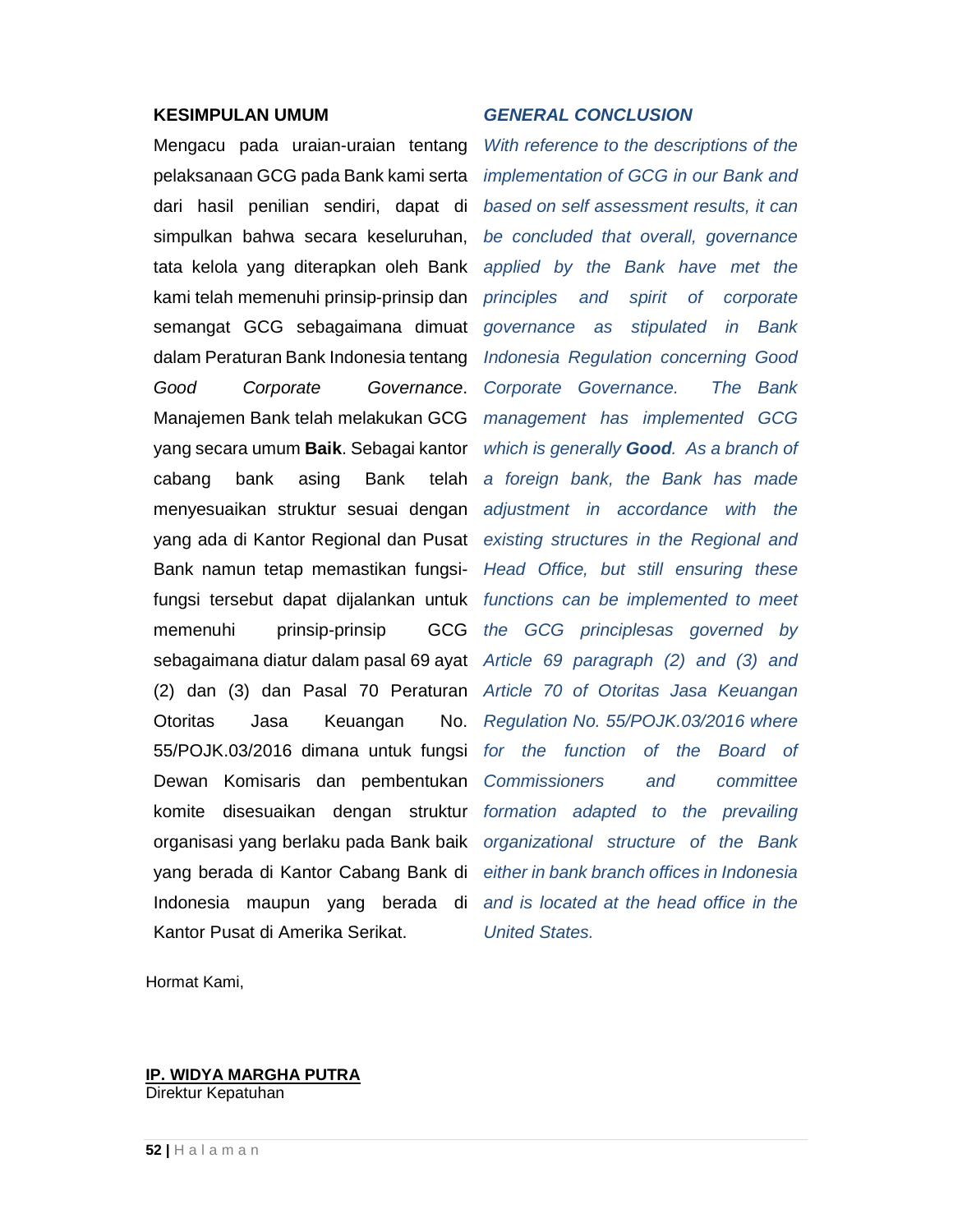## **LAPORAN PENILAIAN SENDIRI (SELF ASSESSMENT) PENERAPAN TATA**

### **KELOLA BAGI BANK UMUM**

## **SELF ASSESSMENT REPORT ON THE IMPLEMENTATION OF GOOD**

### **GOVERNANCE FOR BANKS**

Nama Bank: JPMorgan Chase Bank, N.A. Kantor Cabang Jakarta

Bank Name: JPMorgan Chase Bank, N.A. Jakarta Branch

Posisi: 31 Desember 2019

Position: 31 December 2019

| Hasil Penilaian Sendiri Penerapan Tata Kelola                  |                    |                                                  |  |  |
|----------------------------------------------------------------|--------------------|--------------------------------------------------|--|--|
| Result of the Self Assessment on the Good Corporate Governance |                    |                                                  |  |  |
| <i><b>Implementation</b></i>                                   |                    |                                                  |  |  |
|                                                                | Peringkat / Rating | Definisi Peringkat / Rating<br><b>Definition</b> |  |  |
| Individu / Individual                                          | $\overline{2}$     | Baik / Good                                      |  |  |
| Konsolidasi /<br><b>Consolidated</b>                           | N/A                | N/A                                              |  |  |

## Analisis / Analysis

Berdasarkan analisis terhadap seluruh kriteria/indikator penilaian tersebut di atas, disimpulkan bahwa:

## **A. Governance Structure**

Faktor positif, Bank telah memiliki kecukupan struktur dan infrastruktur tata kelola agar proses pelaksanaan prinsip Good Corporate Governance (GCG) menghasilkan outcome yang sesuai dengan harapan stakeholders Bank:

• Bank telah memiliki Oversight Committee yang menjalankan fungsi komisaris.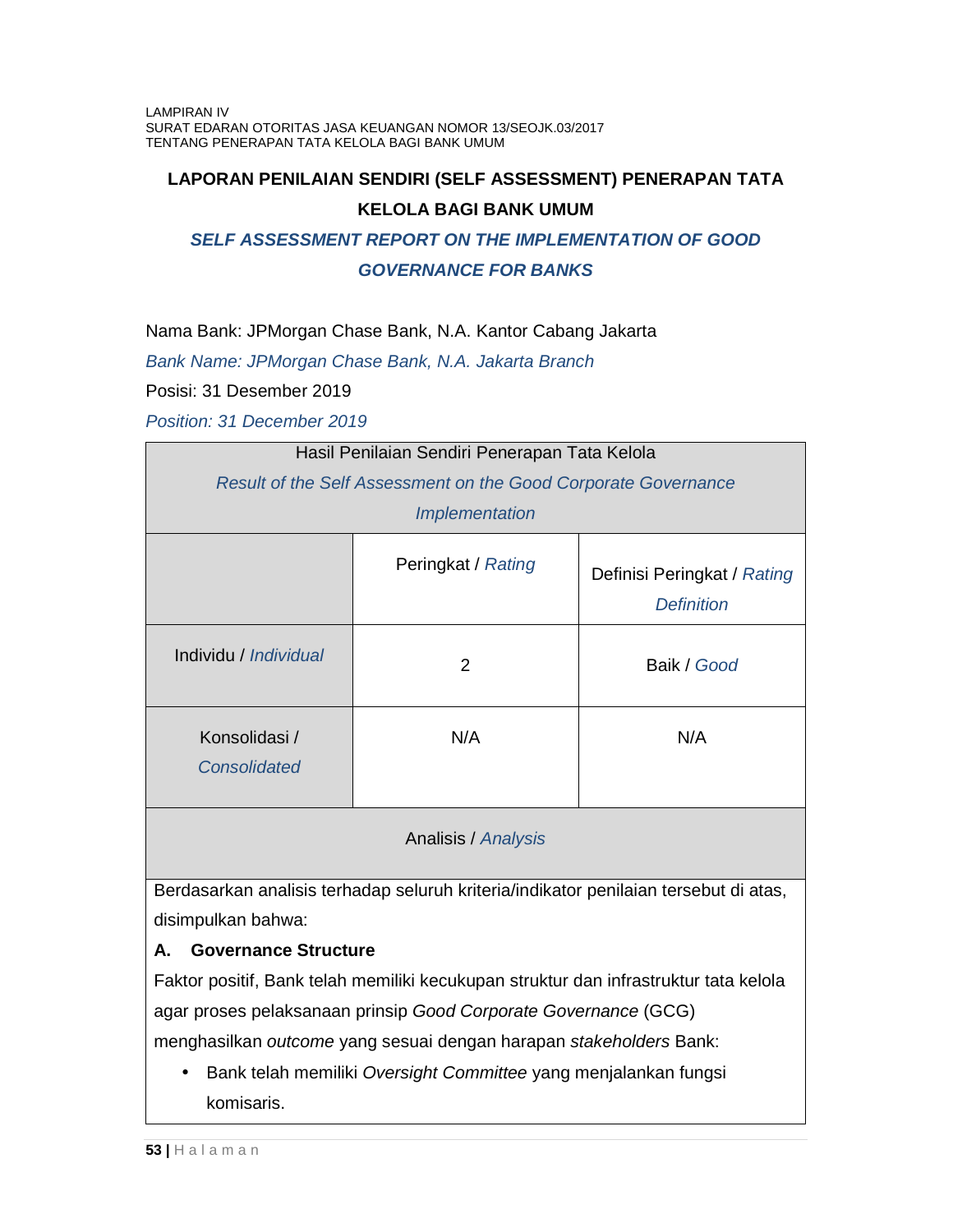- Anggota Pimpinan serta satuan kerja kepatuhan, internal audit dan manajemen risiko yang independen dari satuan kerja operasional bekerja sama untuk memastikan kebijakan dan prosedur Bank, sistem informasi manajemen serta tugas pokok dan fungsi masing-masing struktur organisasi. Tidak ada anggota Oversight Committee dan Anggota Pimpinan yang merangkap jabatan di kantor cabang Jakarta dan saling memiliki hubungan keluarga sampai dengan derajat kedua dengan sesama anggota Oversight Committee dan/atau Anggota Pimpinan. Jumlah anggota Oversight Committee dan Anggota Pimpinan telah mencukupi, memiliki integritas, kompetensi serta independen dan relevan dengan jabatannya untuk menjalankan tugas dan tanggung-jawabnya.
	- Sesuai dengan strukturnya sebagai Kantor Cabang Bank Asing, Bank telah memiliki komite-komite di kantor pusat Bank yang menjalankan fungsi Komite Audit, Komite Pemantau Risiko dan Komite Remunerasi dan Nominasi.
	- Bank telah menyusun Rencana Bisnis Bank sesuai dengan visi dan misi Bank dan telah didukung dengan prosedur untuk membuat, menyetujui dan memonitor Rencana Bisnis Bank.
	- Bank telah memiliki kebijakan dan prosedur untuk memastikan penanganan benturan kepentingan, tata-cara pelaksanaan transparansi kondisi keuangan dan non-keuangan serta penyediaan dana kepada pihak terkait dan penyediaan dana besar.

## **B. Governance Process**

Faktor positif, proses pelaksanaan prinsip GCG telah didukung dengan struktur dan infrastruktur tata kelola Bank yang cukup untuk memastikan efektivitas implementasi GCG dan menghasilkan outcome yang sesuai dengan harapan stakeholders Bank.

- Oversight Committee melalui rapat-rapatnya secara berkala mengevaluasi pelaksanaan prinsip-prinsip GCG, kebijakan strategis Bank, pemenuhan rekomendasi temuan audit internal dan regulator, dll.
- Anggota Pimpinan telah menjalankan tugas dan tanggung-jawabnya sesuai dengan standar kerja serta memiliki alur pelaporan sesuai dengan lini bisnisnya ke Kantor Pusat.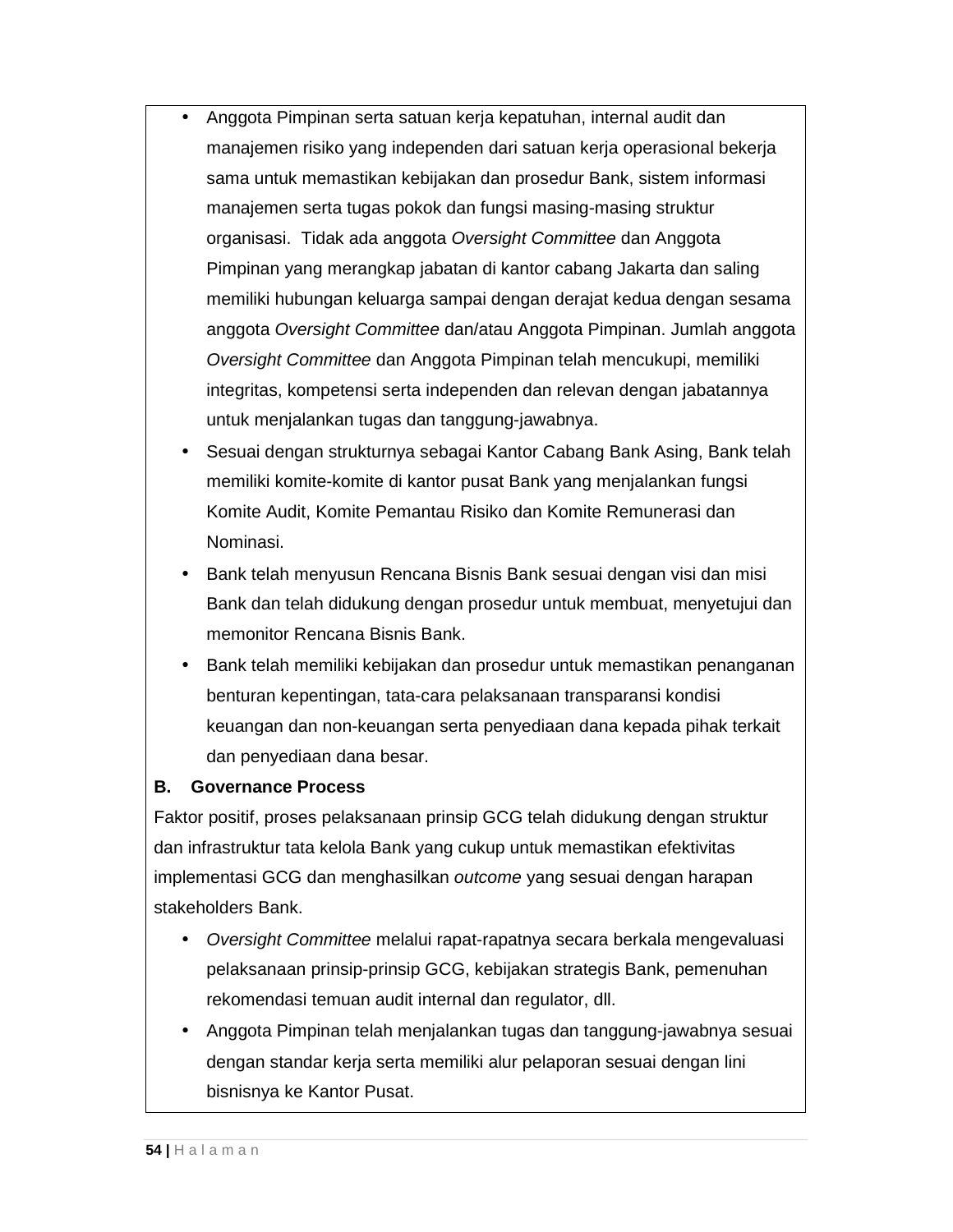- Laporan Pelaksanaan GCG cakupan serta transparansi sesuai peraturan yang berlaku.
- Anggota Pimpinan telah menjalankan tugas dan tanggung-jawabnya untuk memastikan fungsi kepatuhan, audit internal, manajemen risiko serta proses tata kelola dalam penunjukan auditor eksternal.
- Bank telah mentransparansikan kondisi keuangan dan non-keuangan kepada stakeholders, laporan GCG dan Rencana Bisnis Bank.

## **C. Governance Outcome**

Faktor positif, kualitas dari hasil proses pelaksanaan prinsip GCG yang didukung oleh kecukupan struktur dan infrastruktur tata kelola Bank dan menghasilkan outcome yang sesuai dengan harapan stakeholders Bank.

- Bank telah menerbitkan laporan keuangan tahunan, laporan GCG dan Rencana Bisnis Bank secara lengkap dan tepat waktu.
- Berdasarkan laporan profil risiko Bank selama ini memiliki risiko kepatuhan yang relatif rendah serta memastikan pemenuhan atas semua komitmen kepada regulator.
- Bank memastikan perlindungan konsumen dalam bertransaksi.
- Fungsi internal audit telah dilaksanakan secara memadai, mencakup keseluruhan unit kerja dengan program audit dan ruang lingkup audit telah memadai.
- Sesuai dengan laporan Risk Based Bank Rating untuk Semester II/2019 adalah "2" (Sehat).

Bank tidak menemukan faktor-faktor negatif dalam aspek governance structure, process maupun outcome. Namun demikian, konglomerasi akan senantiasa melakukan kajian atas penerapan GCG Bank untuk menyesuaikan dengan kompleksitas usaha di masa yang akan datang.

Bank tidak memiliki perusahaan anak di Indonesia, sehingga tidak melakukan penilaian sendiri secara konsolidasi.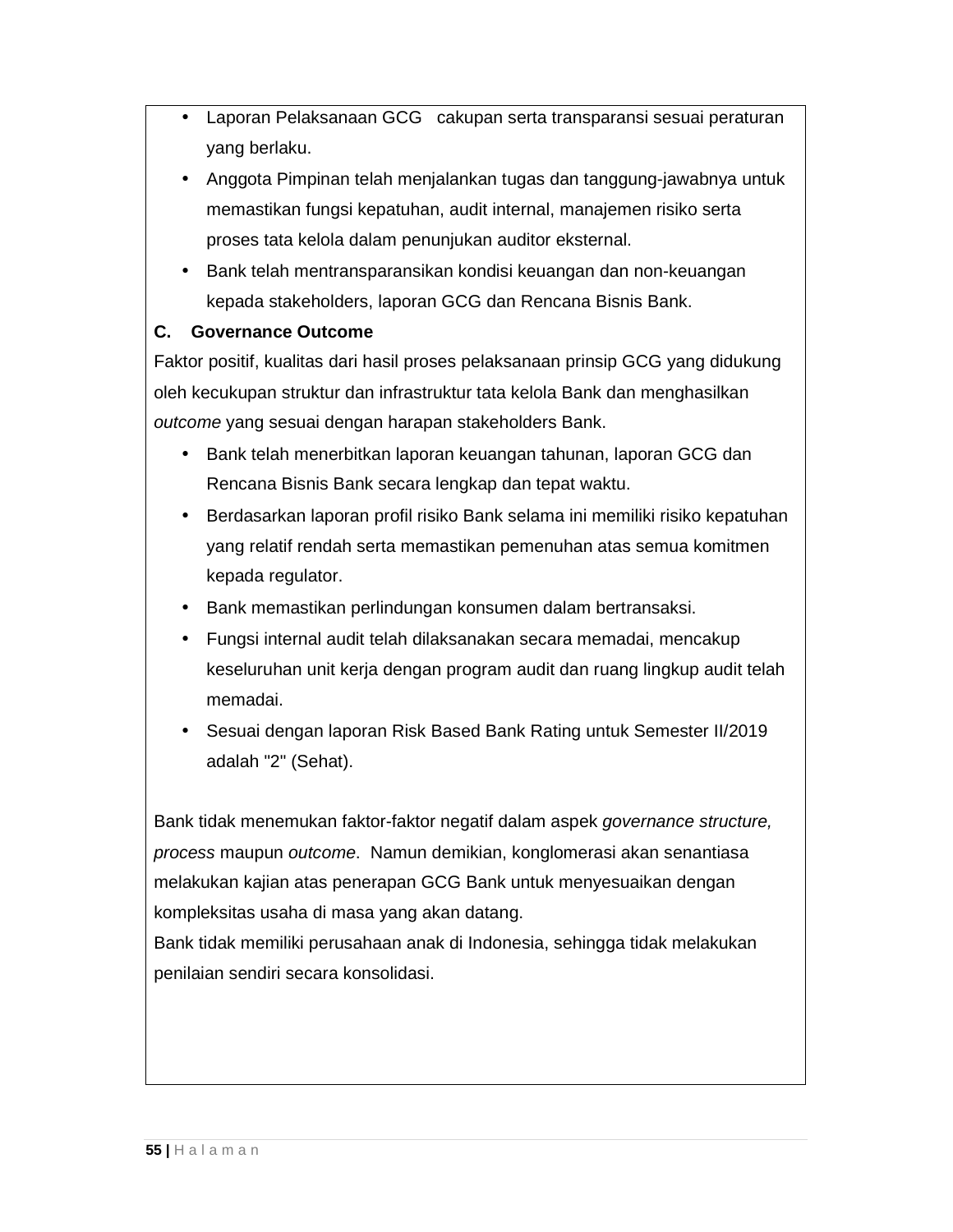Based on the analysis of all the criteria / indicators of the above assessment, it is concluded that:

### **A. Governance Structure**

Positive factors, the Bank has adequate governance structures and infrastructure to allow the implementation of GCG to produce outcomes that correspond to the expectations of the Bank's stakeholders:

- The Bank's Oversight Committee performs the function of the commissioners.
- Member of the Branch Leadership, compliance, internal audit and risk management units that are independent from the operating unit working together to ensure the Bank's policies and procedures, management information systems as well as the duties and functions of each organizational structure. No member of the Oversight Committee and the Branch Leadership has double hat/positions in the Jakarta branch and having family relations up to the second degree with fellow members of the Oversight Committee and/or Branch Leadership. We have sufficient number of members of the Oversight Committee and the Branch Leadership, with whom they have the integrity, competence and independent relevant to the position to carry out respective duties and responsibilities.
- In accordance with the structure as foreign bank branch (KCBA), the Bank has committees at the Bank's head office to function as the Audit Committee, Risk Monitoring Committee and Remuneration and Nomination Committee.
- The Bank has developed Bank Business Plan in accordance with the vision and mission of the Bank and is supported with procedures to devise, approve and monitor the Bank Business Plan.
- The Bank has policies and procedures in place to ensure the handling of conflicts of interest, transparency of procedures for the implementation of financial and non-financial as well as the provision of funds to related parties and large exposures.

The Bank did not identify any negative factor in the governance structure aspect.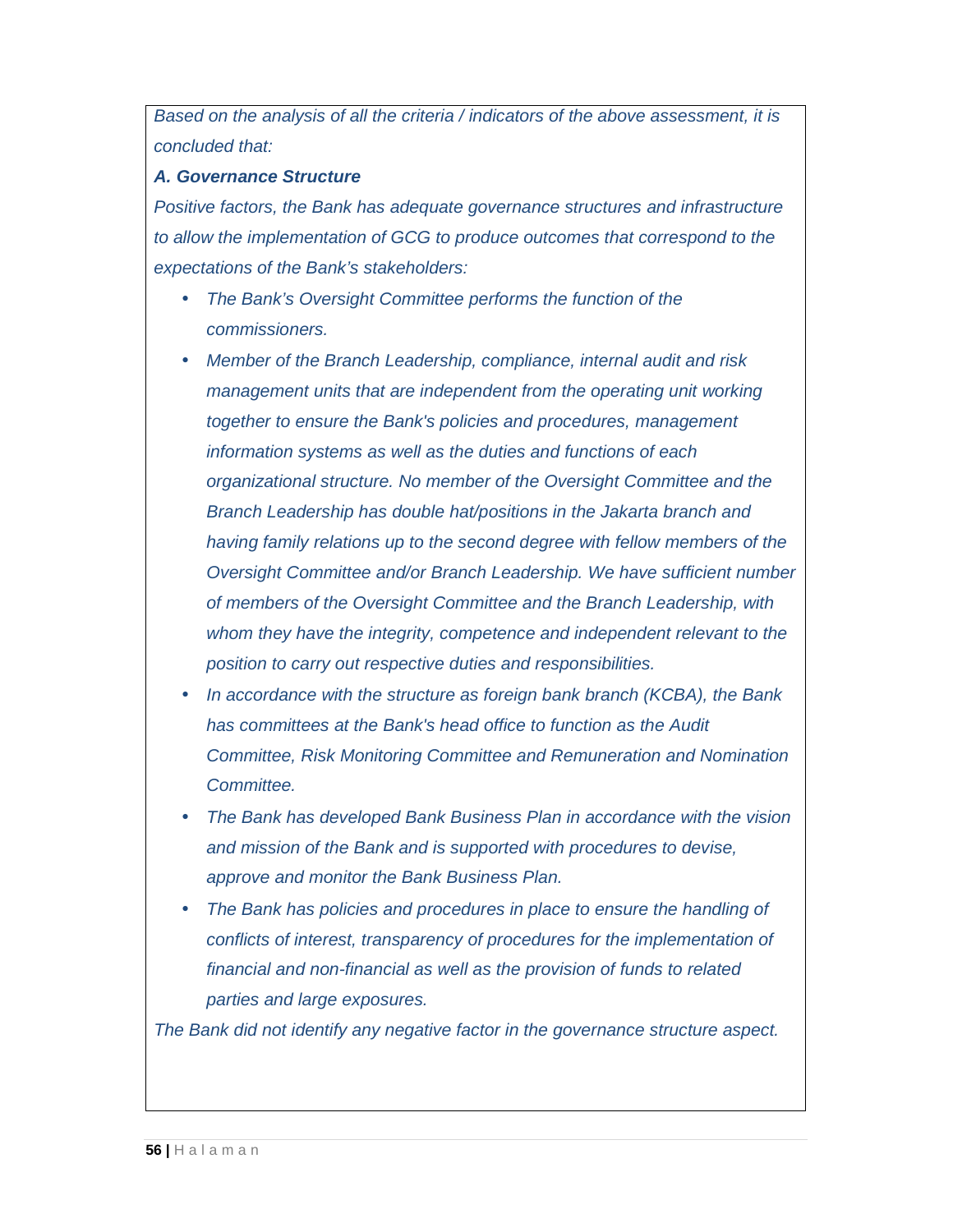### **B. Governance Process**

Positive factors, the process to implement the Good Corporate Governance (GCG) principles has been supported by the Bank's governance structures and infrastructure that are sufficient to ensure effective implementation of GCG and to produce outcomes that correspond to the expectations of the Bank's stakeholders Bank.

- Oversight Committee through its meetings regularly perform evaluation of the implementation of the good corporate governance principles, strategic policy of the Bank, the fulfillment of recommendations of the internal audit findings and regulators, etc.
- Member of the Branch Leaderships have been performing their duties and responsibilities in accordance with the standards and has reporting lines in accordance to its business line to the Head Office.
- Report on the Implementation of GCG and its coverage and transparency has complied with Bank Indonesia regulation.
- Members of the Branch Leadership have duties and responsibilities to ensure compliance function, internal audit, risk management and governance processes in the appointment of the external auditors.
- The Bank has been transparent with regard to its financial and non-financial condition to its stakeholders, and providing the GCG report and Bank Business Plan.

The Bank did not identify any negative factor in the governance process aspect.

### **C. Governance Outcome**

Positive factors, the quality of the results of the implementation of corporate governance principles are supported by adequate infrastructure and governance structure of the Bank that correspond to the expectations of the Bank's stakeholders.

- The Bank has published annual financial statements, the GCG report and Business Plan in full and on a timely manner.
- Based on the Bank's latest risk profile report, it has relatively low compliance risk and the Bank always ensure fulfillment of all regulatory commitments.